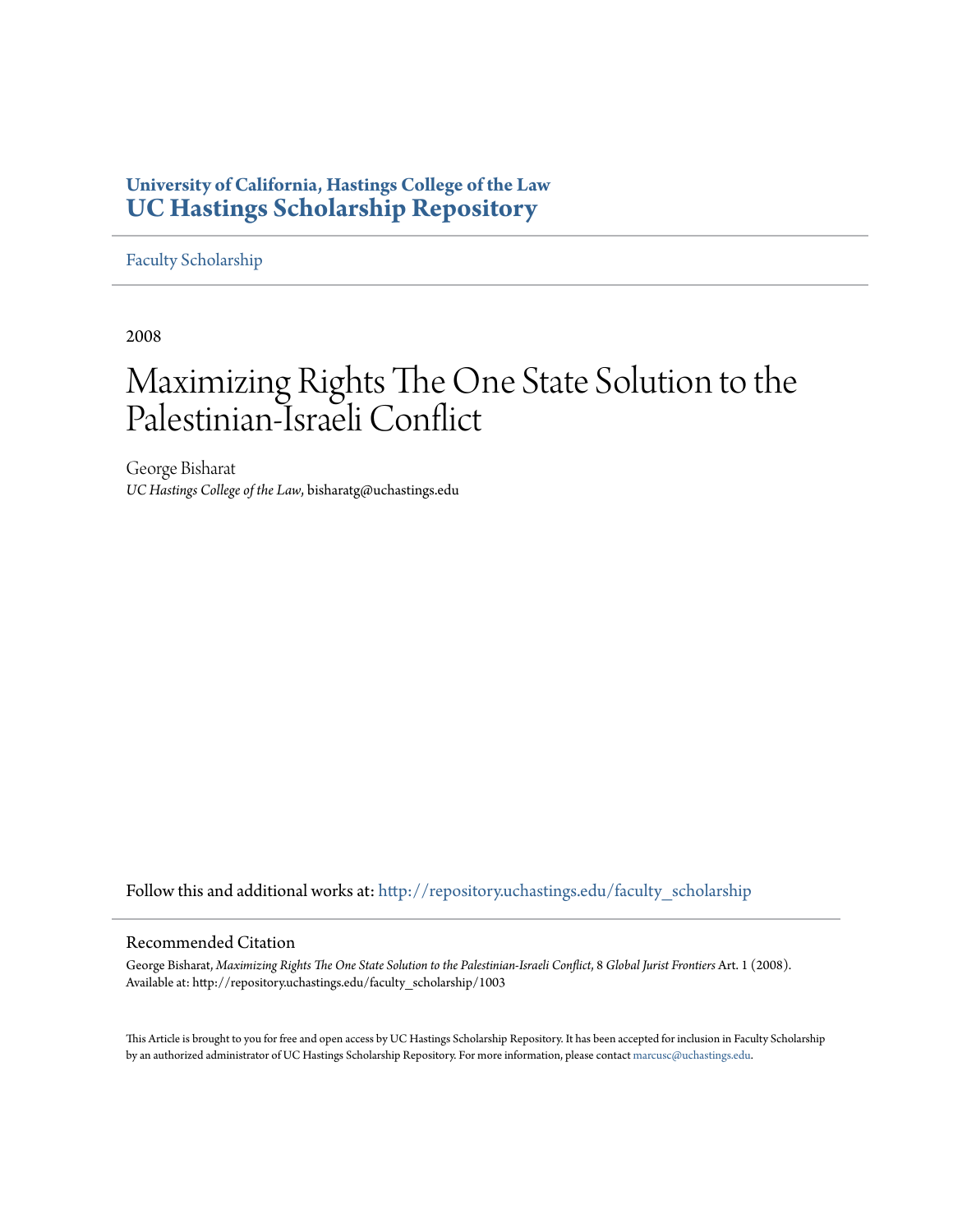# Global Jurist

# Frontiers

| Volume 8, Issue 2 | 2008 | Article 1 |
|-------------------|------|-----------|
|-------------------|------|-----------|

# Maximizing Rights: The One State Solution to the Palestinian-Israeli Conflict

George E. Bisharat<sup>∗</sup>

<sup>∗</sup>UC Hastings College of the Law, bisharat@uchastings.edu

### Recommended Citation

George E. Bisharat (2008) "Maximizing Rights: The One State Solution to the Palestinian-Israeli Conflict," *Global Jurist*: Vol. 8: Iss. 2 (Frontiers), Article 1.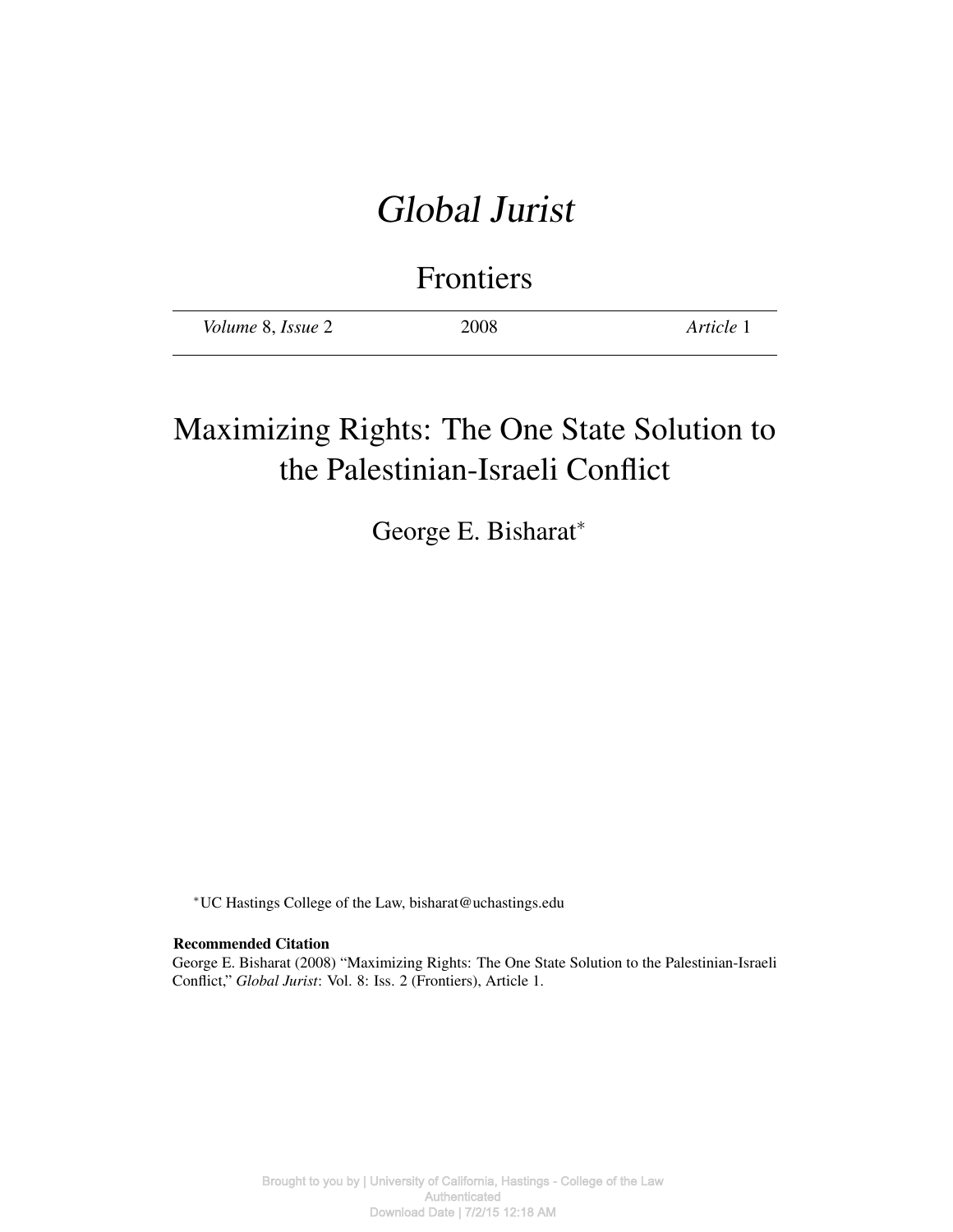# Maximizing Rights: The One State Solution to the Palestinian-Israeli Conflict<sup>∗</sup>

George E. Bisharat

#### **Abstract**

This article employs a 'rights-based approach' in evaluating a 'single state solution' to the Palestinian-Israeli conflict. International human rights provide a necessary normative standard for the just resolution of this long-running dispute. A single state, as compared to the two-state solution that has been broadly supported by the international community since 1947, offers superior opportunities to maximize the legitimate rights, interests, and aspirations of the greatest number of Israelis and Palestinians. Yet Israeli Jews and Palestinian Arabs each enjoy internationally recognized rights of self-determination and sovereignty. Accordingly, there is no legal means by which a one-state solution could be directly imposed on the parties to the dispute without violating the respective rights of each people. As a matter of law, then, a one-state solution could only come about through the agreement of Palestinians and Israelis and as an exercise of their respective rights to self-determination. The inability to implement a one-state solution without consent of the parties requires consideration of the means by which such an agreement might be encouraged. There is no indication that states are likely to brook the current international consensus in support of a two-state solution. Thus it is necessary to examine whether international civil society is capable of playing a facilitating role analogous to the role it played in the demise of apartheid in South Africa. A variety of scenarios can be imagined, but in any of them, ultimately, broad Israeli Jewish opposition to a single state solution will have to be overcome. This suggests that a non-violent campaign, or at least one that scrupulously avoids attack on innocent civilians, is the most promising route to achieving a one-state solution. While such a shift appears farfetched at the moment, no other solution to the conflict currently seems imminent. The moral power of a single state, based on equal rights for all residents of Israel/Palestine, has transformative power that should not be underestimated.

KEYWORDS: Israel/Palestine, rights-based approach, one-state solution

<sup>∗</sup> I am indebted to Michael Lynk for many valuable editing suggestions and to Routledge for permission for this article. It will appear as a chapter in volume published by Routledge entitled *International Law and the Israeli-Palestinian Conflict: A Rights-Based Approach* edited by Michael Lynk, Susan Akram, Michael Dumper and Iain Scobbie.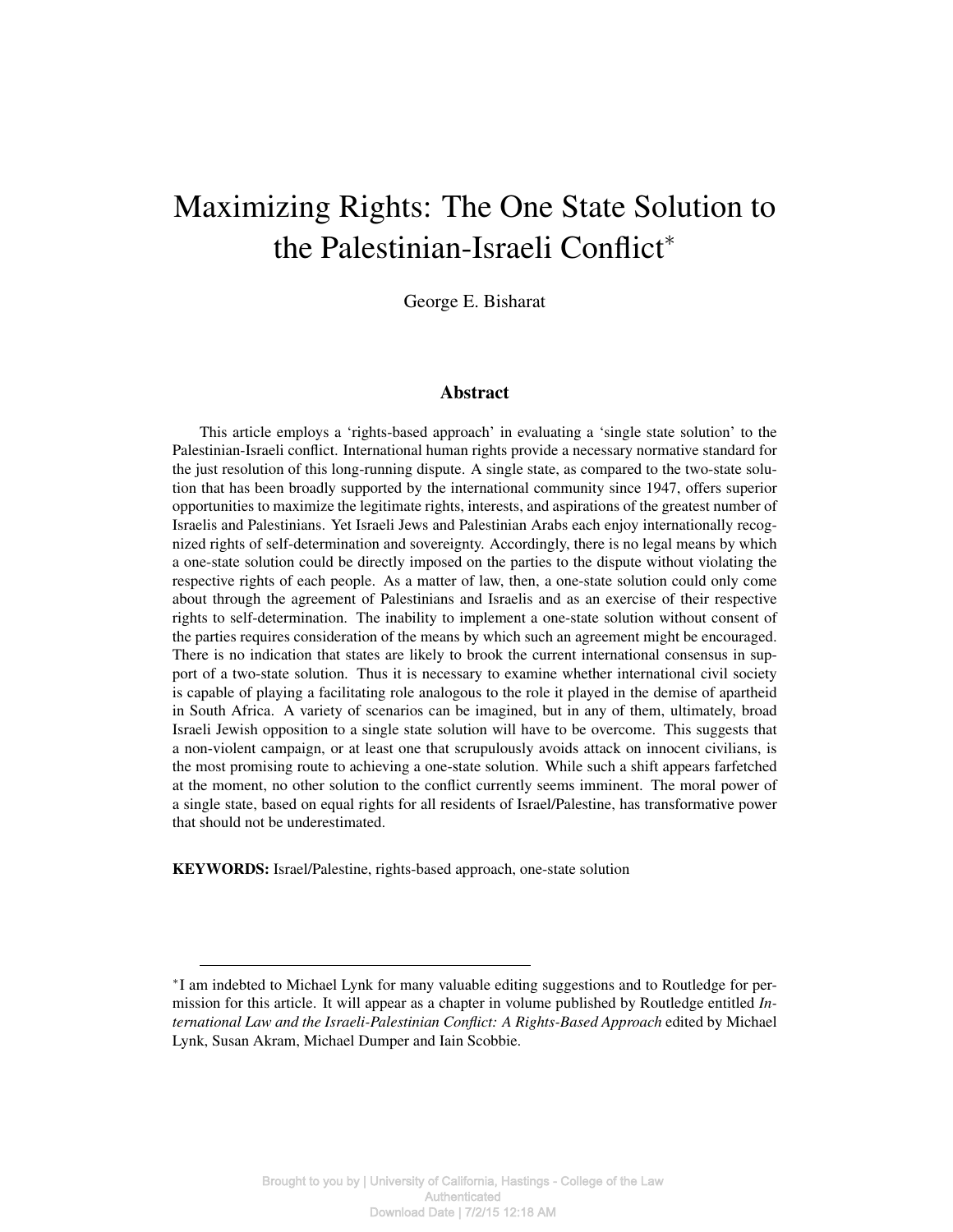## *I Introduction*

The principal aim of this article is to explore a 'rights-based approach' to one possible overarching political framework for the resolution of the Palestinian/Israeli conflict: the 'single state solution.<sup>1</sup> A 'rights based approach' is generally distinguished by reliance on international human rights, as elaborated in international treaties and declarations, to provide a normative framework for addressing or resolving problems.<sup>2</sup> That is, indeed, the sense in which it is used here, although with the addition that, in the particular context of Middle East peacemaking, principles of both international humanitarian law and of more general public international law also have key roles to play.<sup>3</sup> In turn, a 'single state solution' involves a resolution of the Palestinian/Israeli conflict in which outstanding rights, claims, and interests of Jewish Israelis and Palestinian Arabs will be addressed within a single polity. Thus, the main question I seek to answer is: What promise does a single-state solution hold as a vehicle for fulfilling fundamental rights of both Palestinians and Israelis, particularly in comparison to

<http://www.un.org/womenwatch/daw/savitri.htm>).

l  $<sup>1</sup>$  Accordingly, a comprehensive argument in support of a one-state solution is beyond the scope of</sup> this writing. For two recent book length treatments of the topic, see V. Tilley, *The One-State Solution* (Ann Arbor: University of Michigan, 2005); and A. Abunimah, *One Country: A Bold Proposal to End the Israeli-Palestinian Impasse* (New York: Metropolitan Books, 2006). The topic is also addressed in J. Kovel. *Overcoming Zionism* (London, Ann Arbor: Pluto Press, 2007), and G. Karmi, *Married to Another Man* (London, Ann Arbor: Pluto Press, 2007). I will, however, briefly review some of the major arguments in support of a one-state solution by these and other authors below.

 $2 A$  'rights based approach' has been urged in a wide variety of contexts, including development (see online: UNHCHR <http://www.unhchr.ch/development/approaches.html>); reproductive health (see "A Rights-Based Approach to Reproductive Health" (2003) 20:4 Outlook, online: PATH <http://www.path.org/files/EOL 20 4 dec03.pdf>); budget analysis (see M. Diokno for the International Human Rights Internship Program, "A Rights-Based Approach to Budget Analysis" (1999), online: <http://www.iie.org/Website/Custom/Pages/ACFE8.pdf>); refugee assistance (see M. Posner & D. Clancy, "A Human Rights-Based Approach to Refugee Assistance", online: Human Rights First

 $\text{th}(x)$  /www.humanrightsfirst.org/intl\_refugees/regions/approach\_refugess.pdf>); and gender equality (see (S. Gooneskere, "A Rights-Based Approach to Realizing Gender Equity", online: UN Inter-Agency Network on Women and Gender Equality

<sup>&</sup>lt;sup>3</sup> International humanitarian law regulates the conduct of states and individuals in times of war. Public international law governs the structure and conduct of states, international organizations, and to a lesser extent, supranational corporations and individuals. While Israel has protested the application of human rights law to its occupations of the West Bank and Gaza Strip, the international community "is increasingly coming to view the two sets of standards [IHRL and IHL] as conceptually different but complementary, and both applicable in situations of internal and international conflict." C. Bell, *Peace Agreements and Human Rights* (Oxford: Oxford University Press, 2000) at 89.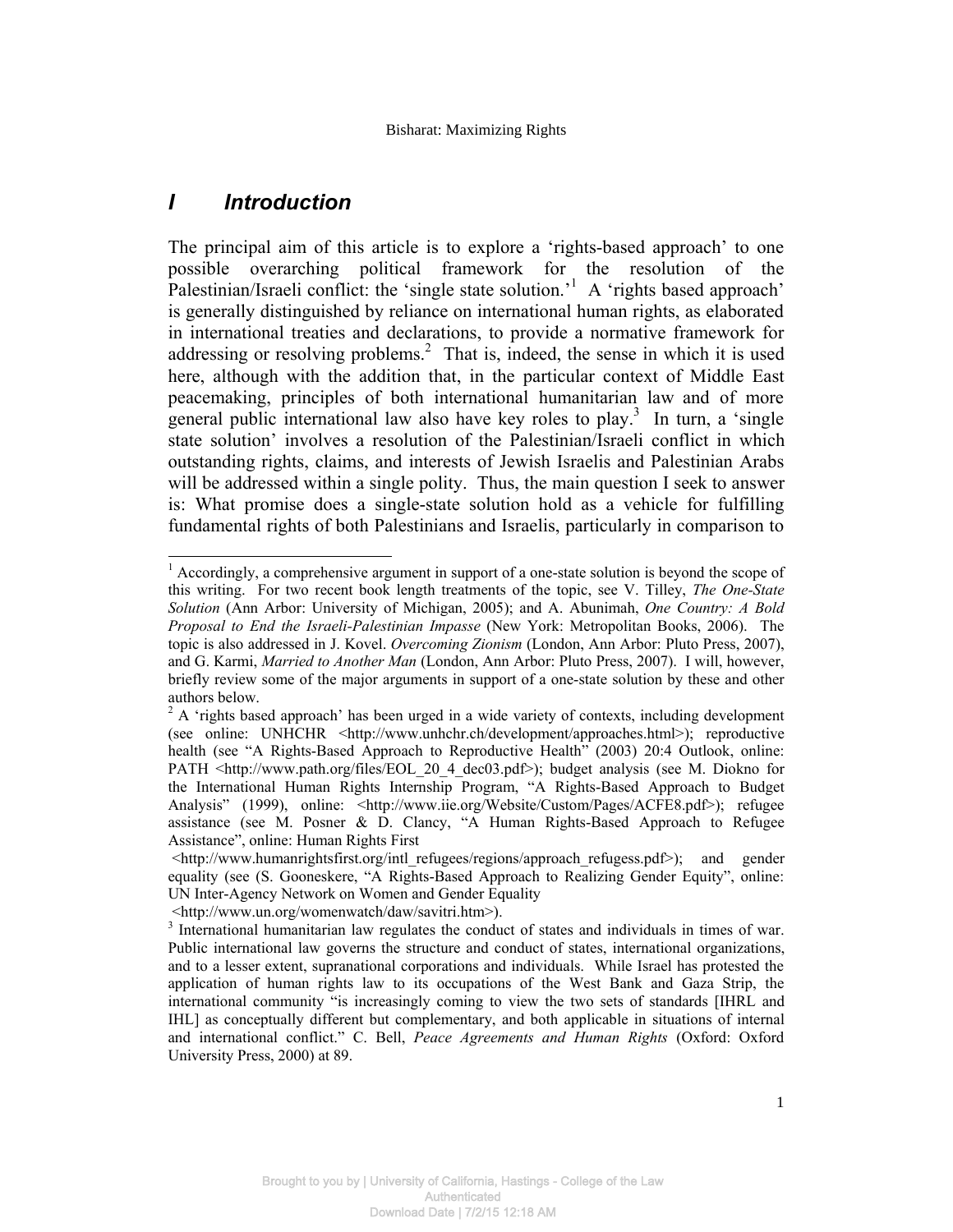the more widely accepted alternative of partitioning Palestine into two states, one for each people?

I will advocate four broad points here. First, a rigorous rights-based approach is a necessary, though not sufficient, ingredient to successful Middle East peacemaking.<sup>4</sup> While not all aspects of the Palestinian-Israeli dispute are amenable to resolution along legal lines, some are, and the application of international law in its various strains would have a number of salutary effects on efforts to bring peace to the region. International law is not a substitute for negotiations between the two parties to the dispute, but rather establishes parameters that can help structure and guide negotiations toward resolutions that are mutually respectful of the rights of all.

Second, a one-state solution is supported by a variety of arguments, some of which will be reviewed here. But the most important argument and the primary concern of this chapter is that a single state, as compared to the two-state solution that has been broadly supported by the international community since 1947, offers superior opportunities to maximize the legitimate rights, interests, and aspirations of the greatest number of Israelis and Palestinians. In particular, it is the framework most amenable to the genuine realization of the rights of Palestinian refugees to return to their homes and homeland, and to the vindication of rights to full equality for the Palestinian citizens of Israel. Thus the one-state solution is most just, not only as between Israeli Jews and Palestinian Arabs, but also as among differently situated groups of Palestinians. Moreover, a solution that emphasizes justice and truly remedies past violations of rights will prove more durable over time, and will pave the way for the acceptance into the region that Israel has longed for, but never achieved.

 4 Increased emphasis on international law in Middle East peace-making has been urged by a variety of writers, including most participants in a 2004 symposium sponsored by the Toda Institute for Global Peace and Policy Research entitled "Facts, Rights, and Remedies: Implementing International Law in the Israel/Palestine Conflict." The proceedings of the symposium were published in the Hastings International and Comparative Law Review. See G. Bisharat, "Facts, Rights, and Remedies: Implementing International Law in the Israel/Palestine Conflict" (2005) 28 Hastings Int'l & Comp. L. Rev. 319 for the introduction to the symposium. See also several commentators in a discussion entitled "Is there a Role for International Law in the Middle East Peace Process?"; G. Abi Saab, "Is there a Role for International Law in the Middle East Peace Process" (2005) 99 American Society of International Law Proceedings 307; J. Quigley, "The Role of Law in Palestinian-Israeli Accommodation" (1999) 31 Case W. Res. J. Int'l L. 351; R. Falk, International Law and the Peace Process" (2005) 28 Hastings Int'l & Comp. L. Rev. 331; and E. Kaufman & I. Bisharat, "Introducing human rights into conflict resolution: the relevance for the Israel-Palestine Peace Process" (2002) 1 Journal of Human Rights 79. The Bethlehem-based NGO Badil, the Center for Refugee Rights, has been particularly active in advocating a rights-based approach to the Palestinian refugee issue. O. Dajani, "Shadow or Shade? The Roles of International Law in Palestine-Israeli Peace Talks" (2007) 32:1 Yale J. Int'l L. 61.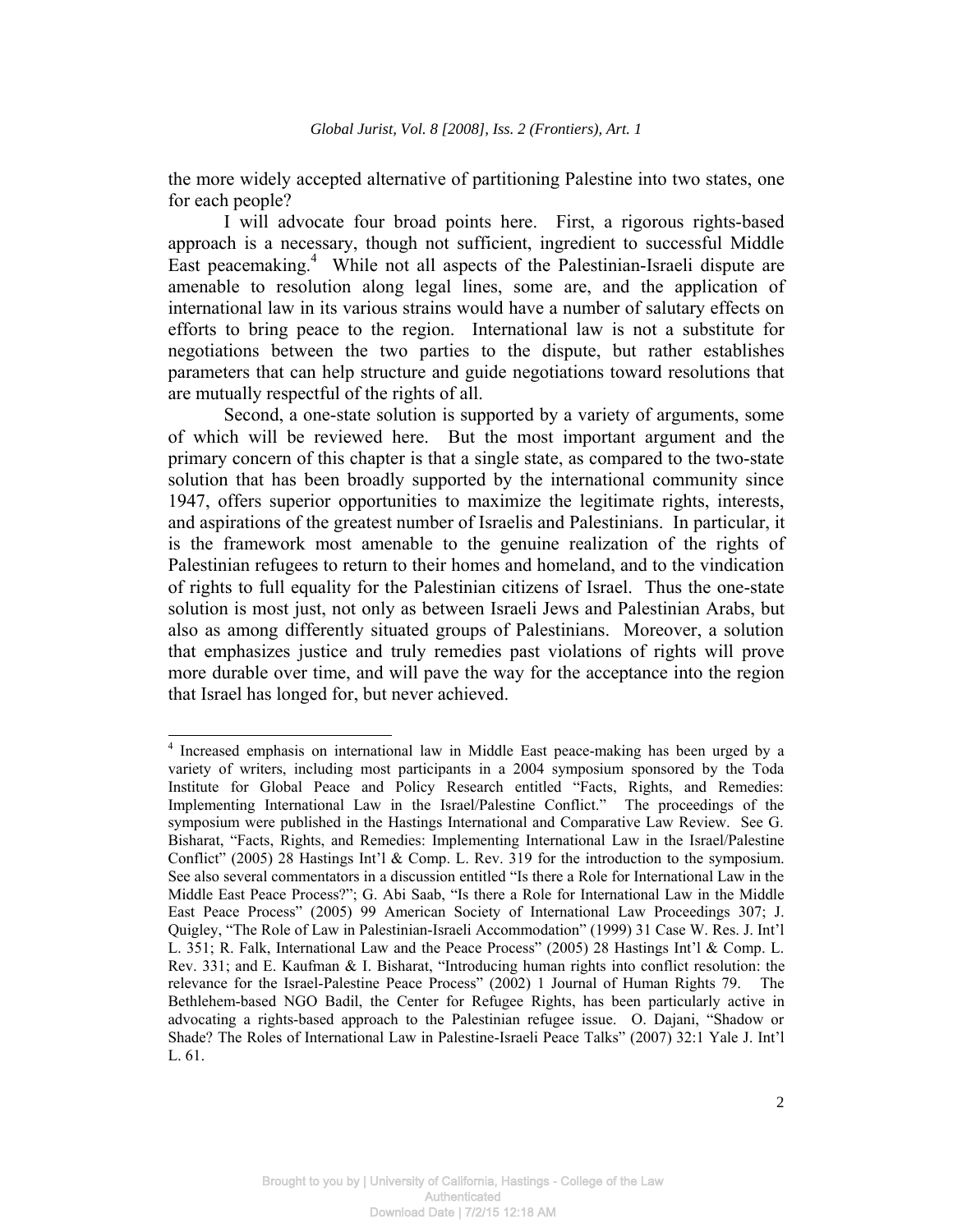Third, notwithstanding the attractions of a one-state solution, substantial legal and practical obstacles lie in the path to its achievement. Most significantly, each people – Israeli Jews and Palestinian Arabs – enjoys internationally recognized rights of self-determination and sovereignty. There is no legal means by which a one-state solution could be directly imposed on the parties to the dispute without violating the respective rights of each group. Although there may be a number of legal levers that could be used to pressure the two parties to such an agreement, as a matter of law, a one-state solution could only come about through the agreement of Palestinians and Israelis and as an exercise of their respective rights to self-determination.

Fourth and finally, the inability to implement a one-state solution without consent of the parties obligates us to consider the means by which such an agreement might be encouraged. While states and international organizations wield powerful tools to urge the parties toward a one-state solution, the political will to do so is currently lacking. That is a condition not likely to change radically in the near future. It is, therefore, necessary to consider whether international civil society is capable of playing a facilitating role, analogous to the role it played in fostering the demise of apartheid in South Africa.

In view of current realities in the region and foreseeable trends, it is conceivable that Israel might suffer sustained international isolation, similar to that experienced by South Africa during the apartheid era. This might eventually bring a cadre of Israeli leaders to view the one-state solution as the only viable long-term option. Even in this scenario, widespread support for a one-state solution would have to be won among Jewish Israelis at some point. It is difficult to imagine this kind of support emerging among Israelis in an atmosphere of distrust stoked by continuing violence between the two parties, including Palestinian violence that fails to discriminate between Israeli civilians and military targets. This strongly suggests that a movement with non-violence as its central component, or at least one that scrupulously curbed lethal violence against civilians, would enjoy the greatest chance of success in implementing a one-state solution to the Palestinian-Israeli conflict.

No reasonable person can deny that a single-state solution faces enormous political obstacles: a lack of broad public support at the present time among either Israelis or Palestinians and an international consensus that has reigned for sixty years in support of partition of Palestine between the two peoples, are only two such obstacles. My conclusion that a rights-based approach to Middle East peacemaking favours a one-state solution thus poses several difficult questions: Can those who support rights-based approaches as a matter of principle justify abandoning such an approach in this case, in the face of the political challenges to its implementation? Does the image of a single-state solution merely entice Palestinians and Israelis into a quixotic venture that would cruelly prolong the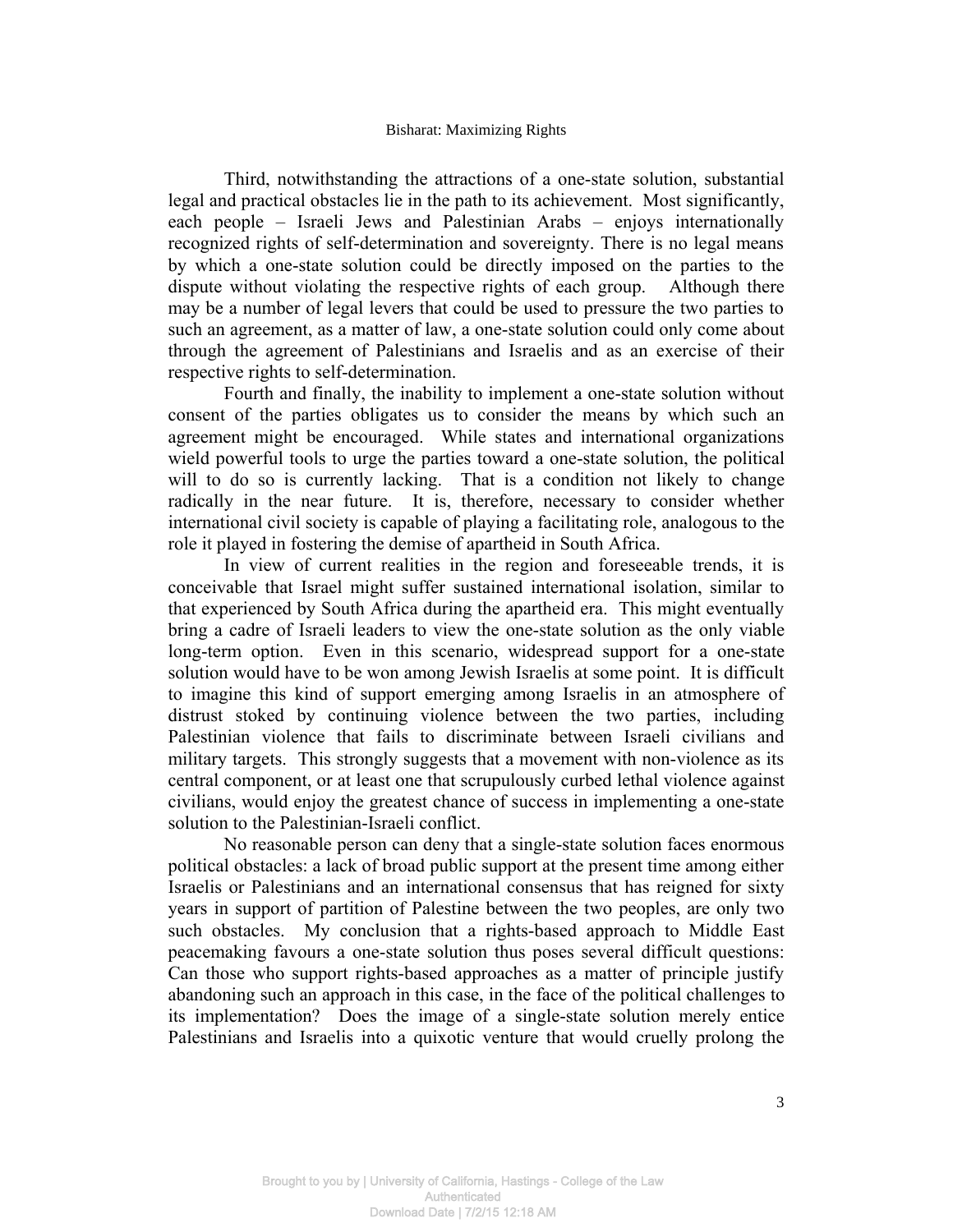sufferings of the two peoples, likely for decades to come? These are challenging and real questions and supporters of a single-state solution – particularly those who do not experience the direct sufferings of the two peoples – must ponder them respectfully and carefully and begin to offer answers that dispel justifiable scepticism about the approach and the end that they seek.

# *II A Rights-Based Approach to Middle East Peacemaking*

l

We have already seen that a rights-based approach to resolving conflict in the Middle East is one that is normatively based on international law, including international human rights standards, international humanitarian law, and general principles of public international law. This section will explore the implications of a rights-based approach somewhat more specifically and operationally, and outline some of its advantages. In particular, a rights-based approach is posed here as an alternative, if not an antidote, to the approach that prevailed during the years of the Oslo peace process, in which international law was treated largely as an impediment to peace negotiations. Although Palestinian representatives repeatedly sought to base negotiations on international legal principles, Israeli and American negotiators favoured "pragmatism," flexibility, and political accommodation.<sup>5</sup> As we are all painfully aware, this anti-legal approach ended in failure.

<sup>&</sup>lt;sup>5</sup> Dajani, *ibid*. documenting numerous attempts by Palestinian negotiators at Camp David to introduce international legality but facing resistance by both Israeli and U.S. negotiators. Perhaps at no point was the difference in approaches between Palestinians, on the one hand, and Israelis and Americans, on the other hand, more dramatically underscored than in President Clinton's tirade against PLO negotiator Ahmad Qurei. Qurei had requested that Israel negotiate on the basis of the June 4, 1967 border. As recounted by C. Swisher, *The Truth about Camp David* (New York: Nation Books, 2004) at 275: Clinton shouted: "…This isn't the Security Council. This isn't the General Assembly. If you want to give me a lecture, go over there and don't make me waste my time. I'm the President of the United States. I'm ready to pack my bags and leave. I also risk losing a lot here. You're obstructing the negotiation. You're not acting in good faith." A similar version of the incident is given in D. Ross, *The Missing Peace* (New York: Farrar, Strauss and Giroux, 2004) at 668-669. Palestinians' appeal to international legality is also described in W. Quandt, "Israeli-Palestinian Peace Talks: From Oslo to Camp David II" in C. Wittes, ed., *How Israelis and Palestinians Negotiate* (Washington, D.C.: United States Institute for Peace, 2005). (Palestinians have "clung to their strong suit – international legitimacy, UN resolutions, and broad principles of international law"); and O. Dajani, "Surviving Opportunities: Palestinian Negotiating Patterns in Peace Talks with Isreal" in C. Wittes, *ibid*. at 65, quoting a PLO legal advisor that Palestinians "were raised, in a sense, identifying the Palestinian cause with law". For some representative Israeli views on the role of law in the peace process, see S. Shetreet "Negotiations and Agreements Are Better Than Legal Resolutions: A Response to Professor John Quigley" (2000) 32 Case W. Res. J. Int'l L. 258 (international legal norms are indeterminate and do not mandate acceptance of Palestinian legal claims); E. Barkan, "The Mirage of Rights – Response"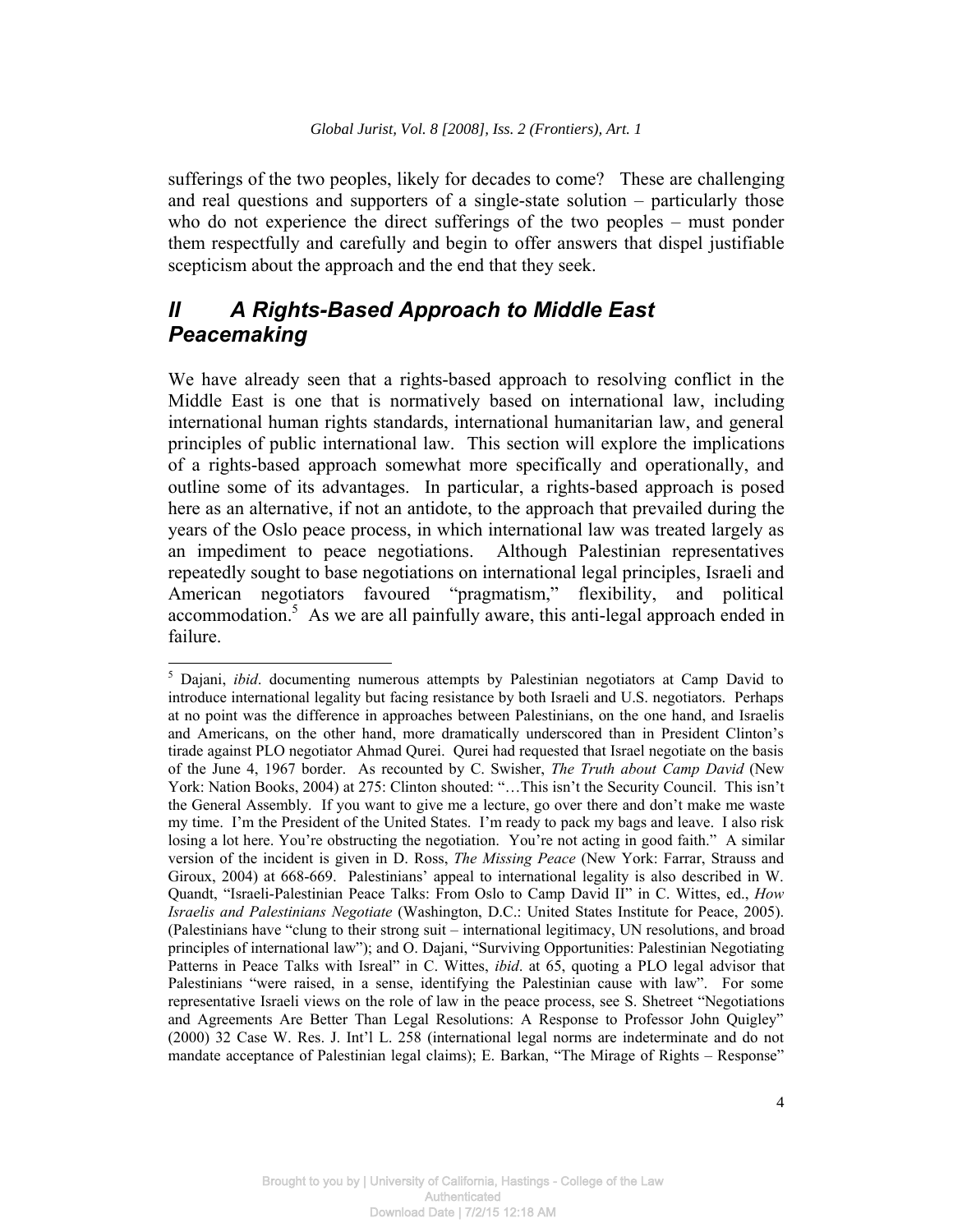A rights-based approach starts with a belief that to designate something a "right" in international law is not a trivial act. Rather, bestowal of this very special status means that it embodies the most cherished principles of morality and justice held by the world community.<sup>6</sup> Rights exist as a matter of law and are distinct from desires, aspirations, or interests, in the sense that they bestow entitlements for which the rights holder need not bargain and for which a demand for enforcement may be made of legitimate authority.<sup>7</sup> When rights conflict with interests or aspirations, rights should prevail.

A rights based approach involves a commitment to maximize rights – that is, to make concerted effort to achieve the widest array of rights for parties to a dispute and to firmly resist the sacrifice of rights to power or political expediency.<sup>8</sup> Proposals to rank, prioritize, or establish hierarchies of rights should be approached with great care, as rights are often intangible and extremely difficult to compare. Instead, every effort should be made to reconcile rights to the maximum extent possible.<sup>9</sup> Notions of superior and inferior rights can be a

(2005) 28 Hastings Int'l & Comp. L. Rev. 411 (rights are a "mirage" that fail to offer practical solutions and immediate relief to Palestinian refugees), and World Council of Churches "Panelists at Odds over role of international law in Palestinian-Israeli peace efforts" (2003), online:<http://www.eappi.org/pressreleasesge.nsf/ebf057bee62ea308c1256df300354399/026c0d6a 2afe151fc1256ddd003578a0?OpenDocument> (reporting statements of Avraham Burg that peace negotiators should focus on "practical concerns of ordinary citizens, not 'theoretical' international norms"). See also A. Klieman, "Israeli Negotiating Culture" in Wittes, *ibid*. (2005) (Israeli negotiating style dominated by security subculture).

l

<sup>6</sup> This is not to suggest that international law, including international human rights standards, does not reflect the values and preferences of the world's most powerful, and predominantly Western, states. See, for example, M. Mutua, *Human Rights: A Political and Cultural Critique*  (Philadelphia: University of Pennsylvania Press, 2002) (arguing that the human rights corpus, though well meaning, is a Eurocentric formula for the reconstruction of non-Western societies and peoples through a set of culturally-biased norms and practices that inhere in liberal thought and philosophy). Changes in the international legal order since the September 11, 2001 attacks on the World Trade Tower have caused some to speculate that the "age of rights" is over. A. Neier, "Did the Era of Rights end on September 11?" *Crimes of War Project* (September 2002), online: Crimes of War <http://www.crimesofwar.org/sept-mag/sept-neier.html>. Flawed and frayed though they may be, international legal principles nonetheless represent a kind of consensus within the world community, and provide some objective standards of the reasonableness of the claims of parties to a conflict. See Falk, *supra* note 4 at 334. 7

<sup>7</sup> V. Lowe, "Is there a Role for International Law in the Middle East Peace Process?" (2005) 99 American Society of International Law Proceedings 221 at 222.

<sup>8</sup> A "rights-based approach" to development, for example has been described as "...a conceptual framework for the process of human development that is normatively based on international human rights standards and operationally directed to promoting and protecting human rights." online: UNHCHR <http://www.unhchr.ch/development/approaches.html>.

<sup>9</sup> For a good example of this, see M. Kagan, "Do Israeli Rights Conflict with Palestinians' Rights of Return? Identifying the Legal Arguments" Badil Working Paper (2005), online: Badil  $\langle \text{http://www.badil.org/Publications/Legal Papers/WorkingPapers/WP-E-10.pdf} \rangle$ . He considers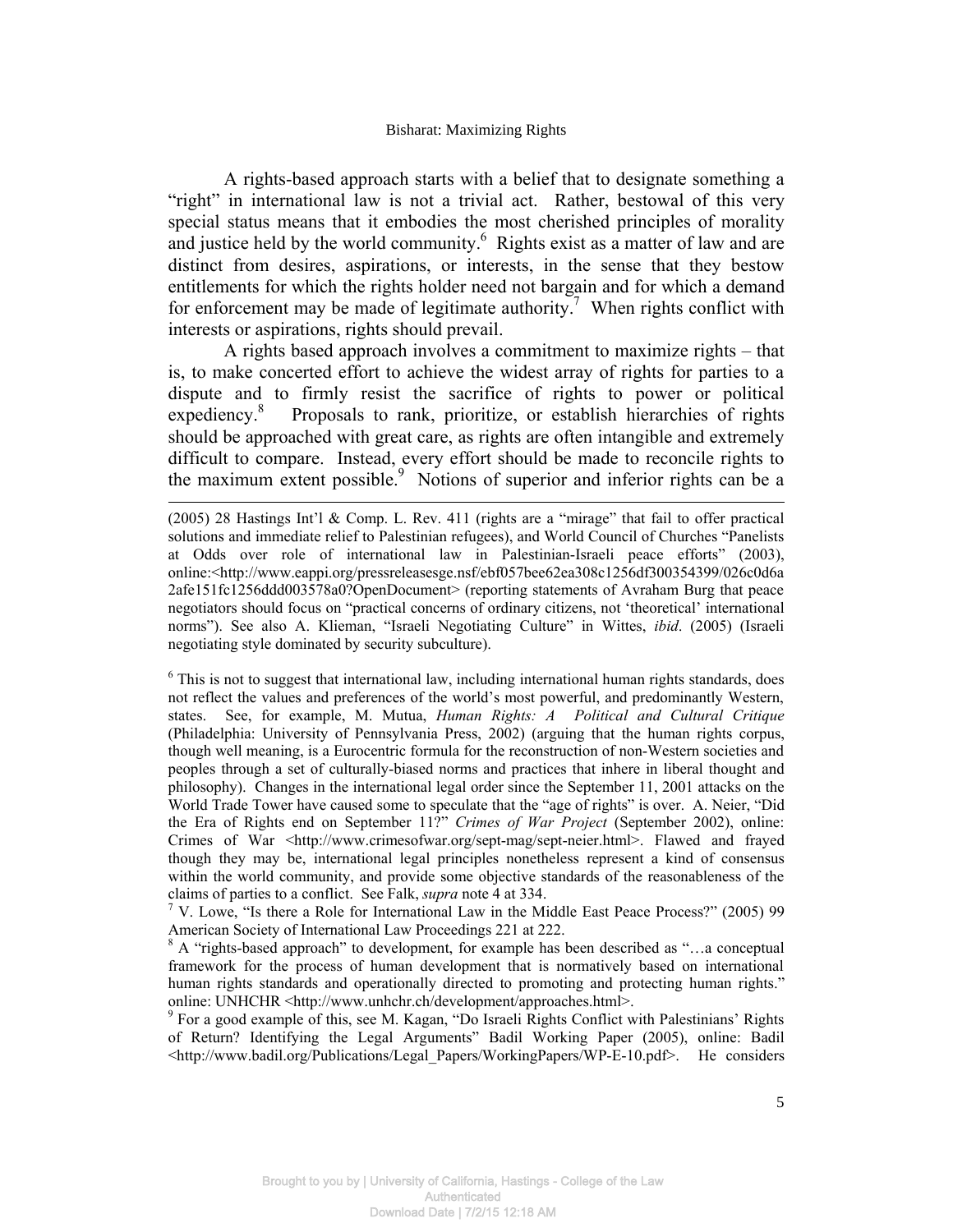prelude to 'balancing conflicting rights', and ultimately, to the negation of the rights of some in favour of the putative rights of others.<sup>10</sup> Where properly defined rights are genuinely and inevitably in conflict, a rights-based approach would presumptively favour equitable compromise – splitting the difference. Zero-sum dispositions, in contrast, are subversive of the very notion of rights, as "rights" that cannot be enforced are not, ultimately, worthy of the designation.

A rights-based approach should, wherever possible, prioritize direct remedies of rights over indirect remedies. The danger, otherwise, is that the conversion of rights into monetary or other values is an invitation for the rich and powerful to overbear and exploit the poor and weak.11 Extreme vigilance is due to the conditions under which rights are bargained or negotiated – that is, to who purports to speak for rights holders, with what representative authority, mediated by whom, and whether in an environment supportive or subversive of the protection of rights. At the same time, when a suitably protective bargaining environment is created, the choices of rights holders to either insist on enforcement or to trade rights for other benefits must be respected. No one should be "held hostage" to his or her right.

Finally, a rights-based approach should pay attention not just to substantive definitions of rights, but also to process. This is not so much a moral imperative as a practical one: if proponents of this approach are incapable of tracing a legal path to the realization of rights, then they risk being dismissed as well-intentioned but misguided dreamers.

What advantages does a rights-based approach bring to Middle East peacemaking? Let me suggest three. First, international legal rights establish a baseline of protections for both Palestinians and Israelis and would partially offset

 $\overline{a}$ whether the right of Palestinian refugees to return to their homes in Israel conflicts with Israeli rights to self-determination, finding that the rights, properly defined, do not conflict. International law does not support Israel's claim of a right to exclude Palestinian refugees simply because they would transform Israel's demography and jeopardize Jewish predominance, and Palestinian exercise of the right of return is thus compatible with Israel's right of self-determination.

<sup>&</sup>lt;sup>10</sup> For example, the U.S. Supreme Court's explicit introduction of a "balancing approach" in Fourth Amendment jurisprudence – that dealing with search and seizure rights – has, in almost every case, led to the diminution of individual rights to privacy in favour of community rights or interests in expeditious and accurate prosecutions of crimes. S. Sundby, "A Return to Fourth Amendment Basics: Undoing the Mischief of Camara and Terry" (1987-1988) 72 Minn. L. Rev. 383 (critiquing the two major cases that introduced a "balancing approach" to search and seizure issues).

<sup>&</sup>lt;sup>11</sup> Perhaps reflecting this concern, the recently drafted Pinheiro Principles dealing with housing rights of refugees favours restitution over compensation. UN Commission on Human Rights, *Housing and property restitution in the context of the return of refugees and internally displaced persons: Final Report of the Special Rapporteur, Paulo Sérgio Pinheiro*, UN ESCOR, 56th Sess., UN Doc. E/CN.4/Sub.2/2005/17 (2005), online: Badil <http://www.badil.org/e-library/Pinheiro-Principles.pdf>.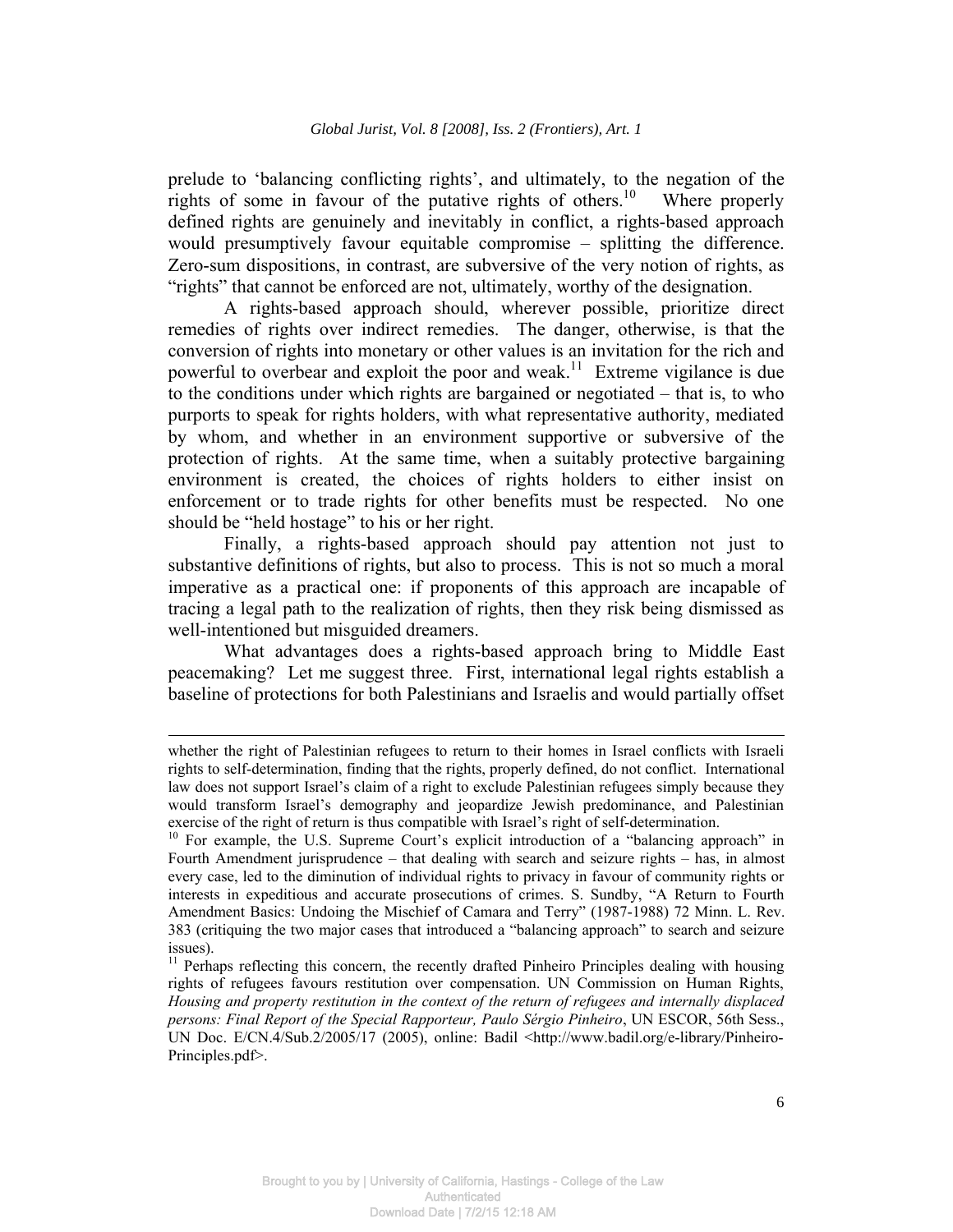the huge imbalance of military, economic, and diplomatic power between the two parties.<sup>12</sup> It would thus promote a resolution based on justice, not simply power. Second, an agreement based on well-established international norms would enjoy the greatest legitimacy among both domestic constituencies and within the international community more generally.13 Third, a rights-based resolution to the conflict would demonstrate to the peoples of the Middle East, and elsewhere, that international law is not simply the tool by which greater powers justify military interventions, but also a means by which justice and durable peace can be achieved. In a region afflicted by great, and understandable, cynicism about the rule of law, with the resulting temptation to redress grievances through extralegal means, this would be a powerful and positive statement.<sup>14</sup>

Calls to enhance the role of international law in Middle East peacemaking could easily go unheeded.<sup>15</sup> While one can speculate as to the reasons for U.S. official hostility to international law in this context, it is hard not to see Israeli reticence as stemming from trepidation over the support that international law provides Palestinian positions on a number of key issues.<sup>16</sup> The simple fact is that the application of a rights-based approach to Middle East peacemaking is likely to effectuate a substantial redistribution of rights and benefits in favour of Palestinians. How might Israel, which still possesses an enormous power differential over the Palestinians, and the United States, Israel's ally, ever be coaxed into responding differently to this approach than in the past?

The answer, of course, is that they may not  $-$  at least, not in the immediate future. Nonetheless, each power has the failure of the Camp David negotiations

<sup>&</sup>lt;sup>12</sup> E. Kaufman & I. Bisharat, "Are Human Rights Good for the Top Dog as Well? Rescuing the Missing Dimensions of the Israeli-Palestinian Peace Process" (2003) 10:3 Palestine-Israel Journal of Politics, Economics, and Culture 89 (arguing that employing human rights standards in conflict resolution benefits the more powerful as well as the less powerful of the parties). See also Quandt, *supra* note 5, citing the power imbalance between Israel and the Palestinians as one reason for failure of the Oslo peace process.

<sup>&</sup>lt;sup>13</sup> Dajani, *supra* note 4, demonstrating that the conformity with international law can provide negotiated agreements legitimacy with domestic constituencies and international actors.

<sup>14</sup> I have made these points previously. See Bisharat, *supra* note 4. See also Falk, *supra* note 4: International law represents a general embodiment of reasonableness, and therefore gives disputants an approximate gauge of the fairness of prospective resolutions of conflict. Omar Dajani, *supra* note 4, has performed perhaps the most systematic examination of the role of international law in Palestinian-Israeli peace negotiations from the perspective of a participant. His tally of benefits of the role of international law in peace negotiations include some similar to mine, but he adds further that international law can serve to fill gaps in agreements.

<sup>&</sup>lt;sup>15</sup> See Falk, *supra* note 4, admitting the improbability of implementing international law "because of considerations of political feasibility."

<sup>&</sup>lt;sup>16</sup> Quigley, supra note 4, international law supports Palestinian positions on requirement of full Israeli withdrawal from territories occupied in 1967, illegality of Israeli settlements in the West Bank and Gaza Strip, repatriation of Palestinian refugees, and challenging Israeli claims to sovereignty over Jerusalem.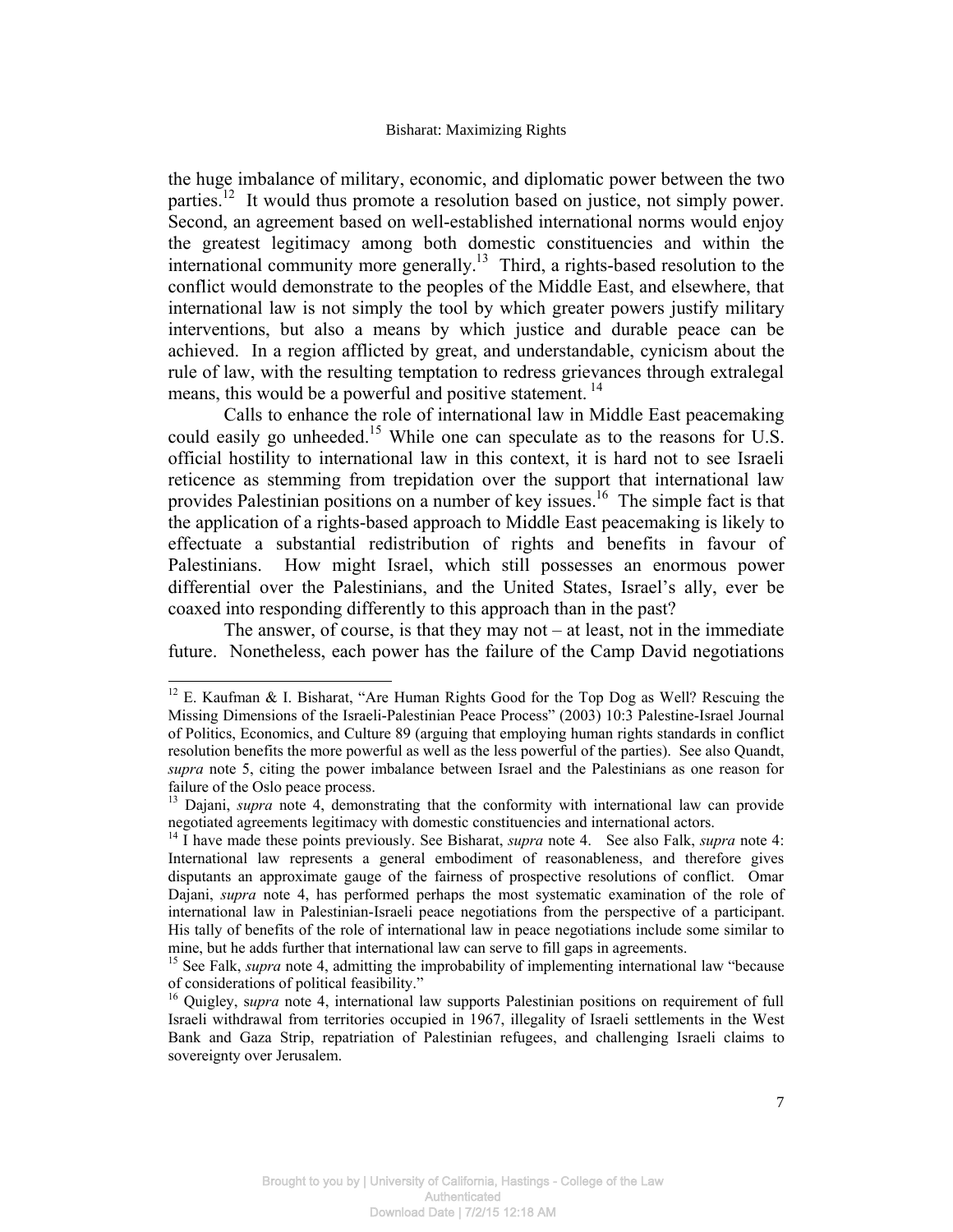to learn from. In the aftermath of Israel's unsuccessful war against Lebanon in 2006, and with the scale of the United States' Iraq debacle becoming increasingly clear, it is possible that both powers will develop greater incentives to negotiate on terms more respectful of international law.

Nonetheless, calls for implementing international law in Middle East peacemaking are likely to be treated as partisan, and those making them must be scrupulous in upholding legality in a consistent and principled manner, and in emphasizing the law's benefits to both parties to the dispute. A healthy awareness of the limitations of international law is also necessary. International law does not offer clear prescriptions for all of the outstanding issues between Palestinians and Israelis.17 Nor were the failures of past negotiations between Palestinians and Israelis solely due to insufficient reliance on international law; rectifying only one part of the equation will not guarantee more successful results in future negotiations.18

# *III General Arguments for a One-State Solution*

This section will briefly review the history of the idea of a one-state solution, and outline some of the major arguments that have been made in its support. While it would be possible to articulate a rights-based justification for a one-state solution in the abstract, situating it in a broader historical and political context is helpful. The notion of a single state seems far less alien when its origins and rationale are excavated. In some respects, the rights-based approach echoes and recasts themes that are evident in the arguments considered in this section.

For the last sixty years, following the United Nations General Assembly passage of the partition plan for Palestine,<sup>19</sup> the prevailing assumption in the international community has been that the competing claims of Jewish Israelis

 17 Rights to water (H. Elver, "Palestinian/Israeli Water Conflict and Implementation of International Water Law Principles" (2005) 28 Hastings Int'l & Comp. L. Rev. 421) and the disposition of Jerusalem (Dumper, this volume) may be two issues in which international law fails to offer clear prescriptions.

<sup>&</sup>lt;sup>18</sup>See Quandt, *supra* note 5, for a discussion on the failure of diplomacy to settle Israeli-Palestinian conflict due to history, culture, intrinsic difficulty of solving core issues, inequality between parties, domestic opponents to conciliation, and dependency on third-party mediation; Kaufman & Bisharat, *supra* note 4 at 71: for causes of breakdown of the Oslo process include "leadership failure, intercultural misunderstandings, contending negotiating styles, and previous traumatic experiences.

<sup>&</sup>lt;sup>19</sup> Resolution Adopted on the Report of the ad hoc Committee on the Palestinian Question, GA Res. 181(II), UN GAOR, 2d. Sess., A/RES/181(II) (1947), reproduced at: The Avalon Project, Yale Law School <http://www.yale.edu.lawweb/Avalon/un/res181.htm>. As A. Hodgkins, "Beyond Two-States: Alternative Visions of Self-Determination for the People of Palestine" (2004) 28:2 Fletcher Forum of World Affairs 109 shows, partition was not the international community's preferred solution to the conflict until virtually the eve of the vote on partition.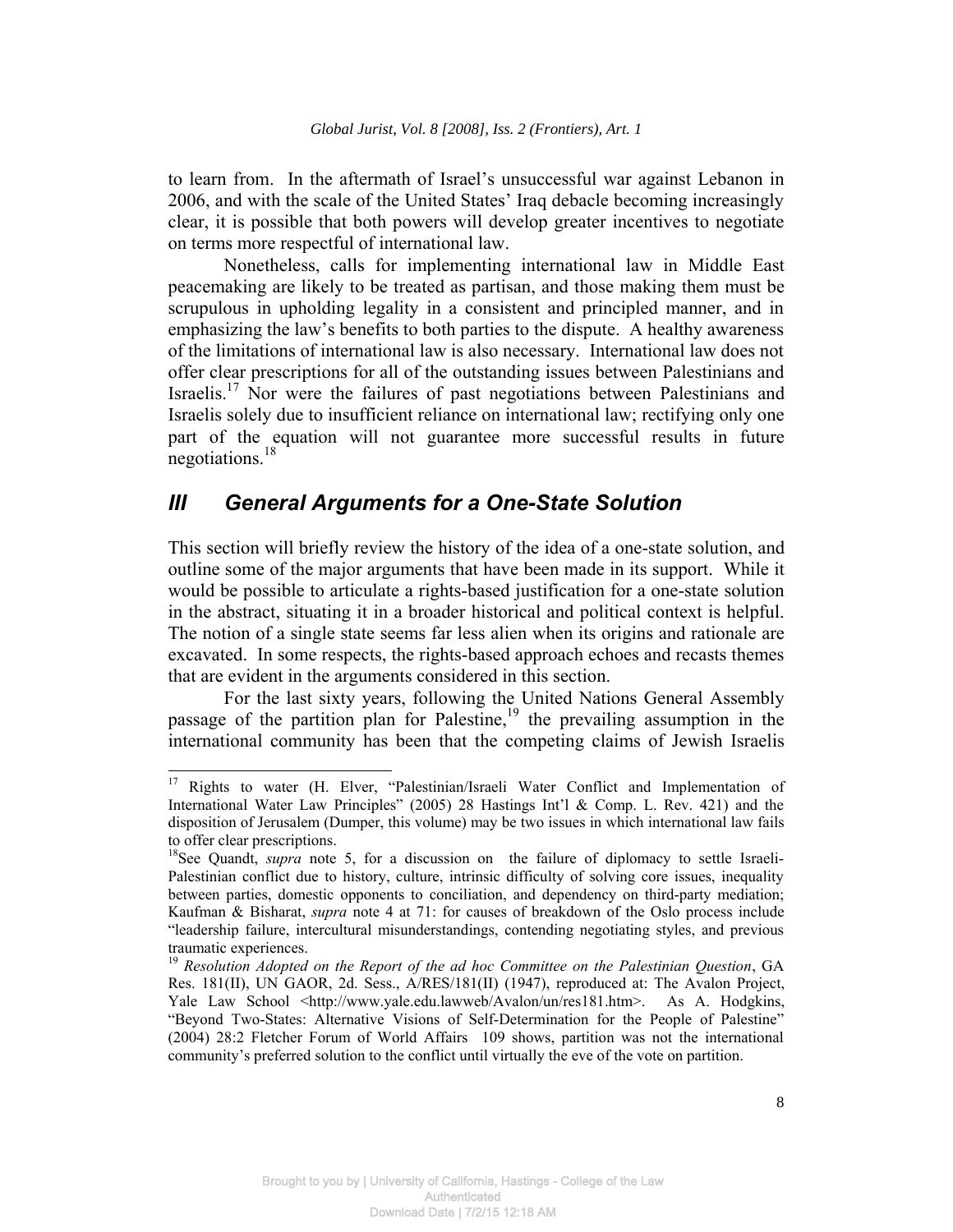and Palestinian Arabs to the land of former Mandate Palestine must be resolved by some kind of territorial division. Palestinian national aspirations were occluded for the two decades or so following the collapse of the British mandate in Palestine and the creation of Israel. UN Security Council Resolution 242, adopted after the June 1967 Arab-Israeli war, did not call for a Palestinian state, but it did mandate Israeli withdrawal from the Arab territories it seized, including the West Bank. Palestinian rights to self-determination and nationhood gained steady international recognition through the 1970s. In 2003, the Security Council adopted the Roadmap for Peace as official UN policy, thereby adopting an explicit plan to create a separate Palestinian state alongside Israel.<sup>20</sup> Israel, which for many years denied the national rights of Palestinians and opposed the creation of a Palestinian state, finally bowed to international opinion, and at least verbally assented in the need to create a Palestinian state.

Yet the notion that Jews, Muslim and Christian Palestinians should live within a single polity has relatively deep roots in both communities. In the period before Israel's foundation, prominent Jewish intellectuals Judah Magnes, Martin Buber, and Hannah Arendt supported a program to establish a common Jewish-Arab state in Palestine in which all citizens, regardless of ethnic or religious affiliation, would live as equals.<sup>21</sup> This current of Jewish thought was largely superseded, during and after World War II and the Nazi holocaust, by the Zionist drive to establish a Jewish state in Palestine. But it never entirely disappeared, and recently has begun to re-emerge in the writings of a small number of Jewish Israelis and others outside of Israel – some of which will be reviewed below.

Palestinian Arabs strongly opposed the partition of Palestine, as an unwarranted violation of their rights to self-determination and sovereignty in the land they had inhabited continuously for generations.<sup>22</sup> Calls for the creation of a single state by Palestinians resurfaced during the late 1960s, when official policy of the Palestine Liberation Organization (PLO) stipulated the creation of a "democratic secular state" in Palestine, in which Jews and Palestinians would reside as equal citizens. By the mid-seventies, however, the PLO had begun to support a "national authority" in any areas from which Israel might withdraw – which was largely understood as a coded acceptance of Israel's permanency and a

<sup>20</sup> See *The Situation in the Middle East, including the Palestinian Question (The Road Map)*, SC Res. 1515, UN SCOR, 4862d Mtg., UN Doc. S/RES/1515 (2003).

<sup>&</sup>lt;sup>21</sup> Tilley, *supra* note 1 at 214-18, describing the positions of Magnes, Buber, and Arendt. See also L. Silberstein, *The Postzionism Debates: Knowledge and Power in Israeli Culture* (New York: Routledge, 1999), showing that Zionism was, from its inception, contested and controversial, and reviewing the thoughts of both early and contemporary Jewish critics of Zionism.

<sup>22</sup> See R. Khalidi, *The Iron Cage* (Boston: Beacon Press, 2006), describing Palestinian Arab opposition to partition.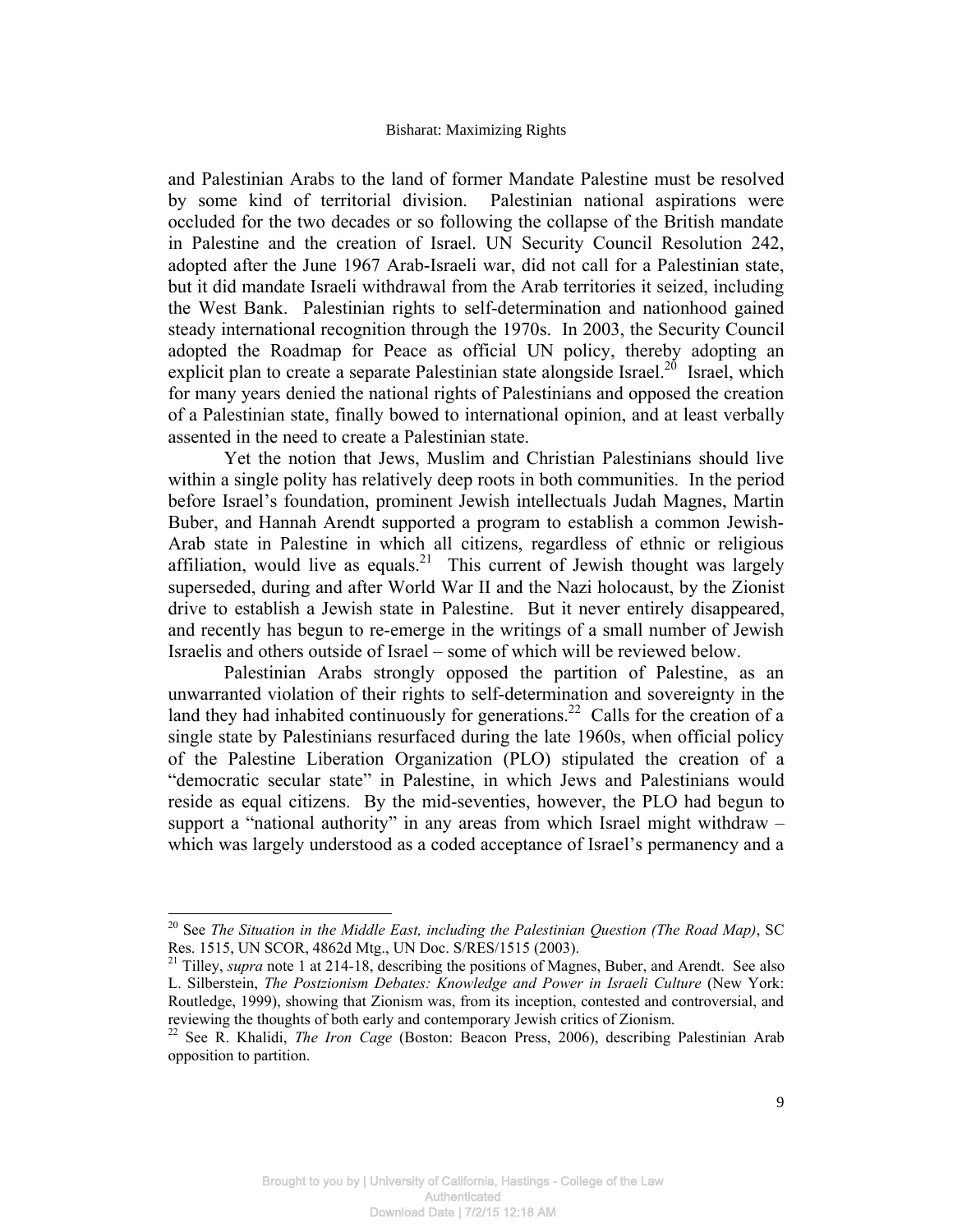call for a two-state solution.<sup>23</sup> In 1988, the PLO took the momentous step of recognizing Israel within its boundaries prior to the June 1967 war and declared the independence of the State of Palestine. The latter, of course, was a purely symbolic gesture, but the PLO's commitment to respecting Israel's integrity as a state was cemented in the Declaration of Principles signed by Israel and the PLO in 1993 that ushered in the "Oslo peace process." Support for a two-state solution has been the PLO's official stance ever since.<sup>24</sup>

Palestinian critics of the two-state solution, likewise, have never disappeared and as the Oslo process floundered, a number of Palestinians began to articulate support for a one-state solution. As early as 1997, prominent Palestinian-American literary critic and theorist Edward Said began to criticize the logic of partition underlying the Oslo process, and to call for Palestinians and Israelis to "plan a common life together."<sup>25</sup> As despair over the viability of the two-state solution has set in, support for a single state appears to be growing, particularly among Palestinian intellectuals, joined by a smaller number of Israeli thinkers.<sup>26</sup>

In fact, the phrase "one-state solution" is better conceived as a category of possible solutions, rather than a single defined model or plan. Indeed, elements of the Israeli right support a version of a one-state solution whereby Israel would

<sup>23</sup> Two of the better sources on these shifts in Palestinian diplomatic posture are A. Gresh, *The PLO – The Struggle Within* (London: Zed Books, 1987); and H. Cobban, *The Palestine Liberation Organization: People, Power, and Politics* (Cambridge: Cambridge University Press, 1984). See also Y. Sayigh, *Armed Struggle and the Search for State* (Oxford: Oxford University Press, 1997). 24

<sup>&</sup>lt;sup>24</sup> On several occasions, Palestinian leaders, including PLO Chairman Yasser Arafat and Palestinian Authority Prime Minister Ahmad Qurei have remarked on the narrowing window for the two-state solution, and raised the possibility of again calling for a single state.

<sup>25</sup> E. Said, *The End of the Peace Process: Oslo and After* (New York: Vintage Press, 2001), reprinting the 1997 article, along with others.

<sup>&</sup>lt;sup>26</sup> Palestinians writing recently in support of a single state include M. Tarazi, "Two peoples, one state" *New York Times* (4 October 2004); G. Bisharat, "Two-state solution again sells the Palestinians short" *Los Angeles Times* (25 January 2004); L. Abu Odeh, "The Case for Binationalism" *Boston Review* (December 2001/January 2002); M. Qumsiyeh, *Sharing the Land of Canaan* (London: Pluto Press, 2004); Abunimah, *supra* note 1; and A. Khalidi, "A one-state solution. A unitary Arab-Jewish homeland could bring lasting peace to the Middle East" *The Guardian* (29 September 2003), online: Guardian Unlimited <http://www.guardian.co.uk>. American political scientist Virginia Tilley has also contributed one of the most important works in support of a single state, *supra* note 1. In July 2007, a group of academics, journalists and activists from the United States, Israel, Europe, and South Africa met outside Madrid, Spain, to discuss the vision of a one-state solution and strategies for its implementation. The group issued a statement calling for a one-state solution, and for further debate and study of the means of its implementation. The statement and meeting participants may be viewed at http://electronicintifada.net/v2/article7102.shtml. Support for a one state solution is by no means uniform among Palestinian intellectuals; for two critical views see S. Tamari, "The Dubious Lure of Binationalism" (2000) 30 Journal of Palestine Studies 83; and M. Baraka, "Between the onestate and the two-state solution: Independence is a necessity, not a luxury" (2005) 28 al-Majdal 20.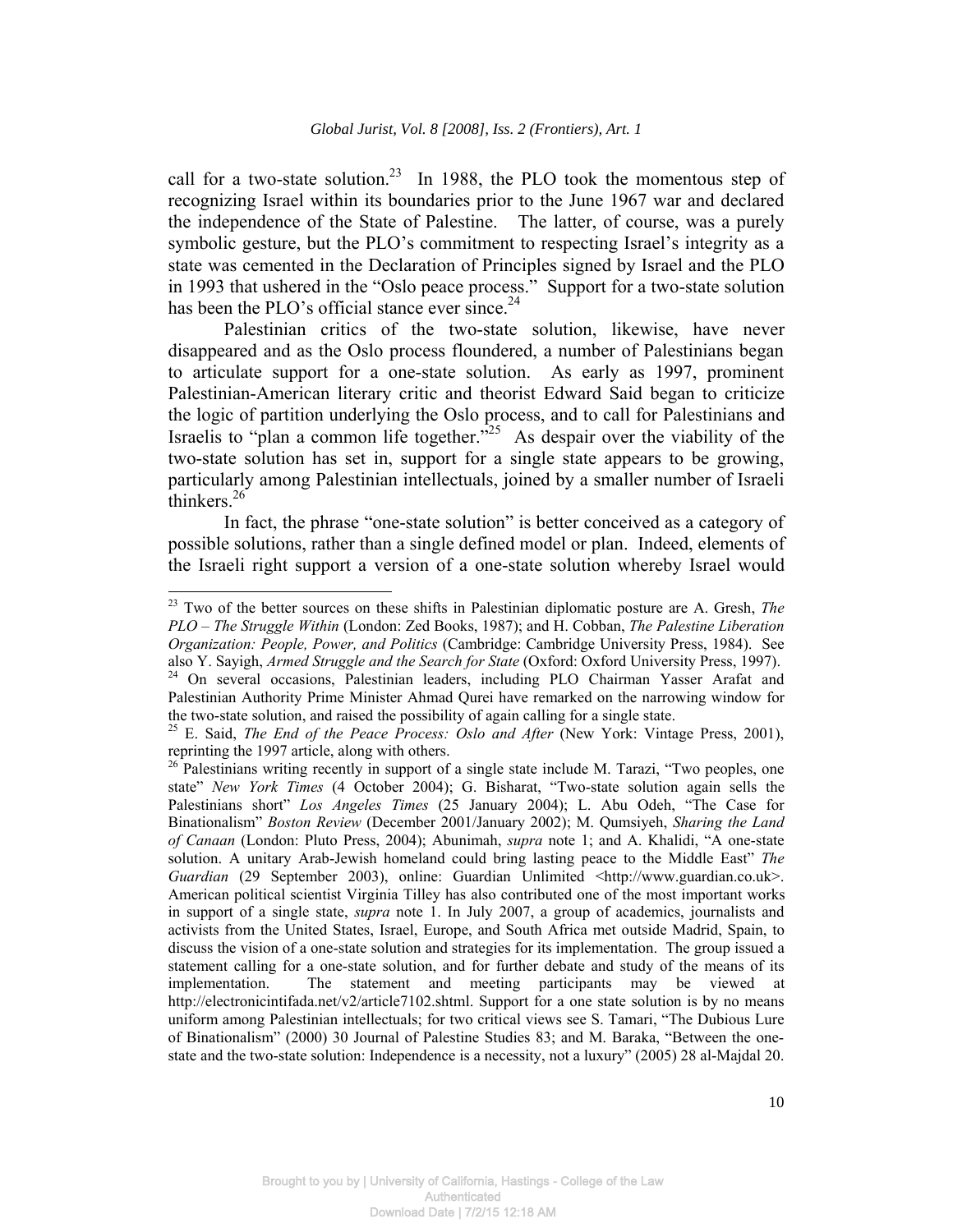annex the entire West Bank and either expel large numbers of Palestinians or formalize their permanent disenfranchisement.<sup>27</sup> The Palestinian group Hamas also supports a single-state solution, although one in which Muslims would rule over Christians and Jews.<sup>28</sup> But the one-state solution contemplated here involves either a state in which all citizens enjoy equal rights – what might be called the secular democratic model – or one in which Palestinian Arab and Jewish Israeli collective identities are formally recognized and made the basis of power-sharing arrangements – what might be called the binational model.<sup>29</sup>

The arguments in support of a one-state solution reviewed here are somewhat overlapping, but emphasize different things. They include what might be called, for shorthand, an "organic" argument; a "moral-ideological" argument; and a "negative" or "default" argument.

## *i. The organic argument*

The organic argument is one that views Palestine/Israel as a functioning, natural, organic unit. Its Jewish and Palestinian inhabitants are so inextricably entwined – geographically, economically, administratively, and otherwise – that no equitable and mutually acceptable partition of the territory is possible.<sup>30</sup> Indeed, partition, far from being the solution to inter-communal tensions, is the source of many problems. All attempts to draw partition lines that fairly apportion territory to the

<sup>&</sup>lt;sup>27</sup> See G. Sussman, "The Challenge to the Two-State Solution" in J. Beinin & R. Stein, eds., *The Struggle for Sovereignty: Palestine and Israel, 1993-2005* (Stanford: Stanford University Press, 2006), describing Israeli right wing plans for permanent Jewish rule over a Palestinian majority.

<sup>28</sup> K. Hroub, *Hamas: Political Thought and Practice* (Washington, D.C.: Institute for Palestine Studies, 2000), describing the ideology and objectives of Hamas. Hamas leaders, however, have hinted more than once that they might countenance a long term, and possibly permanent, reconciliation with Israel. See K. Meshal, "The chief of Hamas' political bureau outlines its mission – and its message for the U.S., Europe, the Arab states and Israel" *The Guardian* (24 January 2006); M. Abu Marzouk, "What Hamas is Seeking" *Washington Post* (31 January 2006), A17; and A. Yousef, "A Pause for Peace" New York Times (1 November 2006).

The binational model can be further broken down: Sussman, *supra* note 27 at 304: "The binational model encompasses federal, confederal, and consociational variants." Unfortunately, there is no terminological consistency in discussions of the single state solution. Sussman points out that in Israel "binationalism" sometimes refers to what I characterize here as the "secular democratic model".

<sup>&</sup>lt;sup>30</sup> Abunimah, *supra* note 1, offers one of the most straightforward articulations of the "organic" argument. Another version, given by Meron Benvenisti (quoted in A. Shavit, "Cry, the Beloved Two State Solution" *Haaretz* (8 August 2003)) poses unity of the land almost as if it were the "natural order of things":

<sup>&</sup>quot;The model of a division into two nation-states is inapplicable. It doesn't reflect the depth of the conflict and doesn't sit with the scale of the entanglement that exists in large parts of the country. You can erect all the walls in the world here but you won't be able to overcome the fact that there is only one aquifer here and the same air and that all the streams run into the same sea. You won't be able to overcome the fact that this country will not tolerate a border in its midst."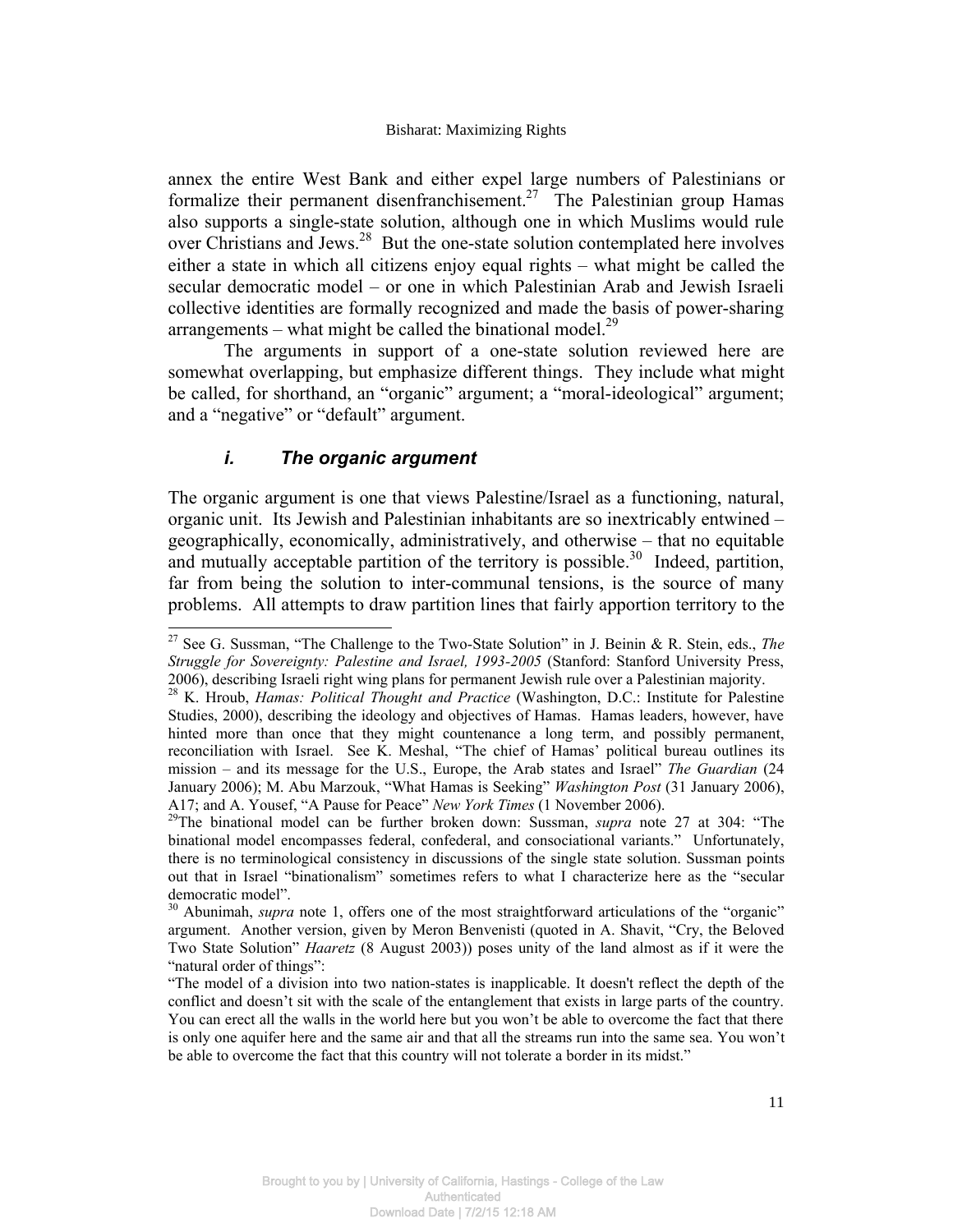two peoples have failed, and attempts to separate them have necessarily entailed violence.<sup>31</sup> The first major attempt to impose separation was during the 1948 war, when close to 800,000 Palestinians were expelled or fled from their homes in fear in the areas that fell under Israel's control.<sup>32</sup>

This separation, however, was reversed when Israel occupied those territories in 1967, in effect, reintegrating Israel/Palestine into a single functioning geopolitical and economic unit. Israel has determinedly battled Palestinian efforts to establish meaningful sovereignty there and implanted nearly half a million Israeli settlers in over 200 West Bank settlements, linked by an extensive system of roads and infrastructural services.

Attempts to reimpose separation – through the closing of Israel's borders to Palestinian migrant labourers, through the creation of a separate legal system for the settlers and settlements, and through the erection of Israel's "security barrier" – have only imposed further hardship on Palestinians and increased strife. With shared water resources, limited airspace, integrated economies, and the like, disentangling Israel and the Palestinian territories would be, if not impossible, at least highly inefficient and would inevitably produce further injustices.

In short, partition, in a variety of formulations, has been the international community's guiding principle with respect to Palestine/Israel for sixty years – and it has repeatedly proved itself a failure. After six decades of experimentation with dividing the land of Palestine/Israel between the two peoples, resulting only in conflict and strife, it is time to admit defeat and to explore a new approach.

## *ii. The moral-ideological argument*

 The moral-ideological argument essentially states that Zionist ethnic nationalism is a regressive, chauvinistic ideology that, if not by its very nature, at least in the form and manner actualized in Palestine, has entailed aggression, oppression, and injustice against the Palestinians. In contrast, a single state founded on principles of inclusion, tolerance, and recognition of the mutual dignity of all citizens – Jews, Palestinian Muslims, and Christians – would be more in consonance with the morals, aspirations, and ideals of the contemporary world, and is therefore more desirable.

Zionism was born not simply as a reaction to European anti-Semitism, but was also inspired by nineteenth century ethnic nationalism. A central Zionist tenet was that a Jewish state could not be maintained except through establishing and maintaining a Jewish majority. Unfortunately, this tenet had disastrous implications when played out in a country in which the majority population, as late as 1948, was overwhelmingly Palestinian Arab. The expulsion of the

<sup>&</sup>lt;sup>31</sup> Abunimah, *ibid.* at 19-54, discusses the failure of various attempts at partition.<br><sup>32</sup> L Banne, *The Ethnic Cleansing of Balastine* (Oxford: Openworld Brees, 2006) of

<sup>&</sup>lt;sup>32</sup> I. Pappe, *The Ethnic Cleansing of Palestine* (Oxford: Oneworld Press, 2006) at xiii.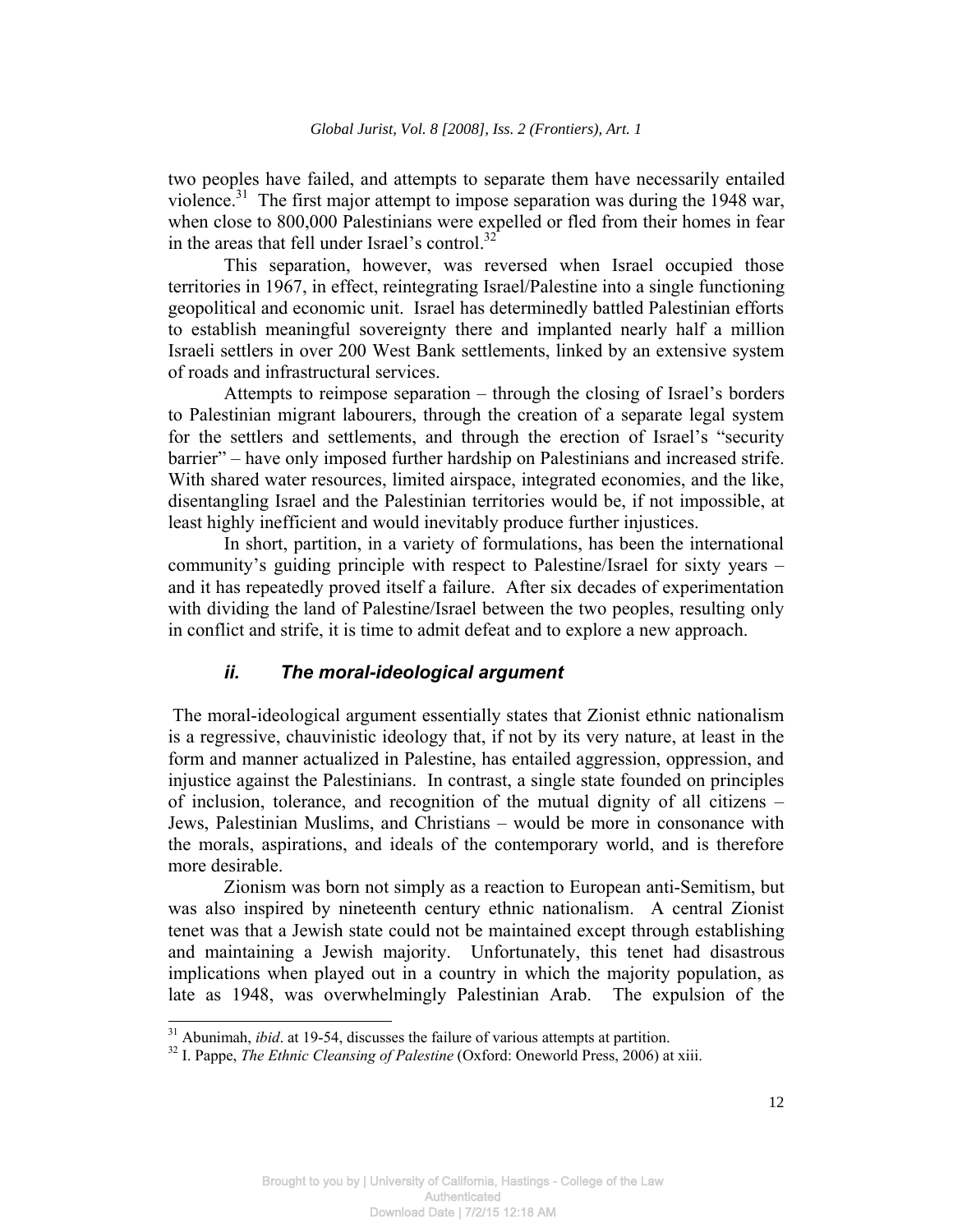Palestinians in 1948 was a logical corollary of Zionism's commitment to Jewish majority domination. While the fate of the Palestinians was not greatly different than that of other native peoples subjected to settler colonialism, Israel was founded in the era of decolonization, when international law no longer tolerated the excesses of the colonial past.  $33$ 

Israel claims membership in the fellowship of democratic nations, but is the only ethnic democracy to do so. Other settler colonial societies, such as the U.S., Australia, and South Africa, have all learned the painful lesson that ethnic nationalism, with its tendencies toward ethnic cleansing, discourses of ethnic supremacy, and incompatibility with the precept of equality before the law, is in fundamental ways anti-democratic and an anachronism. Israel, propelled out of World War II by the Nazi holocaust, won itself temporary reprieve from the judgments that other ethnic regimes faced. But the tension between Israel's commitment to being a Jewish state and its espousal of democratic ideals is deepening, not diminishing, and its policies are currently leading to intolerable regional and global tensions.34

Needless to say, this is by no means a new critique of Zionism.<sup>35</sup> It is evident, however, that the demise of the Oslo "peace process" and the outbreak of the al-Aksa *Intifada* brought about a revival of older concerns and spurred soulsearching among some former Zionists.<sup>36</sup>

Far from rendering the final answer to the "Jewish question", Israel may well have contributed, by its policies, to the rise of anti-Semitism in the Muslim world, and possibly in the West as well. Although conceived as a safe haven for Jews, in fact Israel has now become one of the most dangerous places for Jews in the world, a fact reflected in flagging immigration numbers.<sup>37</sup> Thus Zionism is a failed ideology, even in its own terms.

<sup>&</sup>lt;sup>33</sup> The moral-ideological argument is well-stated by Tilley, *supra* note 1: Zionism is a form of ethnic nationalism that contradicts equality under the law, a basic precept of true democracy.  $34$  Tilley, *supra* note 1 at 179-182.

 $^{34}$  Tilley, *supra* note 1 at 179-182.<br> $^{35}$  See Silberstein, *supra* note 21, y

<sup>&</sup>lt;sup>35</sup> See Silberstein, *supra* note 21, which reviews Jewish and some Palestinian critics of Zionism.<br><sup>36</sup> Berkens the meet prominent example in recent vector is T<sub>re</sub> Judt. "Japal: The Alternative" (200

 $36$  Perhaps the most prominent example in recent years is T. Judt, "Israel: The Alternative" (2003) 50:16 *New York Review of Books*: "The problem with Israel, in short, is not – as is sometimes suggested – that it is a European enclave in the Arab world; but rather that it arrived too late. It has imported a characteristically late-nineteenth-century separatist project into a world that has moved on, a world of individual rights, open frontiers, and international law. The very idea of a "Jewish state –a state in which Jews and the Jewish religion have exclusive privileges from which non-Jewish citizens are forever excluded – is rooted in another time and place. Israel, in short, is an anachronism." See also D. Gavron, *The Other Side of Despair: Jews and Arabs in the Promised Land* (Oxford: Rowman and Littlefield Publishers, 2003); and Shavit, *supra* note 30, interviewing Meron Benvenisti and Haim Hanegbi.

<sup>37</sup> D. Lazare, "The One State Solution" *The Nation* (3 November 2003): "Herzl envisioned a state that would draw Jews like a magnet, yet more than half a century after Israel's birth, most Jews continue to vote with their feet to remain in the Diaspora, and an increasing number of Israelis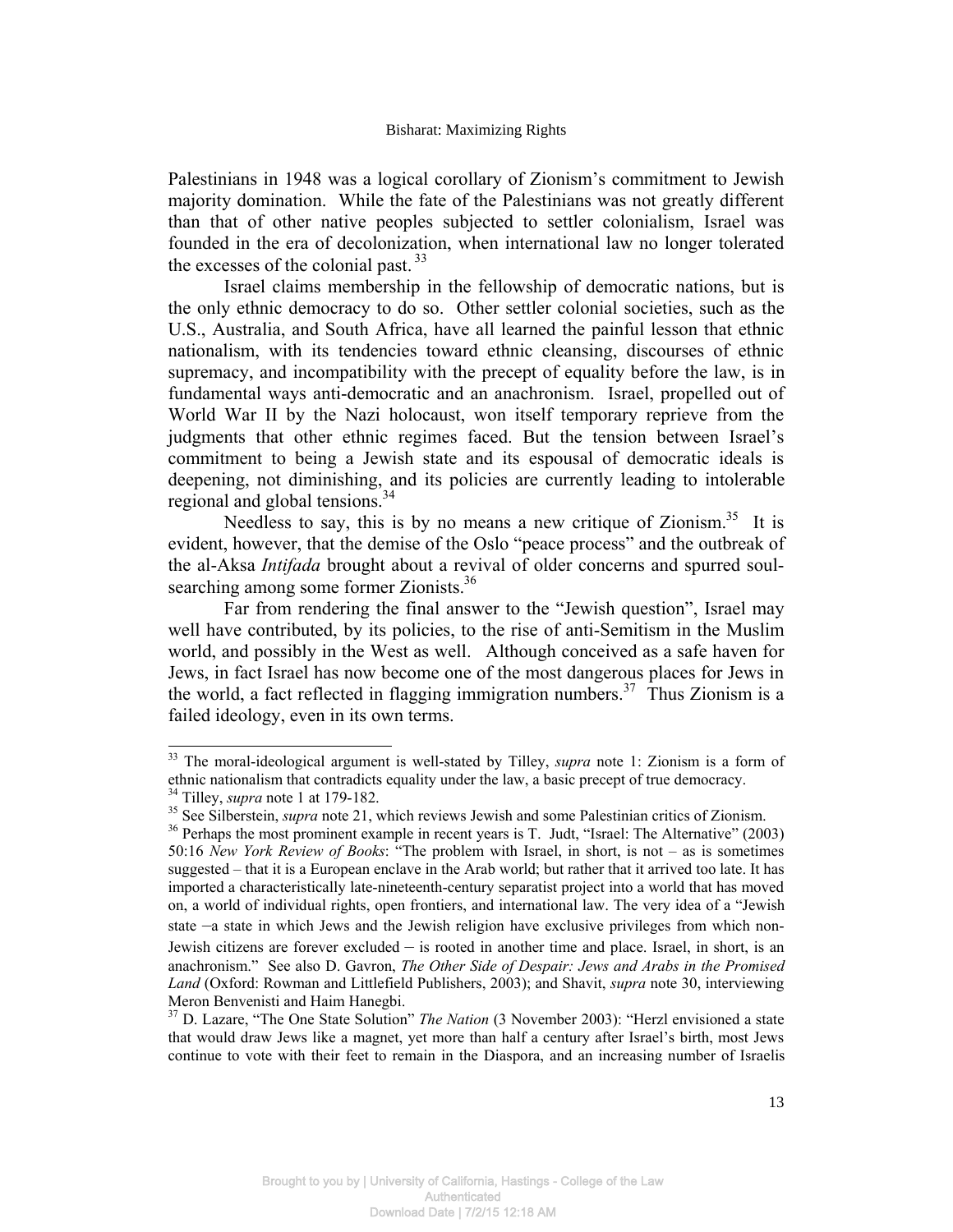## *iii. The negative argument*

The negative argument, or argument by default, rests on the belief that a two-state solution is no longer possible given political conditions on the ground in Palestine/Israel, and therefore the only principled solution that remains is the onestate solution.<sup>38</sup> The basic thrust of the argument is that Israel's colonizing process in the West Bank has gone so far that it is now irreversible and that the remaining land base for a Palestinian state is insufficient.

The challenge of reversing decades of Israeli colonization of the West Bank to make adequate space for credible and sustainable Palestinian sovereignty is, indeed, daunting. The West Bank, including East Jerusalem, is now home some  $460,000$  Israeli settlers.<sup>39</sup> Many hold a powerful ideological attachment to what they believe to be the ancient Jewish heartland. While it is commonly believed that many Israelis support withdrawal from the West Bank and the creation of a Palestinian state, they have repeatedly elected leaders who tolerate, if not actively promote, further settlement activity. Some polling data suggests that a minority of Israelis actually support full withdrawal to the pre-June war borders, while a majority oppose it. $40$ 

The movement to absorb West Bank land is continuing, $41$  so the challenge is to forecast when – if ever – the political forces against expansion will overtake those in its support. This involves a reading of domestic Israeli politics, in which the forces in favour of continuing colonization the West Bank are, at least for the foreseeable future, insurmountable. Key external actors, such as the U.S., European Union, the Arab states, and the Palestinians themselves are either unable or unwilling to effectively oppose consolidation of Israeli control over

prefer to live abroad. Israel was supposed to serve as a safe haven, yet it is in fact one of the more dangerous places on earth in which to be Jewish."

<sup>&</sup>lt;sup>38</sup>Almost all proponents of a one-state solution make this argument in one form or another. Perhaps the most complete statement is Tilley, *supra* note 1. See also Abunimah, *supra* note 1; Gavron, *supra* note 36; H. Cobban, "A Binational Israel-Palestine" *Christian Science Monitor* (9 October 2003); and Abu Odeh, *supra* note 26.

S. Erlanger, "Israeli Map says West Bank posts sit on Arab land" *New York Times* (2 November 2006): 80,000 Israeli settlers beyond the "security barrier", 180,000 on the Israeli side of the barrier, and 200,000 in East Jerusalem.

 $^{40}$  Abunimah, *supra* note 1 at 52.

 $41$  In June 2006, for example, Israel announced plans to establish Maskiot, a new settlement in the Jordan Valley, to be inhabited by settlers evacuated from the Gaza Strip. L. Copans, "Israel builds West Bank settlement" *Associated Press* (3 June 2006). Other existent settlements have continued to expand, even beyond lands authorized to them by the Israeli government. S. Erlanger, Israeli Settlements Found to Grow Past Borders," *New York Times*, July 7, 2007, at http://www.nytimes.com/2007/07/07/world/middleeast/07mideast.html?ex=1341460800&en=cdaa beb646d90ab0&ei=5088&partner=rssnyt&emc=rss.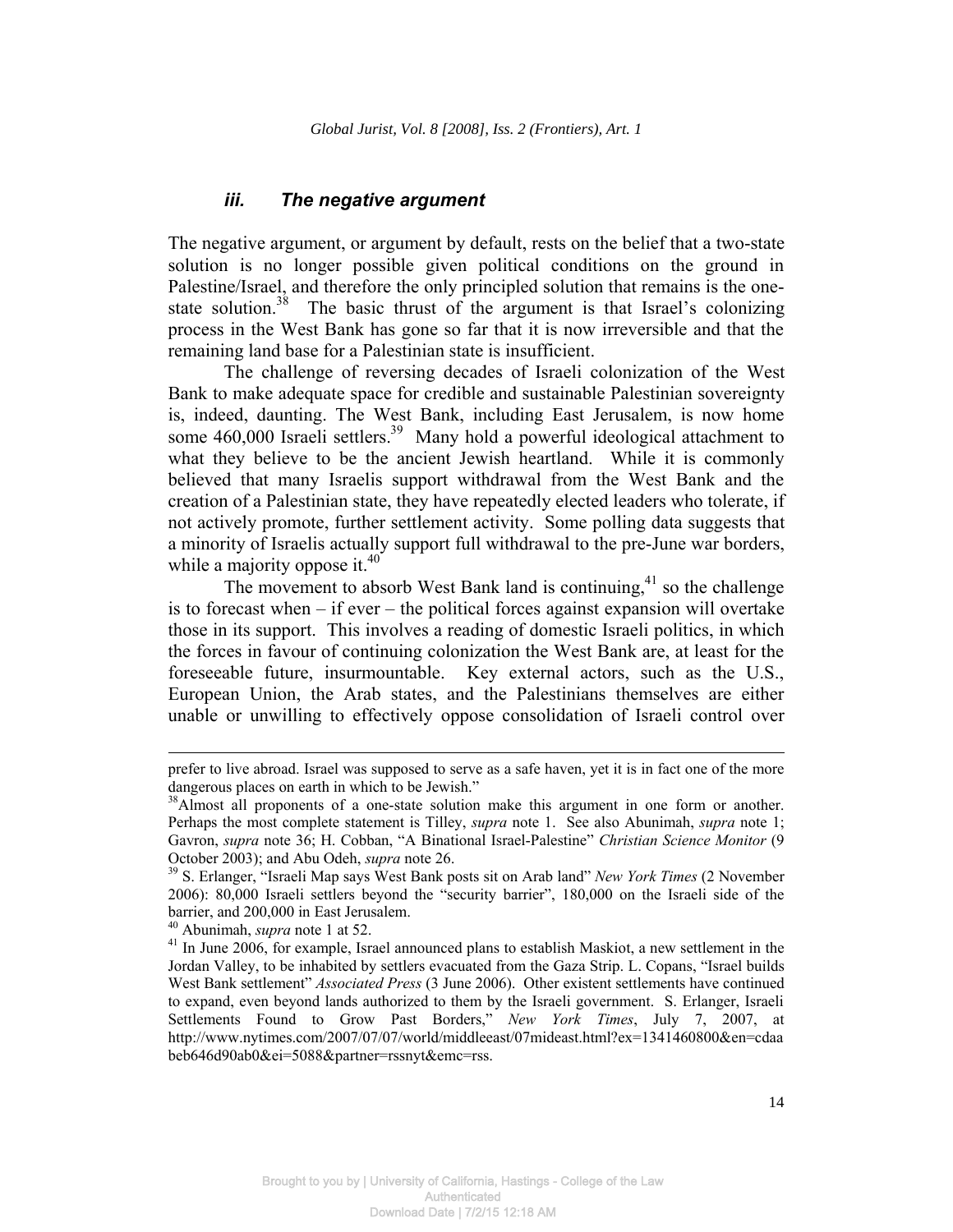major parts of the West Bank. Were a Palestinian state to be created of the remaining enclaves of territory, the result would still be continuing instability.<sup>42</sup>

The problem with the "negative" argument is that the conditions rendering a two-state solution no longer possible would appear similarly to block the creation of a single state. On close inspection, then, this argument seems to conjoin an empirical proposition – that two-states have been precluded by facts on the ground – with a normative one – that we should, for moral reasons, support the only principled solution that remains. Yet read most realistically, the facts on the ground seem to foreshadow a future in which no principled or just solution is likely to be reached at all.

# *IV The Single State as a Framework for Maximizing Rights*

Let me now turn to the rights-based argument in support of a one-state solution: a single state offers the most promising framework for realizing the widest array of rights for both Israelis and Palestinians, particularly as compared to the conventionally accepted two-state solution. To reiterate: rights achieve their very special status because they embody particularly cherished values and exemplify norms of justice held throughout the world. A resolution of the conflict that vindicates rights of both peoples, and remedies violations of individual rights, is one that best approximates a just outcome and best guarantees a durable peace. Thus we must ask: what are the internationally recognized rights of each of these two peoples, that each would seek to preserve in a final resolution of their conflict, and how would they fare under a one-state solution as opposed to its common alternative, the two-state solution?<sup>43</sup> Palestinians and Israelis harbour other interests and aspirations that are not rights. While interests and aspirations do not have the same claim to vindication that rights do, it is still important to also ask: how may these other interests and aspirations be interwoven with the peoples' respective rights, so as to create the best deal for both peoples?

As a matter of principle, of course, both Palestinians and Israelis possess symmetrical collective rights of self-determination and sovereignty – a point to which I will return below. Israelis and Palestinians enjoy the same array of

 42 Tilley, *supra* note 1 at 3-5 states: "The resulting Palestinian statelet would be blocked off physically from the Israeli economy, its major cities would be cut off from each other, and its government would be unable to control the territory's water resources, develop its agriculture, or manage its trade with neighbo[u]ring states. It would comprise little more than a sealed vessel of growing poverty and demoralization."<br><sup>43</sup>The Alternative Palestinian Agenda presents a similar inventory and analysis of what are called

the "concerns and aspirations" of Israelis and Palestinians. See "Proposal for an Alternative Configuration in Palestine-Israel", online: Alternative Palestinian Agenda

<sup>&</sup>lt;http://www.ap-agenda.org/not\_a\_last\_resort.htm>.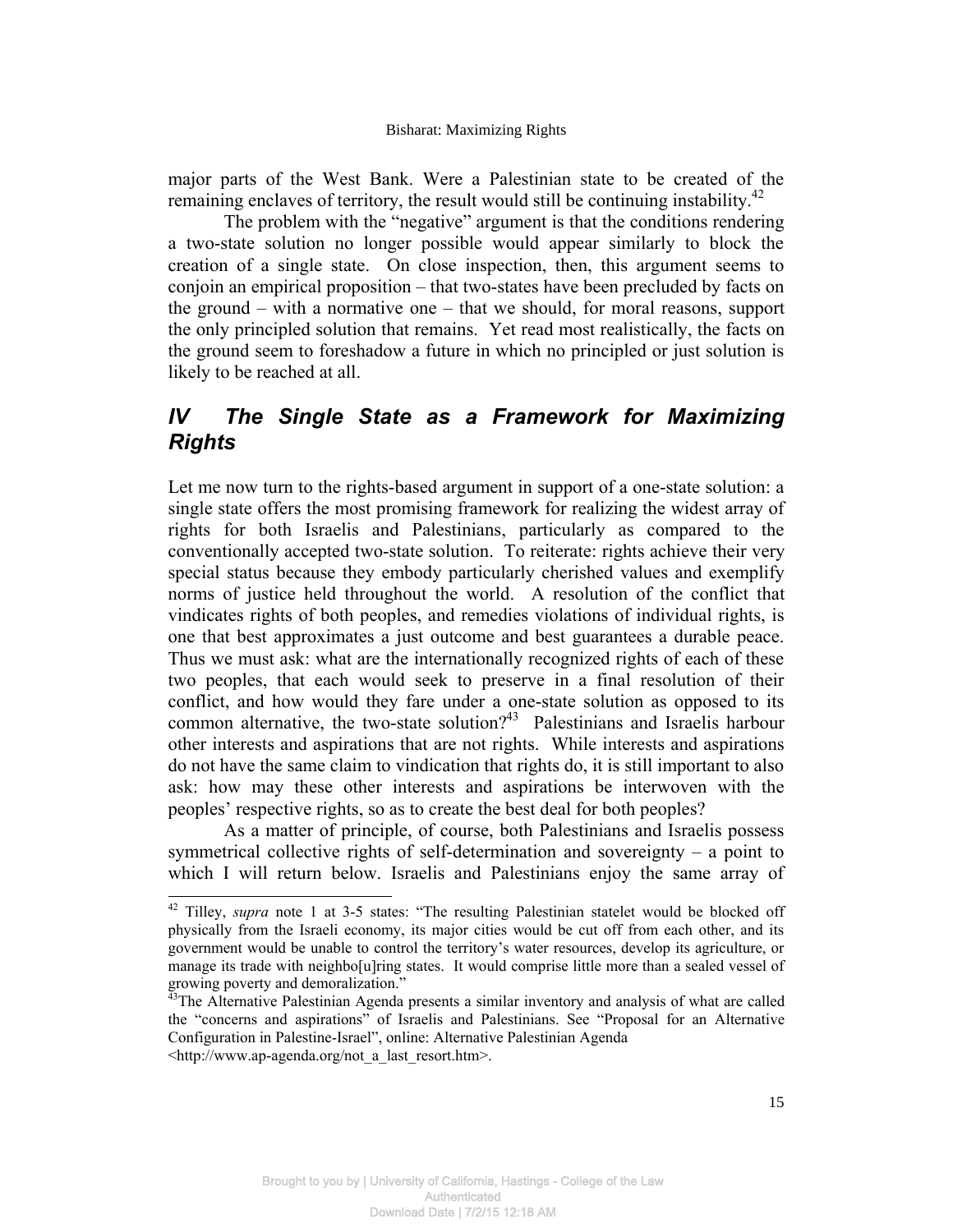individual human, civil, and political rights as all other human beings. Their respective experiences, however, lead to some similar and some different priorities.44 The object here cannot be to provide an exhaustive catalogue of all the legal rights at stake in the conflict. Rather, I have tried to identify some key demands of the two peoples, and to determine what rights might underlie and support them.

## *i. Key Palestinian Rights and Interests*

The rights that seem most important to Palestinians include: a return for Palestinian refugees; equality of Palestinian citizens of Israel; national selfdetermination and sovereignty; control over East Jerusalem; and freedom from Israeli occupation of the West Bank and Gaza Strip.45

**The right of return for Palestinian refugees** and compensation for losses they suffered. The forced exile of hundreds of thousands of Palestinians in 1948, and again in 1967, for many Palestinians was, and remains, the very essence of their conflict with Israel. The condition of statelessness, attendant estrangement and vulnerability are defining features of the Palestinian experience and the commitment to return is a key dimension of Palestinian identity. Palestinian refugees and their offspring today probably constitute a majority of the Palestinian people, whether living outside the borders of Palestine, or in the West Bank and Gaza Strip.<sup>46</sup>

While there is lingering controversy over the legal status of Palestinian refugee claims, the more compelling argument is that the right of Palestinian refugees to return to their homes of origin, and the associated right to receive either restitution of their properties or compensation, is firmly grounded in international law.<sup>47</sup> Importantly, the right to return is an individual right and is

<sup>&</sup>lt;sup>44</sup> It is impossible in the limited scope of this article to provide full legal argument in support of each of the "rights" below – as desirable as that may be. I fully recognize that some "rights" are contested (such as the "right of return" for Palestinian refugees); all I can do here is to state my position and provide supporting references.

<sup>&</sup>lt;sup>45</sup> Although Israel withdrew its civilian settlers from the Gaza Strip in 2005, it continues to control the region's borders, airspace, and coast, and provides it with gas, electricity, and water. "Effective control" is the legal measure of occupation, and Israel, therefore, may be said to still occupy the Gaza Strip. See I. Scobbie, "Is Gaza Still Occupied Territory?" (2006) 26 Forced Migration Review – Palestinian Displacement: A Case Apart? 18.

<sup>&</sup>lt;sup>46</sup>See Badil, online: <http://www.badil.org/Refugees/text02.htm> which states the registered and unregistered Palestinian refugees from 1948 together were 5.51 million in 2003; and PASSIA, online: <http://www.passia.org/Palestine facts/pdf/pdf2006/4-Population.pdf>, which puts the total Palestinian population at about 10 million.

<sup>47</sup> W. Mallison & S. Mallison, *An International Law Analysis of the Major United Nations Resolutions Concerning the Palestinian Question* (New York: United Nations, 1979) at 28, "Historically, the right of [refugee] return was so universally accepted and practiced that it was not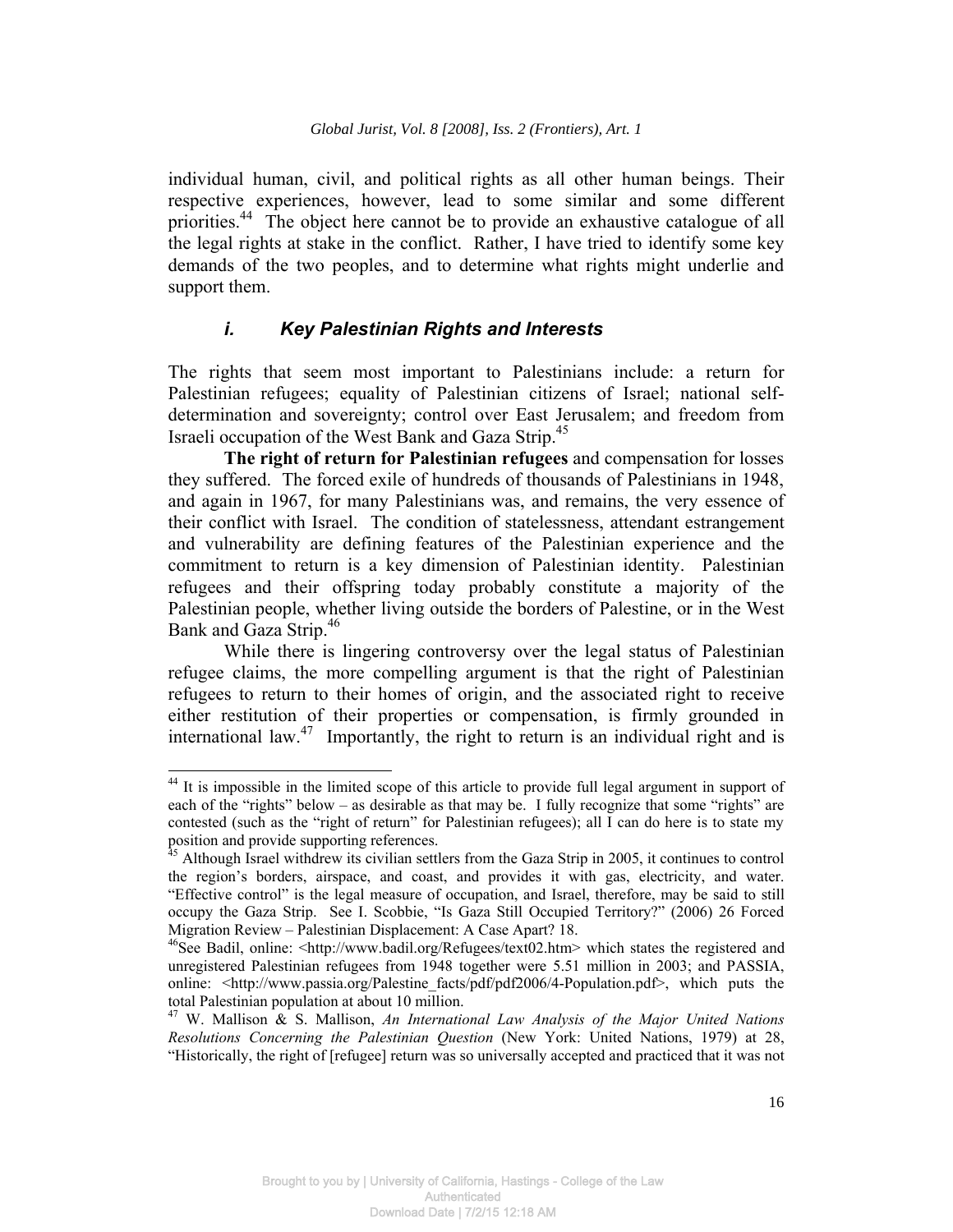fulfilled only when a refugee is offered a free choice between repatriation with compensation for damages or compensation and support for resettlement.<sup>48</sup> Associated property rights are also individual rights, violations of which are remedied by restitution, compensation, or a combination of the two.

It should be evident that genuine fulfillment of the Palestinians' right of return can only be effectuated under a one-state solution. It is, of course, unknowable how many refugees would return were they offered the choice, but it is hard to square the return of any significant number of Palestinian refugees with maintaining the predominance of Jews in Israel, which is the very rationale of a two-state solution.<sup>49</sup> Actual return of large numbers of Palestinian refugees would raise real, but surmountable challenges – for example, restitution may be physically impossible in many cases, and due measures would have to be taken to protect the rights of secondary occupants.<sup>50</sup>

The most generous treatment of Palestinian refugees yet envisioned in association with the two-state solution occurred in the unofficial Geneva Accord

deemed necessary to prescribe or codify it in a formal manner"; J. Quigley, "Displaced Palestinians and a Right of Return" (1998) 39 Harv. Int'l L.J. 171, which responds to major criticisms of the right of return, and concludes that Palestinians are entitled to return as matter of right irrespective of the causes of flight; S. Akram & T. Rempel, "Recommendations for Durable Solutions for Palestinian Refugees: A challenge to the Oslo Framework" (2000/2001) XI Palestinian Y.B. Int'l L. 1, which discusses the Palestinian right of return rooted in principles of state succession, human rights, and humanitarian law; and L. Takkenberg, *The Status of Palestinian Refugees in International Law* (Oxford: Clarendon Press, 1998), which states that UN Resolution 194 of 1948 affirmed, rather than established, Palestinian right of return. For contrary views, see R. Lapidoth, "The Right to Return in International Law, with special reference to Palestinian refugees" (1986) 16 Isr. Y.B.H.R. 103, which states that Palestinian refugees were never nationals of Israel, having fled before Israel was created, and Israel is not obligated to accept return; E. Benvenisti & E. Zamir, "Private Claims to Property Rights in the Future Israeli-Palestinian Settlement" (1995) 89 Am. J. Int'l L. 295, stating the right of return in the *Universal Declaration of Human Rights* is individual, with no application to situations of mass exodus; and J. Weiner, "The Palestinian Refugees Right to Return and the Peace Process" (1997) 20 B.C. Int'l & Comp. L. Rev. 1, stating that Palestinian refugees left voluntarily hoping Arab armies would conquer area and aid return, and have no right of return.

<sup>48</sup> G. Boling, *The 1948 Palestinian Refugees and the Individual Right of Return: an International Law Analysis* (Bethlehem: Badil Resource Center, 2001), standing for the claim that the right of return is an individual right.

<sup>&</sup>lt;sup>49</sup> R. Korobkin & J. Zasloff, "Roadblocks to the Roadmap: A Negotiation Theory Perspective on the Israeli-Palestinian Conflict After Yasser Arafat" (2005) 30 Yale J. Int'l L. 1 at 12-13: Israel is unalterably opposed to resolution involving return of large numbers of Palestinian refugees.

<sup>&</sup>lt;sup>50</sup> Kagan, *supra* note 9: a "balance of hardships" favours Israeli secondary occupants, who should be allowed to remain, while returning refugees should receive alternative property and compensation. See however S. Abu Sitta, "The Right of Return: Sacred, Legal, Possible" in Naseer Aruri, ed., *The Palestinian Refugees: the Right of Return, 2001* (London: Pluto Press, 2001): showing that 78% of Israelis inhabit 14% of land, and most refugees fled from 86% inhabited by only 22% of Israelis.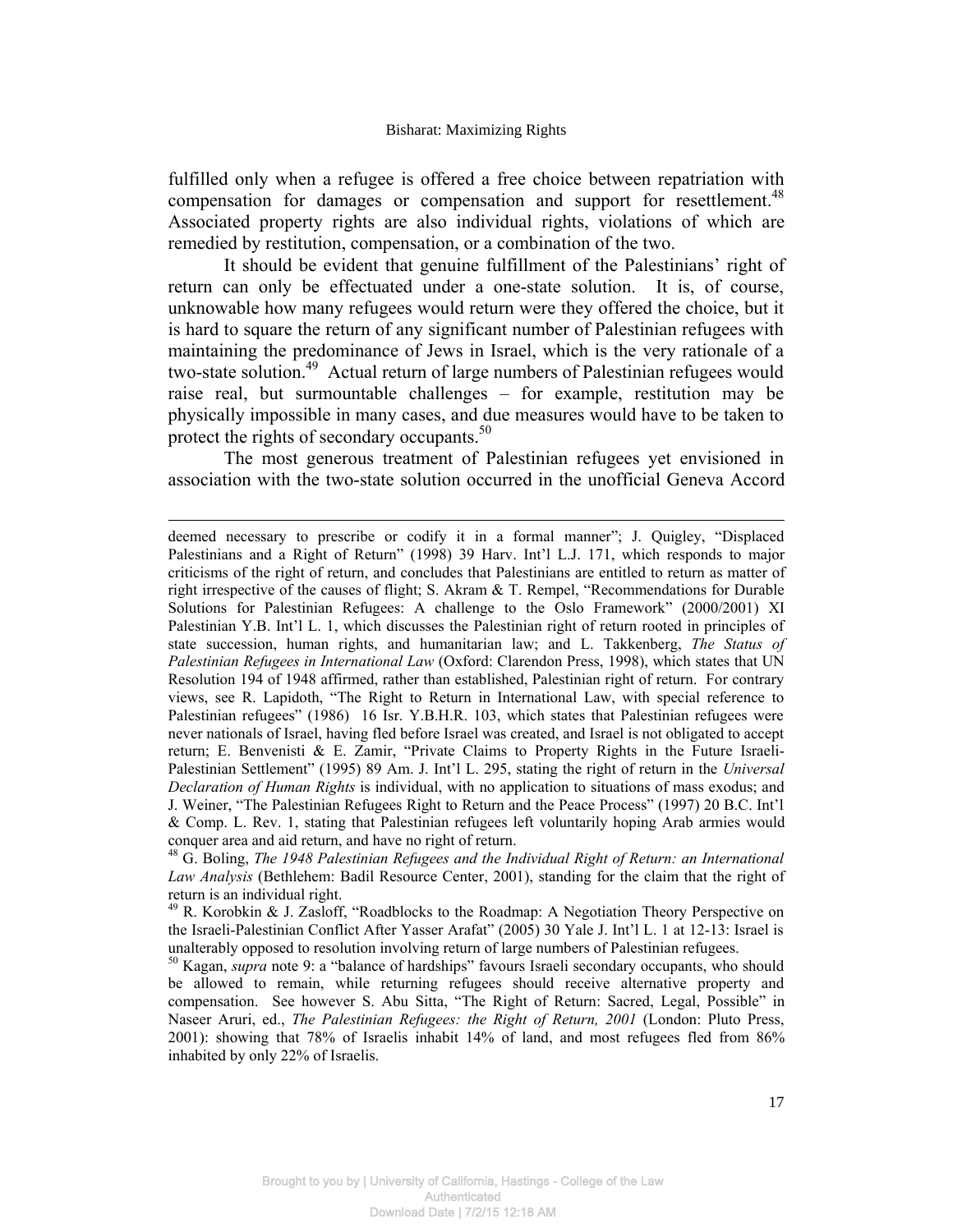of 2003.51 The Accord was never formally adopted by either Israel or the Palestinians, and then-Israeli Prime Minister Sharon firmly rejected it. Nonetheless, it gives us a rough "best case" scenario for refugee rights under a two-state solution.

According to the Geneva Accord, Palestinians would be entitled to seek compensation for "refugeehood" and losses of property. In addition, Palestinian refugees would be offered a choice between return to Israel and resettlement, either in current host countries or in third countries. However, the actual numbers permitted to return would be subject to Israel's sovereign discretion.<sup>52</sup> The few who actually returned to their homes in Israel would receive the fullest remedy of their rights, although at the expense of second-class citizenship, in effect trading one violation of their rights for another.<sup>53</sup> Palestinian refugees in the West Bank and Gaza Strip, even if compensated for damages and losses of their property in Israel, would receive no real remedy for their right to return, as their right would be deemed already "realized."

Palestinians abroad would be faced with the prospect of crowding into the West Bank, as the Gaza Strip is greatly overpopulated and already in urgent need for demographic relief itself. Those who, however unwisely – or desperately – did so would at least have been spared the condition of statelessness, which is a net positive, of course. But provision of a state, no matter how welcome, does not remedy the core right that has been violated – which is an individual right to choose freely to remain in the home of one's long attachment. In fact, statehood is a remedy for the denial of different rights – the rights of the Palestinian people to self-determination and sovereignty. The only true remedy for a violation of the right to return is actual return and restitution of refugee property. The probable outcome of the two-state treatment of refugee rights, therefore, is that the majority of Palestinian claimants would be forced to accept partial and imperfect remedies.

**Rights to equality for the Palestinian citizens of Israel.** The nearly 1.4 million Palestinian citizens of Israel constitute approximately 20% of the population of that state.<sup>54</sup> Rights of Palestinian citizens of Israel to basic equality under the law, as the citizens of any other state, are protected by the United

<sup>51</sup> Geneva Initiative, *Geneva Accord,* online:

<sup>&</sup>lt;http://www.geneva-accord.org/Accord.aspx?FolderID=33&lang=en.>.

<sup>&</sup>lt;sup>52</sup> Geneva Accord, *ibid.* art. 7. Host and third countries would also be able to specify the numbers of refugees they would resettle.

<sup>&</sup>lt;sup>53</sup> The status of Palestinian citizens of Israel will be taken up below.

<sup>&</sup>lt;sup>54</sup> See Israel Central Bureau of Statistics, showing Arab population of Israel in 2003 at 1,302,000, or 19% of the total population of Israel, and with a growth rate of 3%, online: <http://www.cbs.gov.il/reader/cw\_usr\_view\_Folder?ID=141>.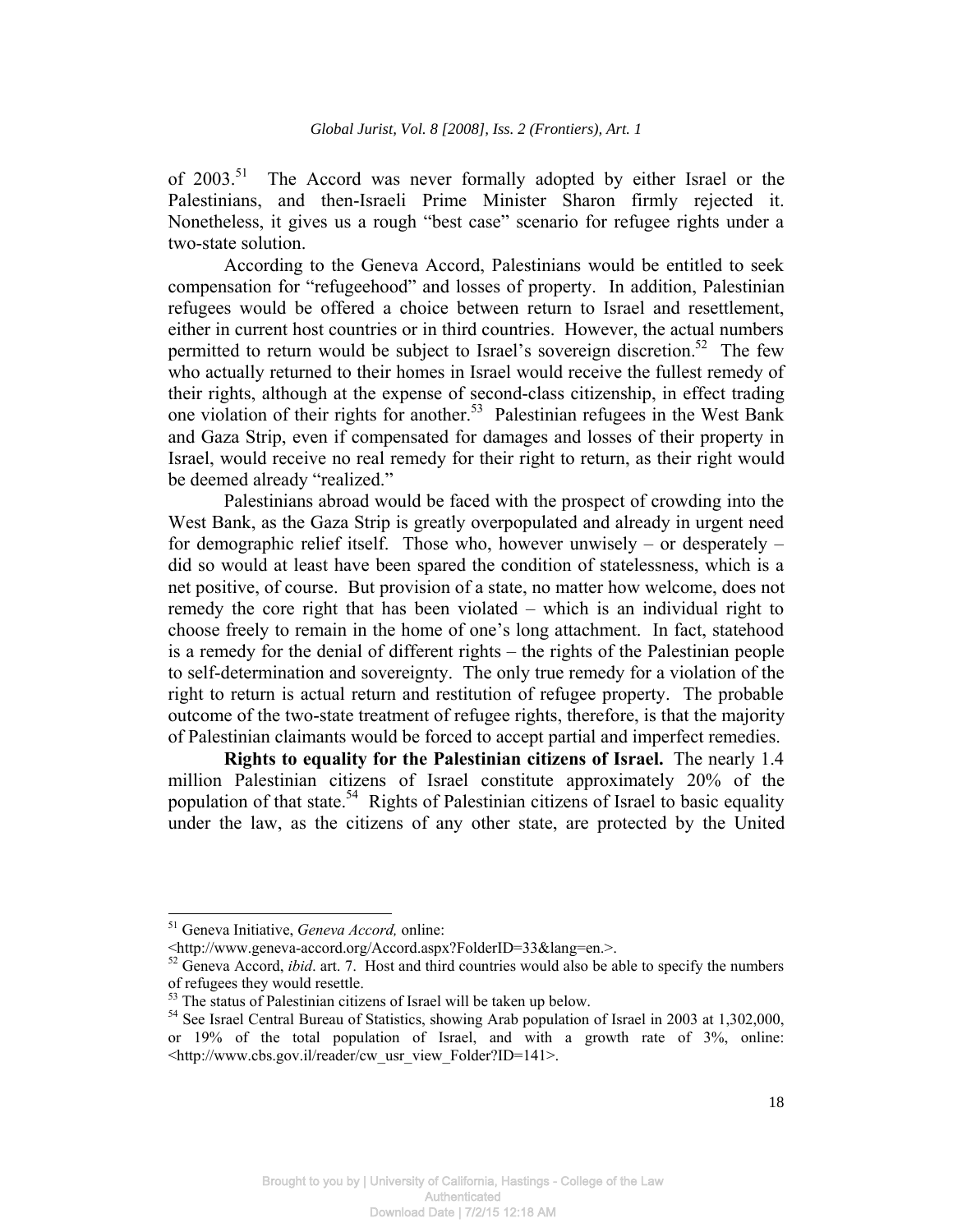Nations *Charter*<sup>55</sup> the *Universal Declaration of Human Rights*<sup>56</sup> and other sources of international law.<sup>57</sup>

In reality, Palestinian citizens of Israel suffer a variety of forms of discrimination in their daily lives, whether in the form of 20 laws that either privilege Jews or discriminate against Palestinians<sup>58</sup> or in the form of discrimination in the allocation of government services and resources.<sup>59</sup> Israel's *Basic Law of Human Dignity and Liberty*, intended as the country's "bill of rights", not only fails to include an explicit guarantee of equal rights, but it characterizes Israel as a "Jewish and democratic" state.<sup>60</sup> Palestinian citizens thus face *de jure* and *de facto* discrimination in many aspects of life without benefit of a constitutional principle protecting equal rights under the law.

Again, only in a one-state solution would the rights of Palestinian citizens of Israel truly be realized. The key fact is that their current plight is, fundamentally, an outgrowth of their status as non-Jews in a state that is in letter and in spirit a Jewish state. Surely there is a degree to which their plight is exacerbated by the conflict; in a post-conflict Israel, this plight might be somewhat ameliorated even in the event of a two-state solution. Yet is hard to imagine how Palestinians could ever achieve full equality in a state that explicitly represents itself as the state of another people.<sup>61</sup> It is far more likely that this

<sup>55</sup> *Charter of the United Nations*, 26 June 1945, Can. T.S. 1945 No. 7 at Preamble, online: UN <http://www.un.org/aboutun/charter/>.

<sup>56</sup> *Universal Declaration of Human Rights*, GA Res. 217(III), UN GAOR, 3d Sess., Supp. No. 13, UN Doc.  $A/810$  (1948) 17 at art. 1, online: UN  $\lt$ http://www.un.org/Overview/rights.html>.

<sup>57</sup> See for example, *International Covenant on Civil and Political Rights*, 19 December 1966, 999 U.N.T.S. 171, art. 26, (entered into force 23 March 1976), online: UN HCHR <http://www.ohchr.org/English/law/ccpr.htm>.

<sup>&</sup>lt;sup>58</sup> According to Adalah, the Legal Center for Arab Minority Rights in Israel, online: <http://adalah.org/eng/backgroundlegalsystem.php>.

<sup>&</sup>lt;sup>59</sup> See for example, Human Rights Watch, "Second Class: Discrimination Against Palestinian Children in Israel's Schools" (New York: Human Rights Watch, 2001), online: Human Rights Watch <http://hrw.org/reports/2001/israel2/ISRAEL0901-01.htm#TopOfPage>. See also S. Nathan, *The Other Side of Israel* (New York: Doubleday, 2005), relating experiences of Jewish immigrant woman moving to unrecognized Palestinian village, and documenting Israeli discrimination against Palestinian citizens.

<sup>60</sup> Israel, *Basic Law of Human Dignity and Liberty*, passed by the Knesset on 12 Adar 5752 and amended on 21 Adar 5754, art. 1, online: Knesset

 <sup>&</sup>lt;http://www.knesset.gov.il/laws/special/eng/basic3\_eng.htm>.

<sup>61</sup> T. Segev, "Breakdown" *Haaretz* (22 November 2006) reports on an Israel Democracy Institute initiative that brought twelve Israeli Jews and eight Palestinian citizens of Israel to meet monthly for two years to draft a Charter on Jewish-Arab relations within Israel. The group reportedly ended its meetings without agreement, as Jews demanded Arab recognition of Israel as a Jewish state, and Arabs refused, on the grounds that unless Israel became a state of all of its citizens, it would not be democratic and would continue to discriminate against Arabs. According to one of its Jewish members, law professor and former head of the liberal Association for Civil Rights in Israel, Ruth Gavison "One of the fraudulent things about the Israeli-Jewish left is the statement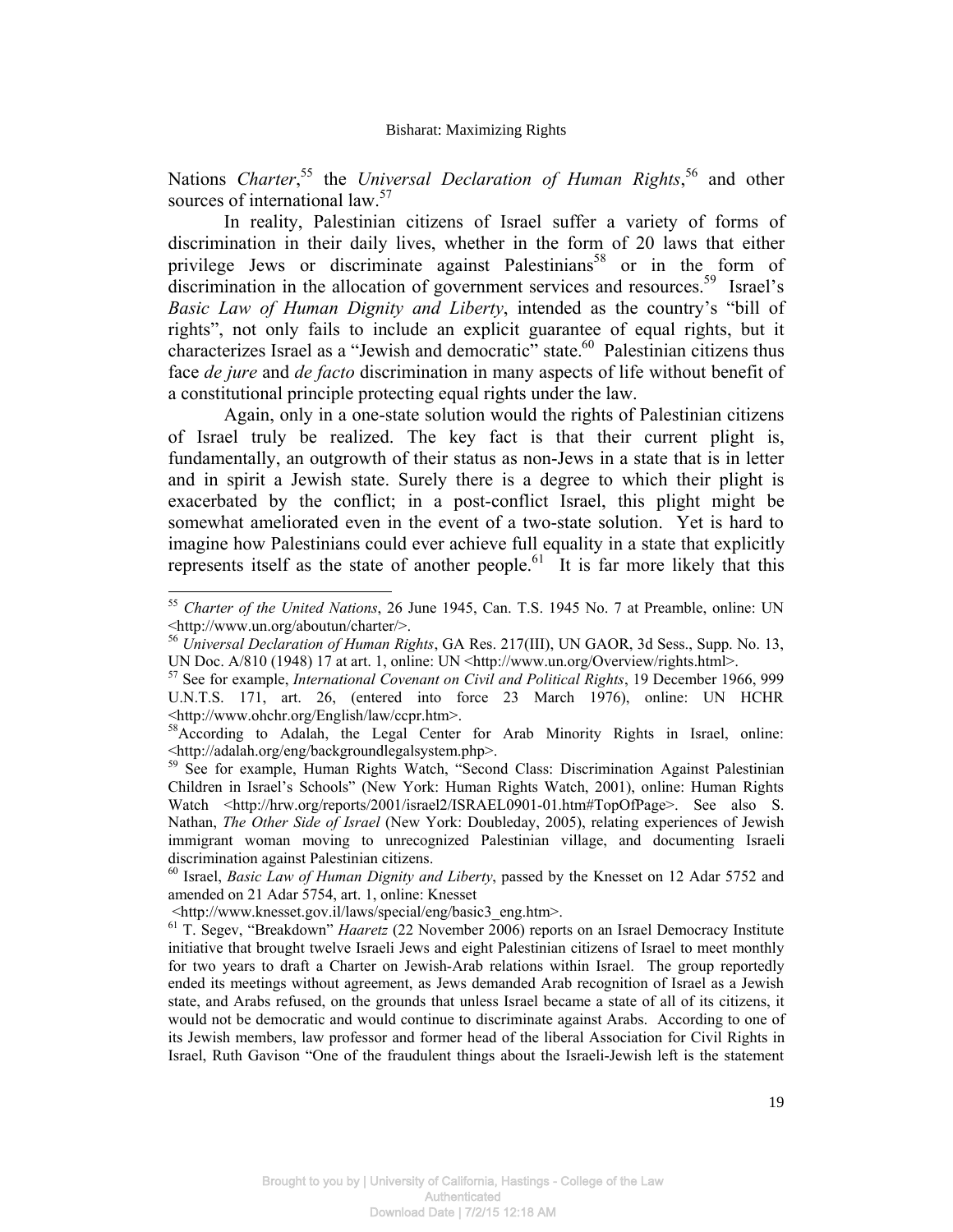symbolic official commitment to Jews will continue to be actualized in discriminatory policies on the ground, and that any improvement for Palestinian citizens will be at the margins. $62$  Furthermore, if the birth rate of Palestinian citizens of Israel continues to outstrip that of Jewish Israelis, the latter have only deferred, not solved, the "demographic problem" to which the two-state solution was in large part directed.<sup>63</sup> If so, Palestinian citizens of Israel are likely to continue to be the object of policies designed to curb their political influence.<sup>64</sup>

**Palestinian rights to national self-determination and sovereignty in their own land**. Many Palestinians directly trace their vulnerability to their condition of statelessness. Therefore, creating a viable Palestinian state is essential to the protection of their other rights, and is a good in itself, as a form of national self-expression. The right of the Palestinian people to national selfdetermination, including the right to establish a state, has been recognized by the international community.<sup>65</sup>

A two-state solution, at least one involving real and not truncated sovereignty, would satisfy this right, however unevenly. All Palestinians would enjoy the symbolic affiliation with a state that embodies the collective identity of the Palestinian people. But only those living within the territorial jurisdiction of the Palestinian state would enjoy the full tangible benefits of statehood; those remaining outside its boundaries – Palestinian citizens of Israel, and Palestinian refugees for whom immigration to the new Palestine is impracticable – would not.

A one-state solution, on the other hand would apportion this right more evenly and justly among Palestinians. However, as the one-state solution necessarily would involve shared sovereignty with Jewish Israelis, Palestinians of

that yes, there will be equality. There will not be equality. There will be dispute. It will be better than [elsewhere] in the region; it will be better than in many other places; there will be a process; but there will not be equality ...."

<sup>62</sup> See N. Gordon, "Bitter Wine for Israeli Bedouins" *The Nation* (5 June 2006), describing Israel's plan to develop a "Wine Route" in the Negev Desert, and continuing to violate land rights and intensify alienation of Bedouin population of Israel.

<sup>63</sup> A. Soffer, "Demographics in the Israeli-Palestinian Dispute" *Peacewatch #370* (22 March 2002), online: Peacewatch <http://www.ciaonet.org/pbei/winep/peace 2002/2002 370.html>, projecting that non-Jews will be one third of the population within Israel's pre-1967 borders by 2020; E. Schechter, "Doomsday Demographer Gets a Hearing at the Prime Minister's office" *Jerusalem Report* (5 November 2001), citing demographer Sergio della Pergola that Israeli Jews' majority would be "severely eroded" in fifty years.

<sup>64</sup> I. Lustick, *Arabs in a Jewish State* (Austin: University of Texas, 1980) is still the best analysis of the policies employed by the Israeli government to subjugate its Palestinian citizens.

<sup>&</sup>lt;sup>65</sup>See *Question of Palestine*, GA Res. 3236(XXIX), UN GAOR, 29th Sess., Supp. No. 31, UN Doc. A/9631 (1974) 4, affirming Palestinian rights to self-determination and to national independence and sovereignty. See also Bell, *supra* note 3 at 78: international legal position supports three propositions: there is a Palestinian people; Palestinians have rights of selfdetermination; these rights may be realized in the West Bank and Gaza Strip, not all of former mandatory Palestine.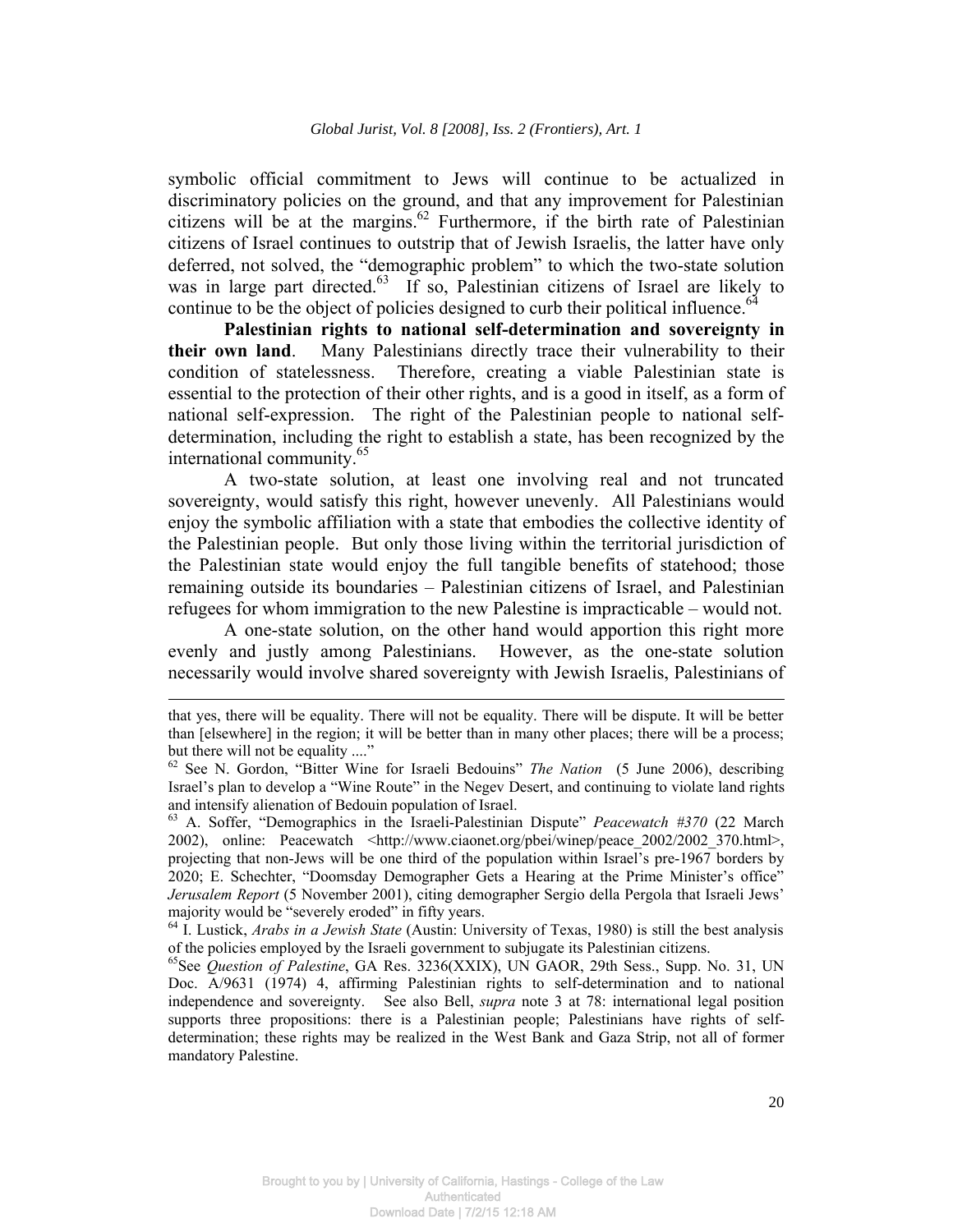the Occupied Territories would be sacrificing the exclusive sovereignty a twostate solution would afford so that all Palestinians have some share in this right. Of course, when sovereignty is shared between two peoples, each enjoys less of that right than would be the case were one or the other to have exclusive sovereignty. Shared sovereignty, while a compromise, is a far cry from no sovereignty at all, and the specific identities and interests of each people can be enshrined and protected in a variety of ways.

**Control over East Jerusalem.** East Jerusalem has been the economic, political, and cultural hub of the West Bank and is the centre of religious life for Palestinian Muslims and Christians. A Palestinian state lacking a capital in East Jerusalem is inconceivable to many Palestinians and this strong desire will not be satisfied by locating the capital in a re-named suburb. Although the international legal status of Jerusalem is contested – the UN Partition Plan provided for an internationally administered *corpus separatum* for the city and Israel's annexation of the city has never been recognized as legal by the international community – Palestinians have rights of sovereignty there that are equal or superior to those of Israel $66$ 

A two-state solution would be adequate to address Palestinian rights to Jerusalem provided that the two sides can agree to an equitable division of the city, coupled with agreements guaranteeing the rights of non-citizens who remain in the quarters falling under the control of the other state. Given the intermingling of the populations and the intense attachments of each side to areas that are, literally, part and parcel of each other (such as the Western Wall and the Haram ash-Sharif) such a division seems nearly impossible.<sup>67</sup> A one-state solution would vault over all these difficulties, and provide Palestinians and Israelis equal access to the city to which both peoples are deeply devoted.

**Freedom from Israeli occupation of the West Bank and Gaza Strip.** Properly speaking, there is no international legal right to be free of foreign military occupation as such. On the other hand, Israeli occupation has entailed many violations of Palestinian rights and an end to Israeli occupation would free Palestinians from these violations. Nations are barred from territorial acquisition by war and Israel has been under call by the United Nations Security Council to end its occupation of Palestinian territories since 1967.<sup>68</sup> Israeli occupation is the principal obstacle to the realization of Palestinian right to self-determination.

<sup>&</sup>lt;sup>66</sup> J. Quigley, Sovereignty in Jerusalem" (1995) 45 Cath. U. L. Rev. 765: Citizens of Palestine had rights to sovereignty over all of Palestine, including Jerusalem, by virtue of a self-determination principle that outweighs Israeli claims based on occupation. *Cf*. Dumper (this volume): International law provides no clear template for resolution of disputed claims over the city.

<sup>&</sup>lt;sup>67</sup> See Dumper in this volume, describing the complexity of dividing Jerusalem.

<sup>68</sup> *Principles for a Just and Lasting Peace in the Middle East*, SC Res. 242, UN SCOR, 1967, UN Doc. S/Res/242, online: The Avalon Project, Yale Law School

<sup>&</sup>lt;http://www.yale.edu/lawweb/avalon/un/un242.htm>.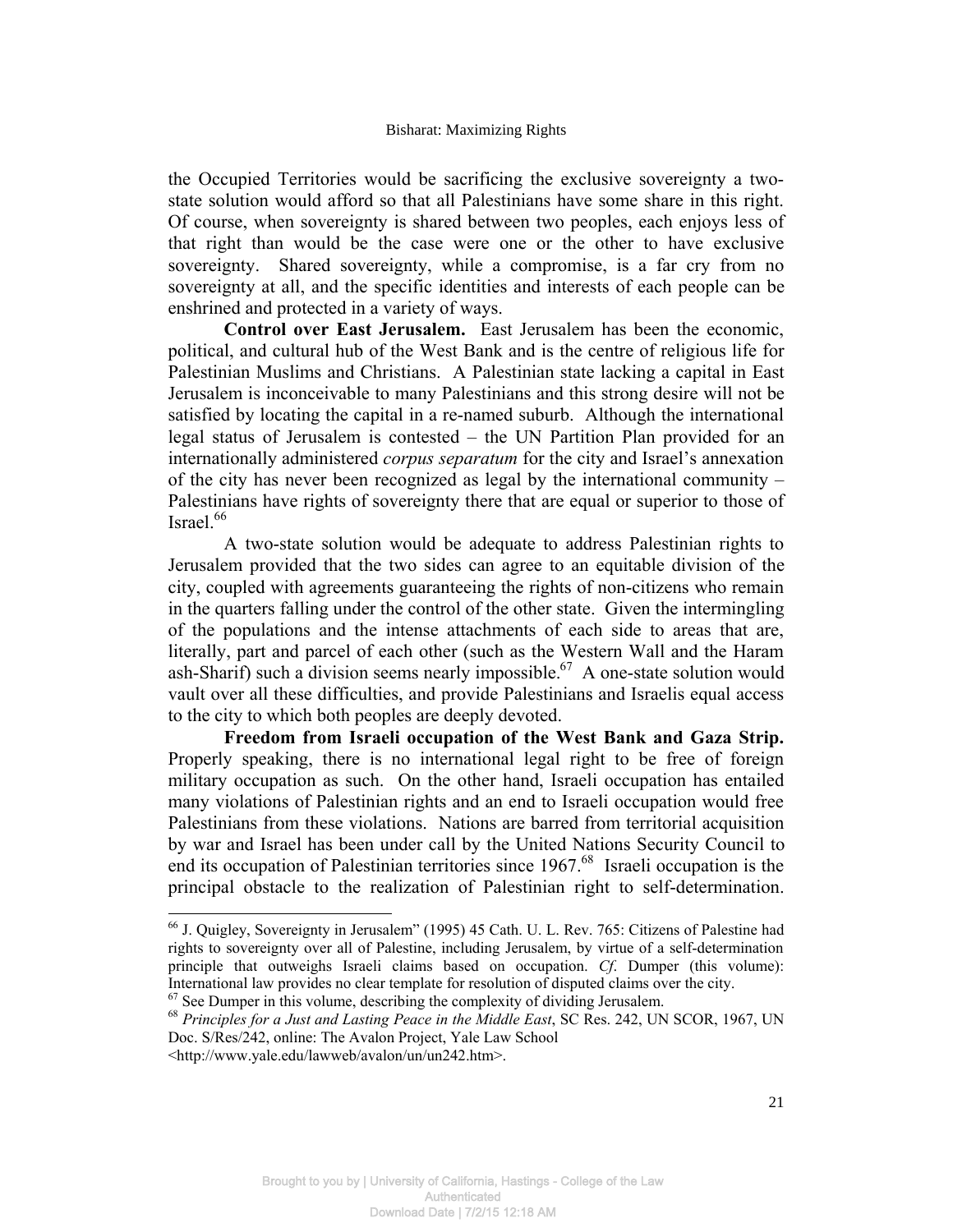Occupation has provided the umbrella under which Israel has colonized Palestinian land in the West Bank, violating both individual property rights of Palestinian landowners,<sup>69</sup> and Israel's obligations as an occupying authority.<sup>70</sup> Specific policies of Israel's occupation forces including restrictions on freedom of movement,<sup>71</sup> detention without charge,<sup>72</sup> torture,<sup>73</sup> assassination,<sup>74</sup> home demolition,75 curfew,76 and others have entailed violations of Palestinian rights to life, freedom of travel, housing, medical care, work, due process, and dignity.

An end to Israeli occupation would be effected by either a one-state or a two-state solution. In regard to the rights of Palestinians now living under Israeli occupation, both solutions are equally effective.

## *ii. Key Israeli Rights and Interests*

Key Israeli rights and interests include: rights to individual and collective security; preserving Israel as a Jewish state; achieving sovereignty in Jerusalem; continued settlement in the West Bank; and regional acceptance and friendly relations with neighbouring Arab countries.

**Rights to individual and collective security.** All nations have rights to be free of aggressive attack<sup>77</sup> and individuals have rights to life that are violated by acts of violence, and no less so Israel as a nation and Israeli Jews as individual

<sup>&</sup>lt;sup>69</sup> Erlanger, *supra* note 39.<br><sup>70</sup> Specifically Israeli settle

 $\frac{70}{10}$  Specifically, Israeli settlements violate Article 49 of the Fourth Geneva Convention.

 $71$  See B'tselem – The Israeli Information Center for Human Rights in the Occupied Territories, "Restriction of Movement", online: B'tselem

<sup>&</sup>lt;http://www.btselem.org/English/Freedom%5Fof%5FMovement>.

<sup>72</sup> See B'tselem, "Administrative Detention", online:

 <sup>&</sup>lt;http://www.btselem.org/English/Administrative%5FDetention>.

<sup>&</sup>lt;sup>73</sup> See B'tselem, "Torture", online: <http://www.btselem.org/english/Torture/Index.asp>.

<sup>&</sup>lt;sup>74</sup> B'tselem, "Take No Prisoners – The Fatal Shooting of Palestinians by Israeli Forces During Arrest Operations" (May 2005), online:

 <sup>&</sup>lt;http://www.btselem.org/english/publications/summaries/200505\_take\_no\_prisoners.asp>.

<sup>&</sup>lt;sup>75</sup> B'tselem, "Through No Fault of Their Own: Israel's Punitive House Demolitions in the al-Aqsa Intifada (November 2004), online:

 $\langle$ http://www.btselem.org/english/publications/summaries/200411 punitive house demolitions.as p>.<br><sup>76</sup> B'tselem, "New Report: Lethal Curfew – The Use of Live Ammunition to Enforce Curfew" (16

October 2002), online: <http://www.btselem.org/english/press\_releases/20021016.asp>.

<sup>77</sup> The *Charter of the United Nations* bars recourse to armed force in international relations except in a valid exercise of self-defense under Article 51, or in collective action to enforce peace under Chapter VII. It further specifies "suppression of aggression" as one of its principle goals. Principle VI.a of The Principles of the Nuremberg Tribune (available at http://deoxy.org/wc/wcnurem.htm), defines aggressive war as a crime against peace.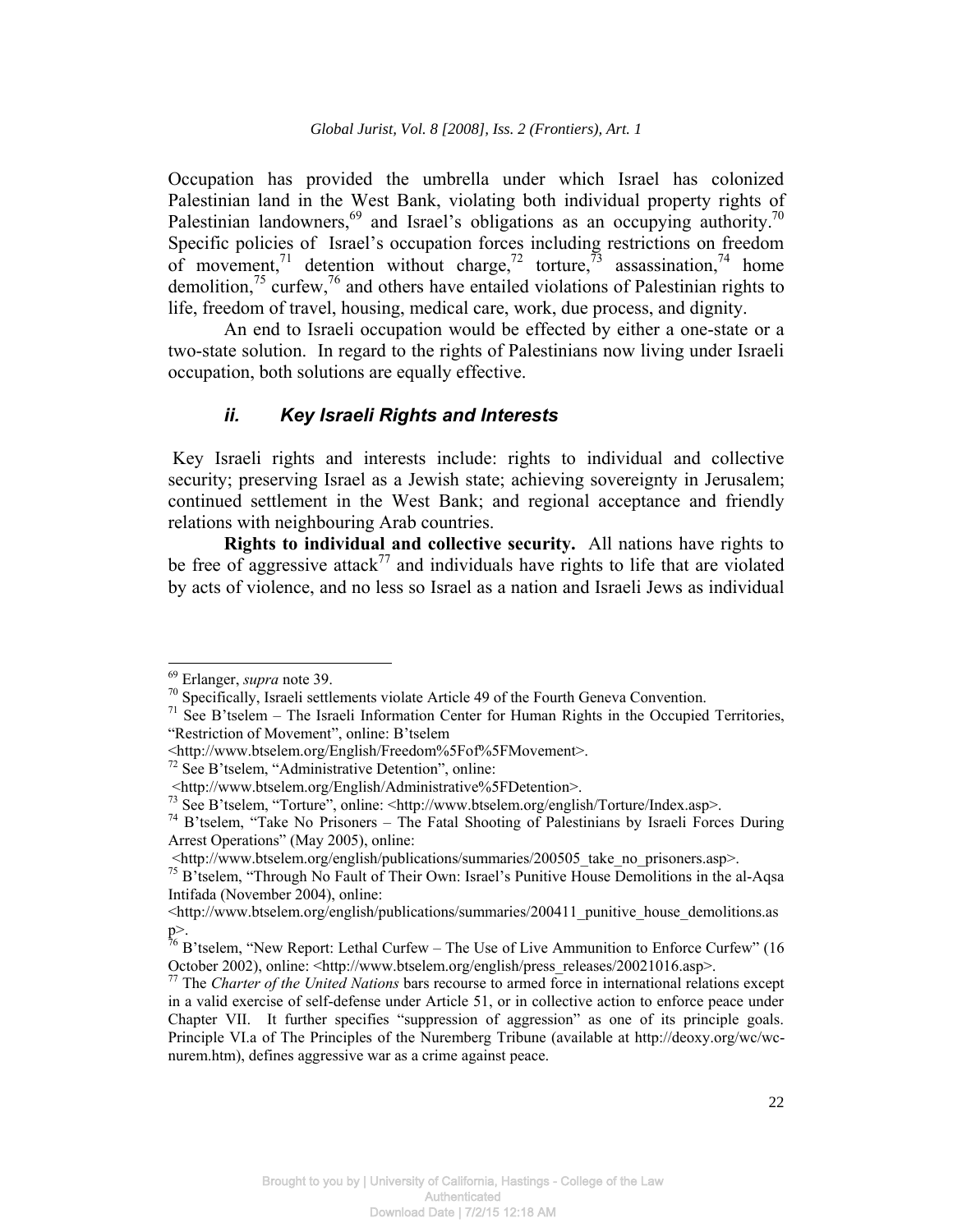human beings.<sup>78</sup> Notwithstanding the power of Israel's military, it is indisputable that Israelis live with a chronic sense of insecurity, and that they fervently desire, and deserve, to live a normal life of peace.

Perhaps the most important lesson of Israel's build-up of immense military power yet continued sense of embattlement and threat is that security, ultimately, does not stem from military superiority. While a two-state solution might defuse hostilities in the short term, the rights of Palestinian refugees and Palestinian citizens of Israel would remain smouldering issues. Israelis know that some Palestinians support a two-state solution as part of the *al-barnamij al-marhali*, or "program of stages" adopted by the PLO in 1978, whereby acceptance of a Palestinian state on the West Bank and Gaza Strip would be a first step toward total liberation of Palestine.<sup>79</sup> The election of a Hamas majority in the January 2006 elections to the Palestinian Legislative Council is likely to further convince many Israelis of the ultimate determination of Palestinians to destroy Israel. An atmosphere of tension and distrust is therefore likely to accompany the two-state solution. Israel is likely to remain highly vigilant regarding its security and to take direct actions to guarantee it. Palestinians may initially accept a demilitarized state, but if they continue to suffer Israeli incursions and the same chronic sense of insecurity they faced under Israeli occupation, they may begin to question the legitimacy of a state that cannot fulfill basic state functions, including defense of the nation's territory and individuals. It would then be only a few short steps to a resumption of larger scale conflict.<sup>80</sup>

A one-state solution, on the other hand, would resolve all the major outstanding Palestinian grievances with Israel, and thus largely eliminate the sources of conflict. No doubt, some Palestinians would remain ideologically committed to establishing an Islamic state in all of Palestine, but there are strong indications that this group is a small minority within the Palestinian population. $81$ 

<sup>78</sup> UN Security Council Resolution 242 (*supra* note 68) recognizes the right of all states in the region – including, of course, Israel – "to live in peace within secure and recognized boundaries free from threats or acts of force." The individual right to life is sanctified in Article 3 of the *Universal Declaration of Human Rights, supra note 56.* 

Alternative Palestinian Agenda, *supra* note 43, citing Israeli distrust of Palestinian intentions due to awareness of "*al-barnamij al-marhali*".

As Tilley, *supra* note 1 at 3-4, argues, "The resulting Palestinian statelet would be blocked off physically from the Israeli economy, its major cities would be cut off from each other, and its government would be unable to control the territory's water resources, develop its agriculture, or manage its trade with its neighbo[u]rs. It would comprise little more than a sealed vessel of growing poverty and demoralization."

 $81$  For example, according to a poll conducted by the Jerusalem Media and Communications Center in June 2006 ("Poll Results on 100 days on the formation of the 10th Palestinian government"), only 2.9% of Palestinians polled in the Occupied Territories supported the aim of establishing an Islamic state in Palestine, while another 7.4% supported creating one Palestinian state. Results of the poll are available online: JMCC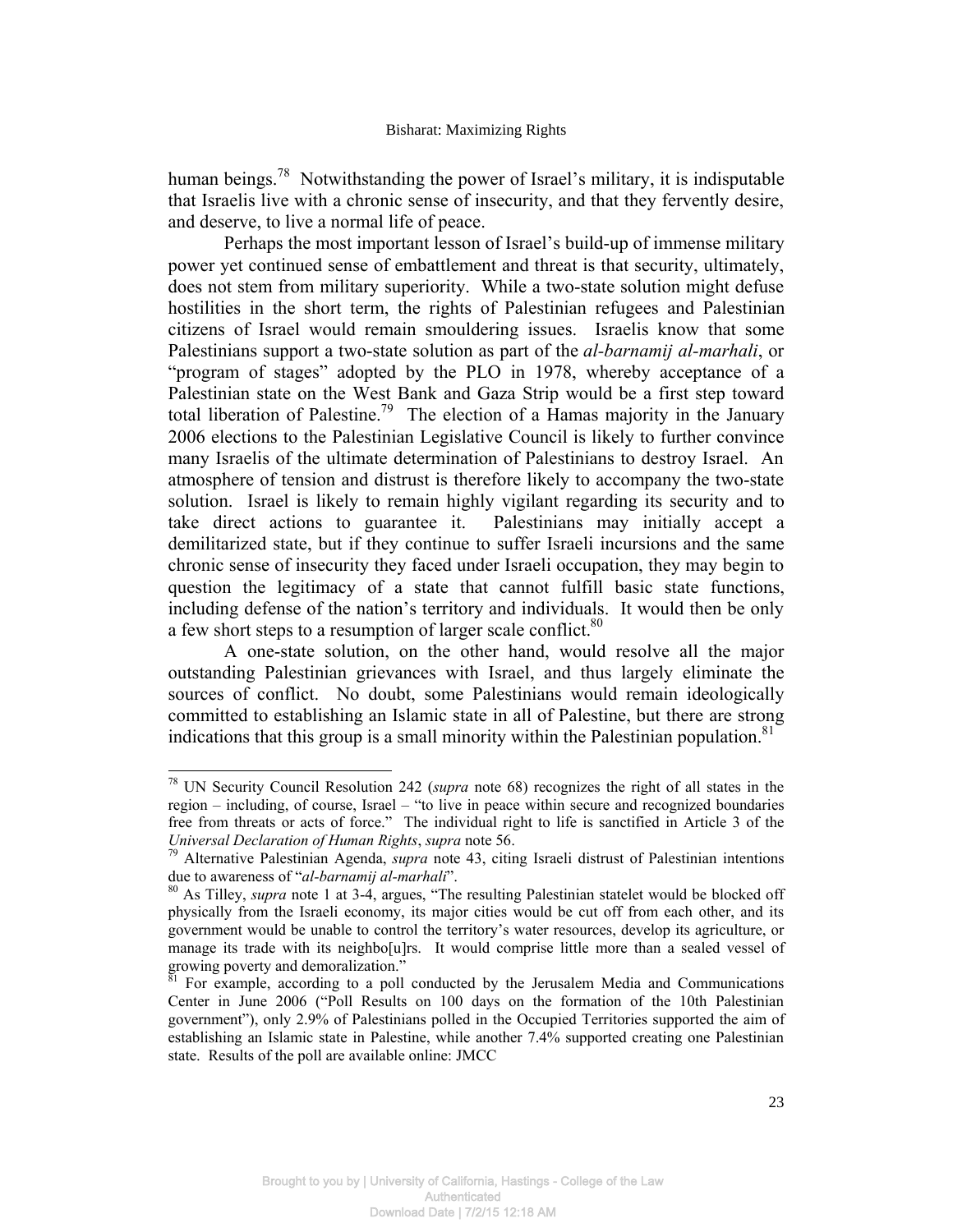**Preserving Israel as a Jewish democratic state**. The lesson that many Jews drew from the Nazi holocaust was that the defense of the Jewish people should never be entrusted to others. A majority of Jewish Israelis clearly support the idea of a Jewish state as the ultimate guarantor of the safety of the Jewish people and as the national expression of Jewish identity. Maintaining a safe haven for Jews worldwide, and facilitating their in-migration, is a key component of Israel's role. Israel's political leadership has always operated as if these goals could only be achieved by establishing and maintaining a dominant Jewish majority in the country. While Israel has never publicly avowed a precise formulation of a desirable demographic mix, there is evidence that its leaders have set a Palestinian minority of 15-20% as a target.<sup>82</sup>

There is substantial legal support for the proposition that the international community has recognized the Jews as a people with rights to self-determination in Palestine.<sup>83</sup> The Council of the League of Nations incorporated the terms of the Balfour Declaration into the British Mandate for Palestine, approving the "establishment in Palestine of a national home for the Jewish people.<sup> $584$ </sup> A Jewish state was recommended by the United Nations General Assembly Partition Plan of 1947.<sup>85</sup> Israel was admitted to the United Nations in 1949.<sup>86</sup> Its independence and right to sovereignty were affirmed in 1967, in the aftermath of the June  $War.87$  Israel, today, is recognized by all but a handful of states.

But is Israel's desire to remain a state with a predominant Jewish majority justifiable in international law? The answer is almost certainly no. None of the sources that Israel cites as grounds for Jewish self-determination and sovereignty entitle Israel to any specific demographic configuration. Indeed, the U.N. Partition plan would have established a "Jewish state" in which Jews were perhaps a slight minority, undercutting the notion that a "Jewish state" necessarily entailed a strong Jewish majority.<sup>88</sup> All of these same sources also contain at least

<sup>&</sup>lt;http://www.jmcc.org/publicpoll/results/2006/no58.pdf>.

<sup>82</sup> N. Masalha, *Expulsion of the Palestinians* (Washington, D.C.: Institute for Palestinian Studies, 1992) at 199: Israeli Transfer Committee in 1948 recommended maximum Arab population of 15% in mixed cities and towns, and reportedly advised a maximum Arab population in the country of 20%.

<sup>83</sup> Yet see J. Quigley, *The Case for Palestine* (Durham: Duke University Press, 2005) for a critique on legal grounds for Israel's establishment.

<sup>&</sup>lt;sup>84</sup> Text of the Palestine Mandate is available online through the Avalon Project at Yale Law School <http://www.yale.edu/lawweb/avalon/mideast/palmanda.htm>.

<sup>85</sup> United Nations General Assembly Resolution 181 of 1947, available at http://www.yale.edu/lawweb/avalon/un/res181.htm.

<sup>&</sup>lt;sup>86</sup> United Nations General Assembly Resolution 273 of 1949, *supra* note 19.<br><sup>87</sup> UN Sequrity Council Resolution 242, ass gungs pate 68.

<sup>&</sup>lt;sup>87</sup> UN Security Council Resolution 242, see *supra* note 68.

<sup>&</sup>lt;sup>88</sup> There is some disagreement among sources as to the population figures for the two prospective states. Quigley, *supra* note 83 at 36, cites UN Statistics showing that the Jewish state would have 499,020 Jews and 509,780 Palestinian Arabs. H. Cattan, *Palestine and International Law*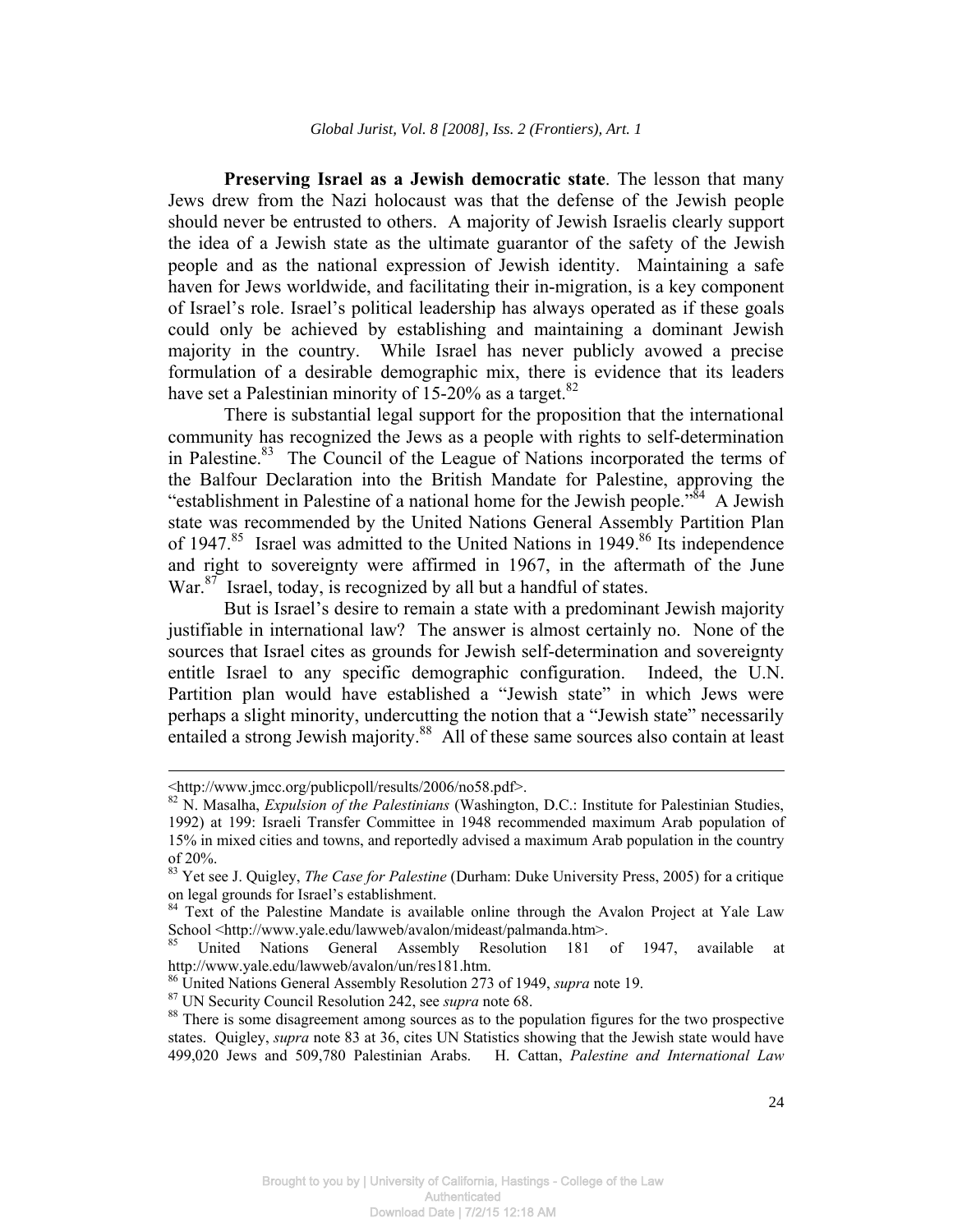general protections for the rights of non-Jews that would bar Israel from taking discriminatory actions with respect to them. Nor is it clear that any legal authority could entitle Israel to violate fundamental Palestinian rights – to equality, to property, *et cetera* – that are secured in basic instruments of international human rights law.

It follows, then, that Israel's desire to maintain a strong Jewish majority, while deeply held, is not a "right" protected in international law. Thus, it cannot operate as a legal justification for the denial of Palestinian rights – for example, the right of Palestinian refugees to return.<sup>89</sup> Putting that to one side for a moment, let us consider how Israel's desire for Jewish demographic predominance would fare under the two- and one-state solutions.

On the face of it, it seems a simple and obvious fact that a two-state solution is compatible with the goal of preserving Israel as a state for the Jews – that, indeed, is its very rationale – and a one-state solution is not. But the reality is that Israel today is already a flawed democracy and as long as it has a significant Palestinian minority, it will continue to be. As we have already noted, given the higher birth rate among Palestinians than among Jewish Israelis, a twostate solution will delay confrontation with, but not ultimately resolve, the contradiction between Israel's commitments to its Jewishness and to democracy. To date, that contradiction has been resolved in favour of Israel's Jewish character at the expense of its democratic character, but more measures will be necessary to contain Palestinian growth or the contradiction will become more acute and visible over time.

There is no escaping the difficult fact that a one-state solution would require an abandonment of the goal of preserving Israel as a predominantly Jewish state, or one in which Jews enjoy privileged status over non-Jews. The fact that Israel has no right to maintain Jewish predominance in international law is likely to provide small comfort to many Israeli Jews.

The question they will have to face is whether that goal is an end in itself or a means to achieve other ends, and, if a means, whether it is superior to other political frameworks in achieving them. As we have seen, Jews have not always insisted on separate statehood and Israelis, with the rest of us, now have sixty years of agonized experience with partition on which to reflect. Whereas a predominantly Jewish state may have seemed sensible in 1948, efforts to establish

<sup>(</sup>London: Longman Group, 1973), p. 101, cites these same figures, as does D. Hirst, *The Gun and the Olive Branch* (3d ed., New York:Thunder's Mouth Press and Nation Books, 2003) p. 257. Yet A. Sa'di, "Afterword," in Nakba: Palestine, 1948, and the Claims of Memory (A. Sa'di and L. Abu-Lughod, eds.), p. 290 maintains that the Jewish state would have been inhabited by 499,000 Jews and 438,000 Arabs. Certainly the borders of the Jewish state were drawn with the expectation of large-scale Jewish immigration, but the General Assembly could not have known in advance the scale of it.

<sup>89</sup> Kagan, *supra* note 9.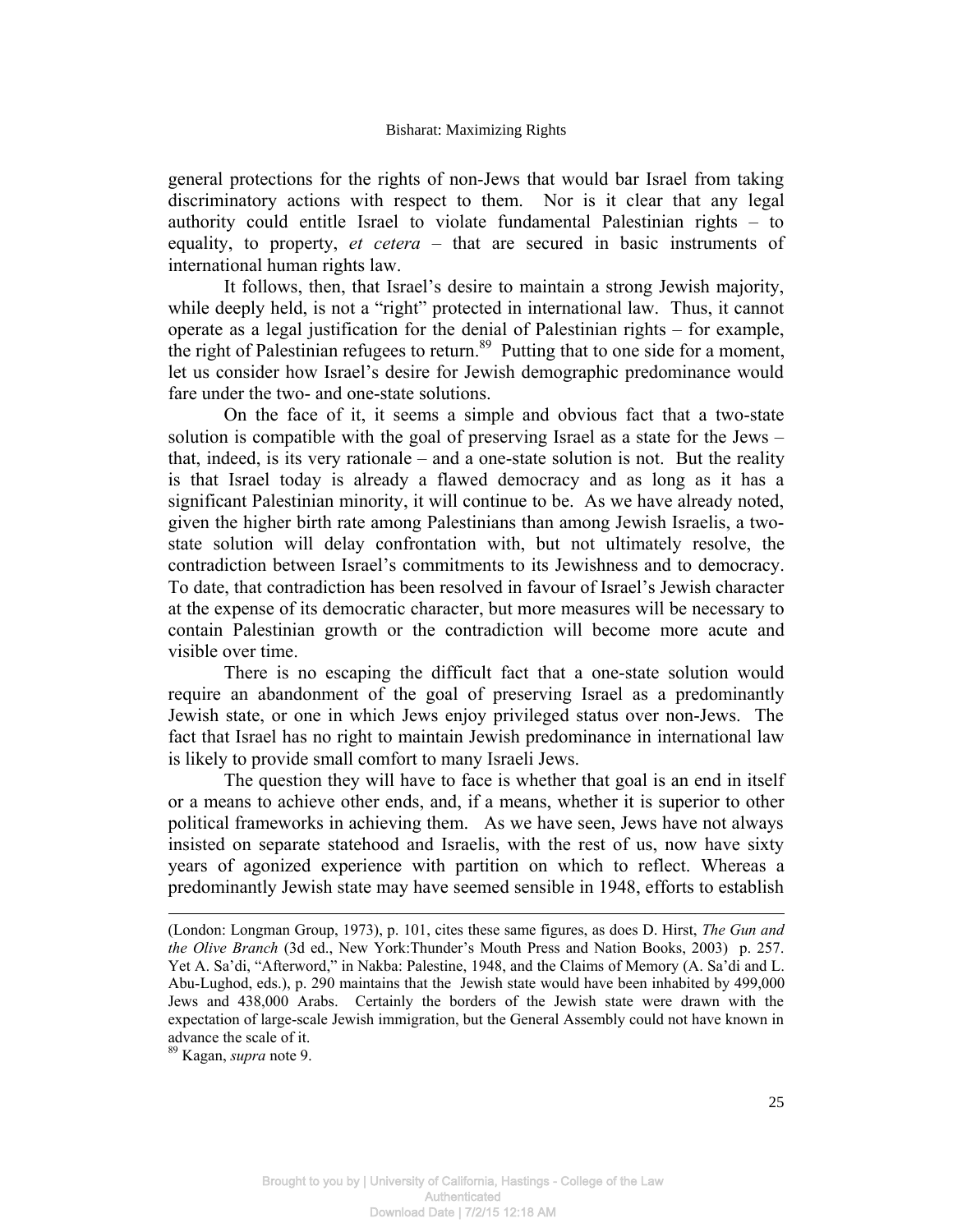and maintain it have only brought strife, and ultimately insecurity, to Israeli Jews. It is not inconceivable that some, and eventually many, Israelis will be convinced to try a different course.

It is clear that a single state ensuring equality for all citizens would be more truly democratic and would eliminate the underlying fault that runs through the Israeli polity today. While Israel would surrender its character as a "Jewish state," it would more fully realize its commitment to democracy  $-$  a commitment that, no doubt, many Jewish Israelis hold deeply. Finally, just as for Palestinians, shared sovereignty for Jews does not imply the complete negation of sovereign rights, and arrangements to preserve Jewish interests and identity can be incorporated into a one-state framework.

**Sovereignty in Jerusalem.** Jerusalem is the center of Jewish religious life and a symbol of the connection of Jews to the land. Continuing control over most or all of Jerusalem is a *sine qua non* for a large majority of Israeli Jews. As we have noted previously, the international legal status of Jerusalem is contested and Israel's designation of it as its capital has not been recognized by the international community. However, its claims of sovereign rights to the city are stronger with respect to West Jerusalem than with respect to East Jerusalem.<sup>90</sup>

As we have also previously seen, a two-state solution will require a division of sovereignty within Jerusalem, while a one-state solution would avoid the difficulties entailed in territorial division. Full sovereignty over some parts of the city would be traded for shared sovereignty over all.

**Continued access to residence in parts of the country of particular historical importance to Jews.** While not of such universal significance to all Israelis, and a value that many would readily sacrifice in exchange for peace, many others hold passionate and sincere attachments to the parts of the West Bank that are viewed as the heartland of the ancient Jewish kingdoms. Jewish Israelis, however, have no legal rights to settle in the West Bank, and Israel, on the contrary, has an international legal obligation not to settle its civilian in occupied Palestinian territories.<sup>91</sup> Still, this desire is strongly held by some Israelis.

A two-state solution would likely, but not necessarily, entail evacuation of Jewish settlements in the West Bank and curtailment of opportunities for Jews to

 $90$  M. Eisner, "Jerusalem: An analysis of legal claims and political realities" (1993-1994) 12 Wis. Int'l L.J. 221 which finds Israeli claims weak with respect to East Jerusalem, including the Walled City, and superior to Palestinian claims regarding West Jerusalem.

<sup>&</sup>lt;sup>91</sup> Geneva Convention relative to the Protection of Civilian Persons in Time of War, 12 August 1949, 75 U.N.T.S. 287, art. 49, (entry into force 21 October 1950). The International Court of Justice, as part of its 2004 advisory opinion on Israel's separation Wall, unanimously agreed that this provision applied to the West Bank and barred Israel's extensive settlement program there. *Legal Consequences of the Construction of a Wall in the Occupied Palestinian Territory*, Advisory Opinion, [2004] I.C.J. Rep. 136.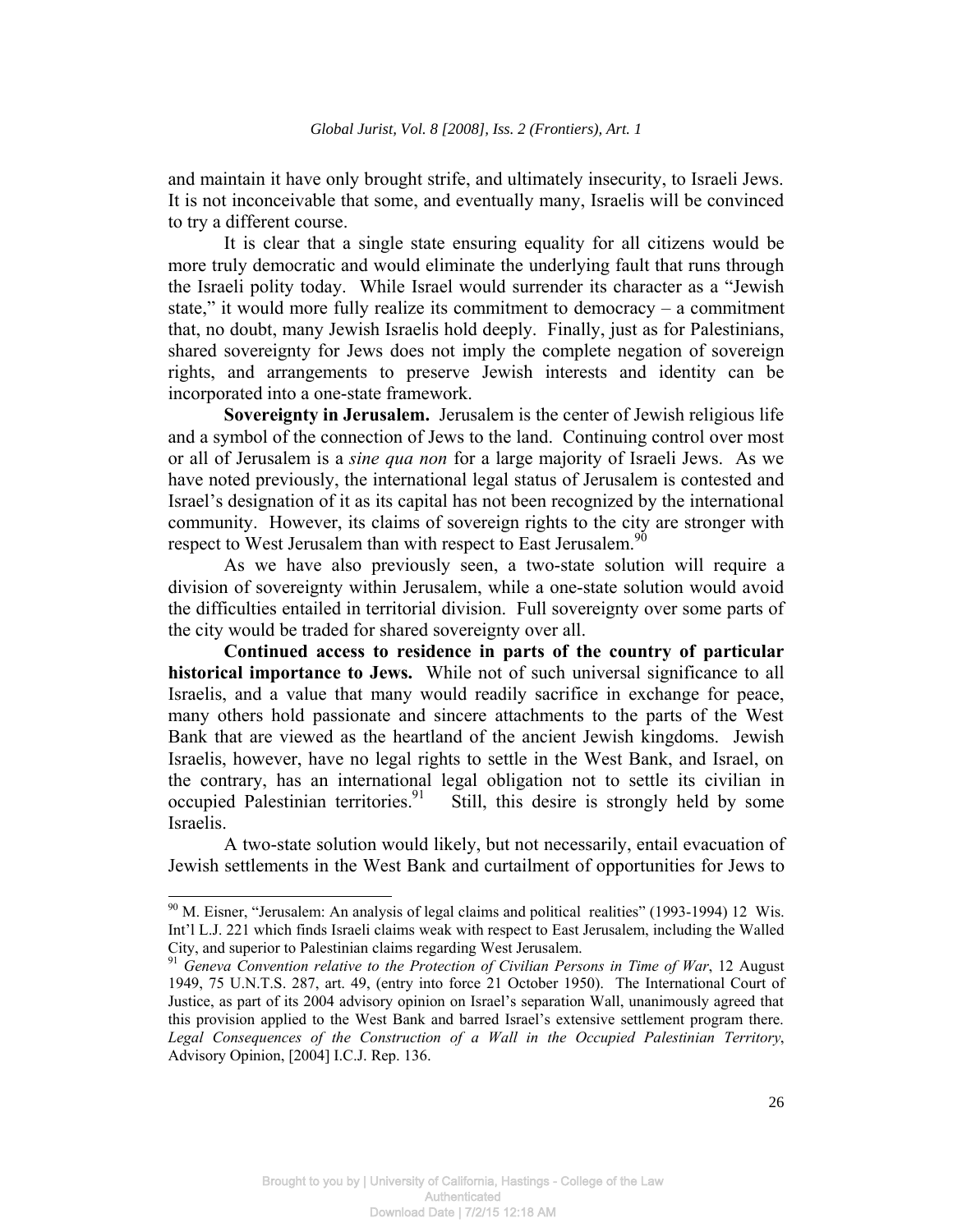settle there in the future. In a single state, however, there would be no need to restrict residence by either Jews or Palestinians in any part of the country. In theory, Jewish settlements and settlers could remain where they are in the West Bank, although the rights of Palestinian property owners whose lands were taken for settlements would still require redress.

**Regional acceptance and friendly relations with the surrounding Arab countries.** It may well be the case that Israelis have despaired of ever gaining genuine acceptance in the Arab world. Israel has had a peace agreement with Egypt for nearly thirty years and with Jordan for more than a decade, but those agreements have, manifestly, not led to acceptance by the populations of those countries, nor those of other countries in the Middle East. Of course, Israel has no legal rights against its neighbours beyond respect for its borders and security and cannot compel their friendship or admiration.

Attitudes toward Israel in the Arab and Muslim worlds are likely to continue to be significantly influenced by perceptions of its treatment of the Palestinians. A two-state solution that does not genuinely address the plight of Palestinian refugees and Palestinian citizens of Israel and leaves injustices festering is unlikely to change the current reality of "cold peace" in the region. It is conceivable that a single, democratic secular state in Israel/Palestine may be ideologically challenging to some forces in the region in other ways, but it is far less likely to generate the kind or level of hostility that Israel currently attracts. On the contrary, it may constitute a positive beacon of tolerance, egalitarianism, and other progressive ideals that will inspire democratic forces in the region.<sup>92</sup>

One of the key points that should emerge from this exercise is that different resolutions of the conflict have differential impacts not only as between Palestinians and Israelis, but also as between differently situated segments of the Palestinian people. $93$  The one-state solution is the most just, not only in the way that it maximizes and reconciles rights between Palestinians and Israelis, but also in the way that it distributes justice among Palestinians themselves. In particular, the one-state solution is the only framework that would enable the realization of rights to equality for Palestinian citizens of Israel and rights of return for Palestinian refugees. If we are to truly take rights seriously, as a principled rights-based approach mandates, no solution to the conflict can afford to simply ignore the rights of these two groups of Palestinians. As importantly, no solution that leaves basic grievances unresolved will ever withstand the test of time.

 $92$  J. Halper, "Beyond Road Maps and Walls" (2005) 37:1 The Link 1. Halper proposes a "two stage" solution, in which Palestinian-Israeli reconciliation is followed by a Middle East Union, catalyzing economic growth and democratic reforms regionally.

<sup>&</sup>lt;sup>93</sup> O.Dajani, "Preparing for the inevitable negotiation" (2006) 139:3 Journal of Palestinian Studies. 39.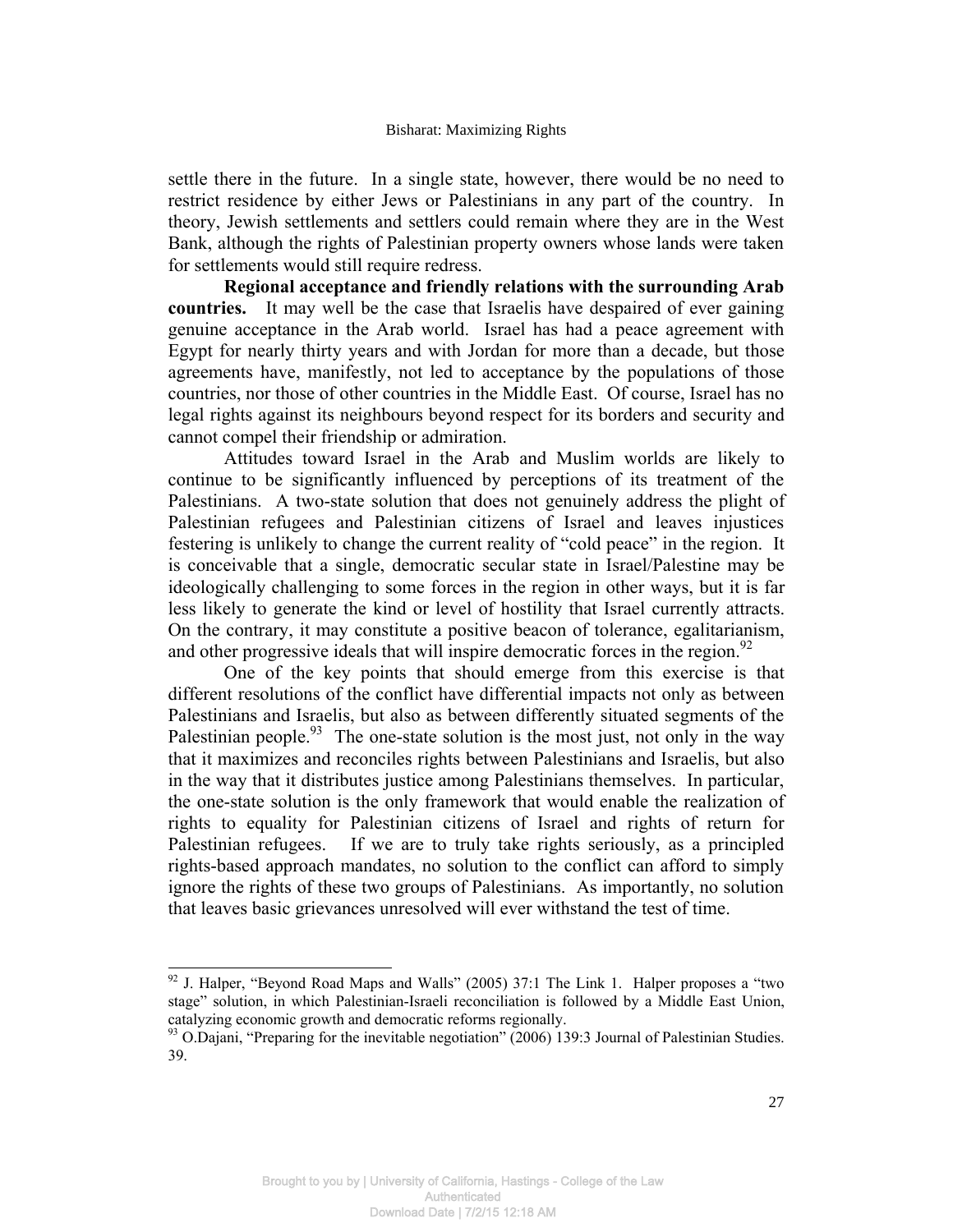Sharing sovereignty clearly involves serious compromise to each people's rights to nationhood. It is, however, a reciprocal compromise, and the only means of avoiding a zero-sum disposition in which some enjoy full rights and others enjoy none. It would require Jewish Israelis to abandon a deeply cherished value – that of maintaining Israel's character as a state for the Jews. It would also require Palestinians to surrender hopes of an independent Palestinian state, and to rethink, and perhaps attenuate, their connections to the broader Arab world.

Assuming, however, that the one-state solution is the most desirable resolution of the Palestinian-Israeli conflict, how might that end be achieved? More specifically, if a rights-based approach encompasses respect for procedural regularity, is there a legal path to achieve that goal? These are questions that must be engaged if proponents of the one-state solution expect to gain genuine political traction.

## *VI GETTING TO ONE STATE*

Those committed to charting a legal path to a one-state solution must confront one overriding consideration: as a matter of law, Israelis and Palestinians cannot be compelled to accept such a solution against their wills. Israel is a recognized sovereign state, and although the Palestinians have not yet achieved sovereignty, their right to establish a state has also received international recognition. It would seem completely incompatible with the concept of sovereignty, even in its modern, somewhat permeable form, for any external entity or group of states to force Israel to extend jurisdiction to the entirety of former Palestine and to share sovereignty with Palestinians within that territory. It would seem equally inconsistent with these rights were the international community to force the Palestinian people into an unwanted union with Israeli Jews.

The question thus becomes: under what conditions might Israelis and Palestinians choose to bind their people's futures together in one polity? We will look first at prospects for internal developments in support of one state within each group and then turn to the potential roles that external actors may play in encouraging the one state solution.

## *i. Support for one-state among Palestinians*

As it stands today, among Palestinians in the West Bank and Gaza Strip, support for a one-state solution appears to range between one quarter and one third, but no organized political party or prominent political leader espouses a single state.<sup>94</sup>

 94 See Abunimah, *supra* note 1 at 162 for reporting on polls conducted by the Jerusalem Media and Communications Center. But see Tilley, *supra* note 1 at 241-242 which identifies methodological problems with JMCC polls.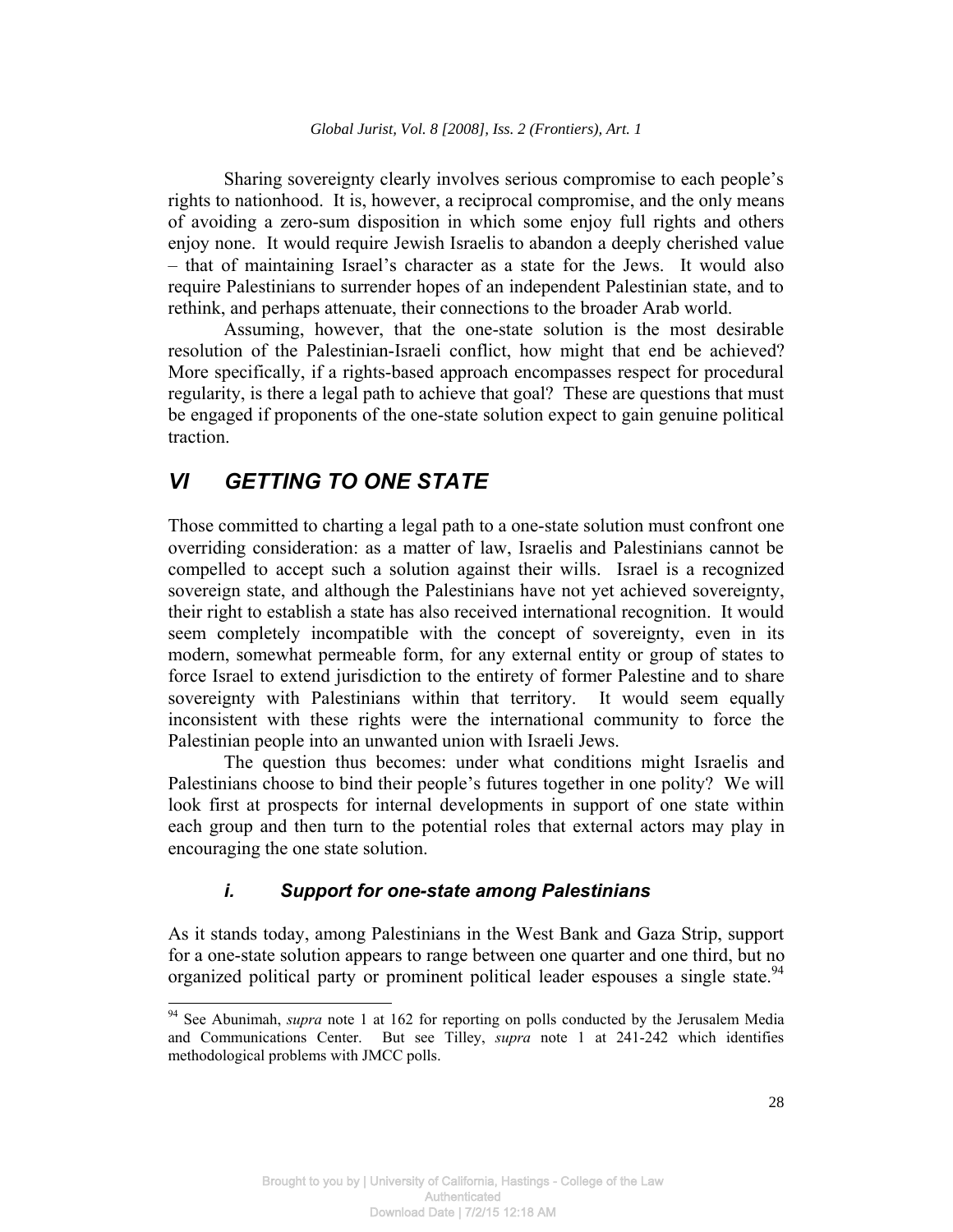Logically, Diaspora Palestinians may be expected to support a single state in higher proportions than those living under Israeli military occupation, and perhaps so would many Palestinian citizens of Israel. These are the two Palestinian constituencies whose interests would be least adequately addressed under a twostate solution. But there is little hard data to substantiate this expectation.

In one benign scenario, a one-state solution may follow a period of diminished tension and a gradual realization among both Israelis and Palestinians that economic, administrative, and other interests would be best served by union. This assumes, however, an interim phase in which tensions indeed diminish considerably. As I have already suggested, a two-state solution is unlikely to accomplish long-term stability. The far more likely future – in a truncated, discontinuous Palestinian entity lacking full sovereign powers – is virtually guaranteed to bring continued, if sporadic, violence and conflict. So the necessary condition for this benign scenario almost certainly will not be met. We need to look, instead, at how the two parties to the conflict are likely to respond to circumstances of continued, and possibly even intensified, tension.

Such predictions are always somewhat risky, but it is not difficult to imagine the rapid conversion of a majority of Palestinians to support for a onestate solution. All that may need to happen is for many to finally acknowledge that a viable Palestinian state is no longer possible – a moment that may not be so distant from the present.<sup>95</sup> There are some indications that this transformation has already begun. Perhaps the most notable shift occurred in the summer of 2005, when 170 Palestinian civil society organizations issued a public call for boycotts, divestment, and sanctions against Israel on the anniversary of the International Court of Justice's advisory opinion on Israel's separation Wall. While the statement did not explicitly call for a one-state solution, its demands included realization of the Palestinians' right of return, and end to Israeli occupation, and, especially tellingly, equality for Palestinian citizens of Israel.<sup>96</sup> As we have seen, these are not rights that are easily accommodated within a two-state framework. Moreover, the civil society organizations represented all major segments of the Palestinian people – those in Israel, in the Occupied Territories, and in exile – and across many occupational and other sectors.<sup>97</sup>

 95 Abunimah, *supra* note 1 at 170-171: A Palestinian majority would, if offered a single state option, willingly accept; Tilley, *supra* note 1 at 188, quoting Palestinian political scientist Ali Jirbawi: "Most Palestinians prefer the idea of separation, because they want their own state. But Sharon's idea of a two-state solution is to squeeze us into cantons…Given a choice between cantonization and one-state, Palestinians will choose the latter."

<sup>96</sup> ICJ Advisory Opinion, *supra* note 91.The text of the statement is available online: Palestine BDS Campaign <http://www.bds-palestine.net>.

<sup>&</sup>lt;sup>97</sup> The list of endorsing organizations is also available at Palestine BDS Campaign <http://www.bds-palestine.net>.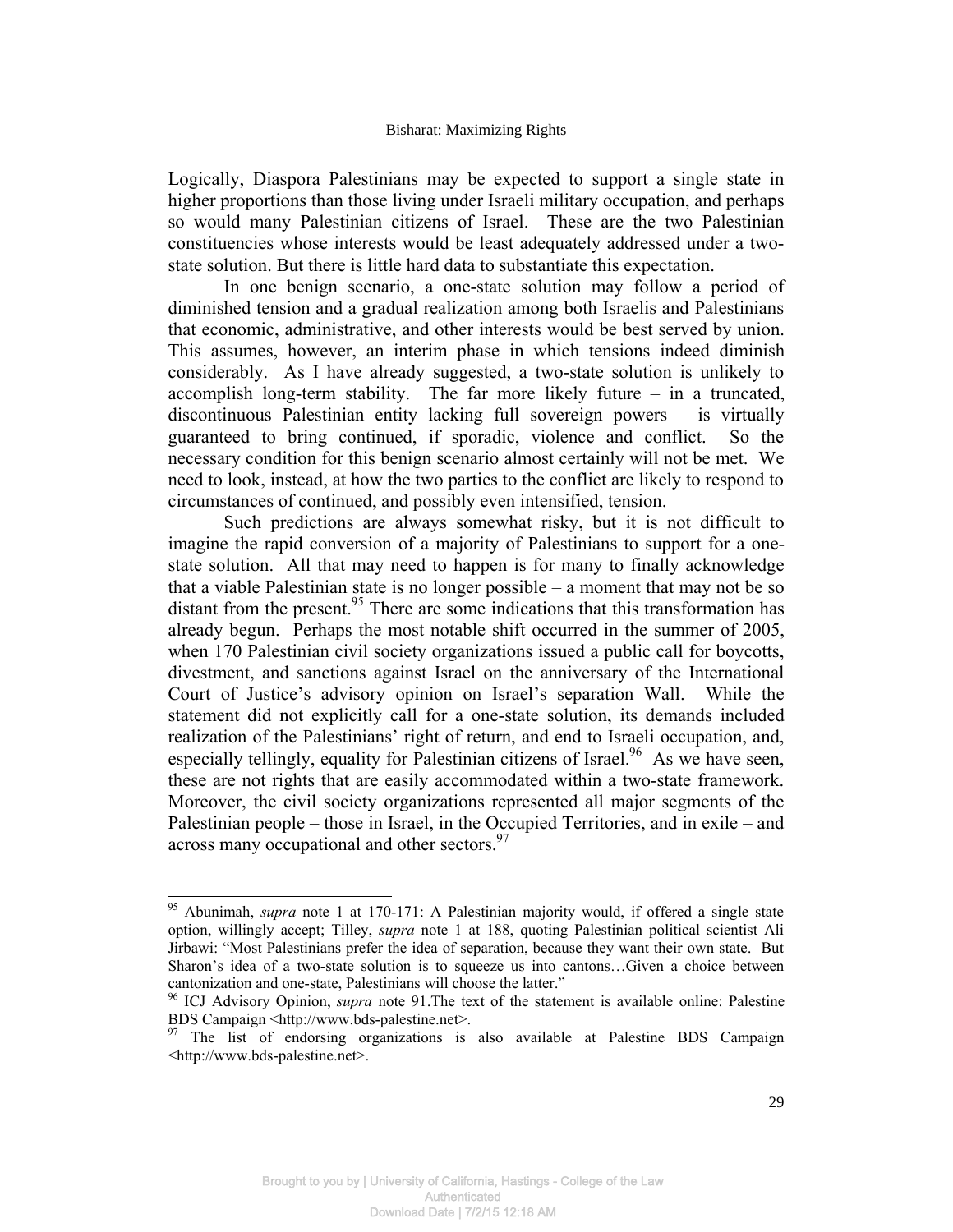One significant restraint on a strategic shift in support of a single state is the resistance of the secular nationalist Palestinian leadership. Most PLO and Palestinian Authority figures appear wholly invested in a strategy of negotiations toward a two-state solution.<sup>98</sup> Palestinian officials, including PLO Chairman Yasser Arafat before his death, and Palestinian Authority Prime Minister Ahmad Qurei, have occasionally raised the possibility of shifting strategy to seek a single state.<sup>99</sup> Their pronouncements, however, were widely dismissed as posturing.<sup>100</sup> An admission by the leadership that its two-state strategy had failed, and an announcement of a shift of strategy in favour of equal rights in a unified Israel/Palestine, could have a galvanizing effect on many Palestinians. The shift could legitimately be represented not as a deviation, but rather as a return to the PLO's earlier principled stand in support of a secular democratic state.

At the moment, of course, there is no forum within the Palestinian national movement to debate strategic options. The Palestinian Authority only operates in the Occupied Territories and its elected members represent the perspective of only one segment of the Palestinian people. Meanwhile, the PLO – the internationally recognized representative body of the Palestinian people, is nearly defunct.<sup>101</sup> The supreme policy making body of the PLO – the Palestine National Council<sup>102</sup> – has not met since 1996. Even under the best of circumstances, the PNC was never a fully representative body and membership was always brokered among established political parties and groupings.<sup>103</sup> If there is, indeed, an emerging gap between Palestinian "officialdom" fixated on the two-state strategy, and Palestinian civil society, moving in the direction of a one-state strategy, an urgent preliminary need may be to recreate a forum for the frank debate of options for strategic directions. If this is done via a revivification of the PLO, reforms must truly open up PNC membership and free it from the monopoly of established

<sup>&</sup>lt;sup>98</sup> There is evidence, however, that some Palestinian leaders privately question this position and are at least intrigued by the one-state solution. Abunimah, *supra* note 1 at 162, quoting PLO legal advisor Michael Tarazi that Palestinian Authority officials had privately admitted support for onestate but could not state so publicly.

<sup>99</sup> Reuters, "Queria: Israel's unilateral moves are pushing us toward a one state solution" *Ha'aretz*, online: Haaretz.com

<sup>&</sup>lt;http://www.haaretz.com/hasen/pages/ShArt.jhtml?itemNo=381153&contrassID=2&subContrassI D=1&sbSubContrassID=0&listSrc=Y>; S. Milne, "Two state plan at risk, warns Arafat" *The Guardian* (24 January 2004), online: Guardian Unlimited <http://www.guardian.co.uk>.

<sup>&</sup>lt;sup>100</sup> D. Rubenstein, "Making threats, cultivating an image" *Ha'aretz* (9 January 2004), describing Qureia's statement as "threat".

 $101$  The PLO was granted observer status in 1974, and was invited to participate in all deliberations on Palestine. See *Observer Status for the Palestine Liberation Organization,* GA Res. 3237, UN GAOR, 29th Sess., UN Doc. A/RES/3237/29 (1974).

<sup>&</sup>lt;sup>102</sup> See Cobban, *supra* note 23 at 11for a description of the structure of the PLO.<br><sup>103</sup> Cobban, *ibid.* at 11; The PNC requirement of elections never followed in pro-

<sup>&</sup>lt;sup>103</sup> Cobban, *ibid.* at 11: The PNC requirement of elections never followed in practice; membership was negotiated among leaders of major political factions.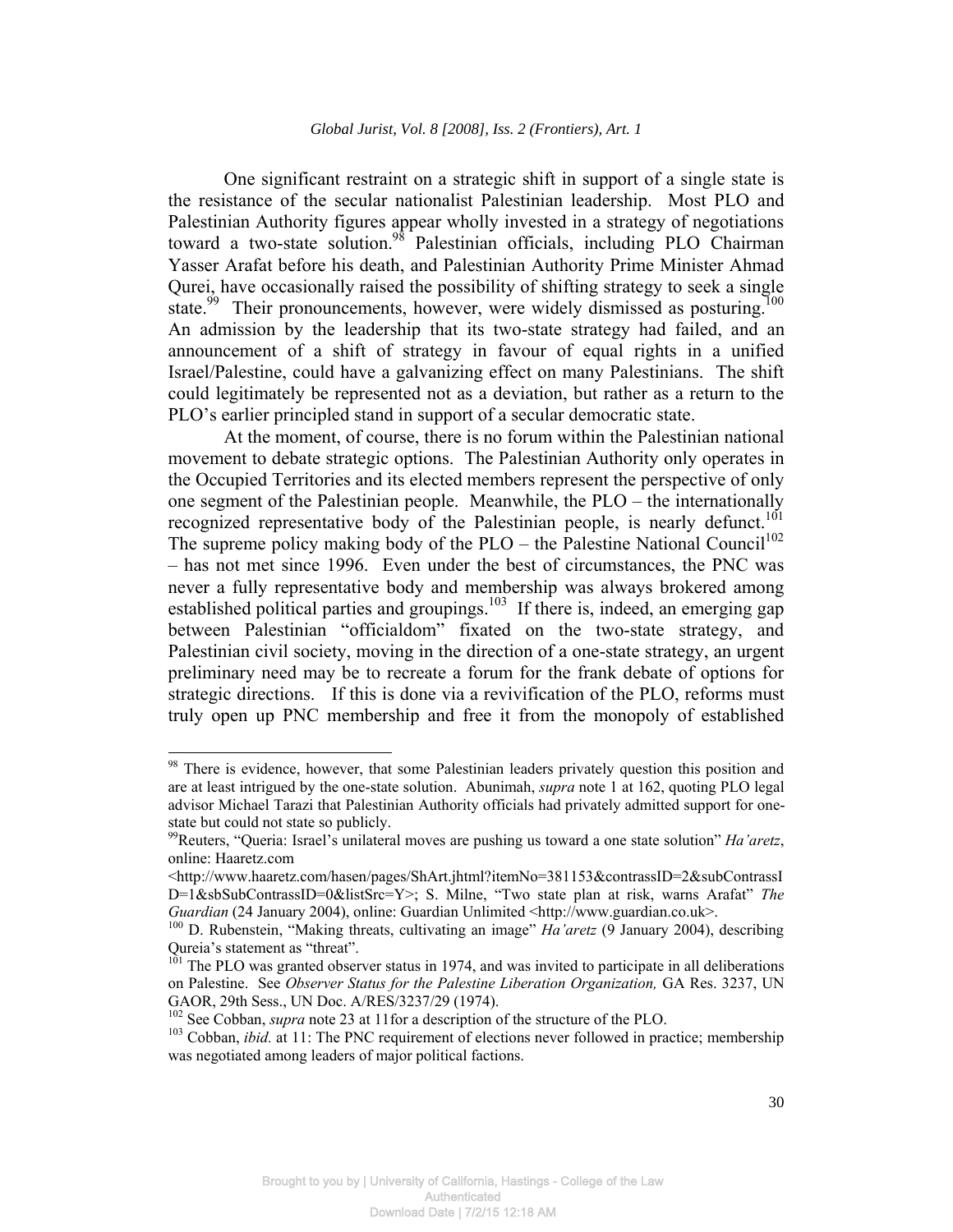political groupings to effectively foster genuine debate and enable a strategic shift. $104$ 

## *ii. Support for one state among Israelis*

The obstacles on the Israeli side are infinitely greater. A single state is bitterly opposed across almost the entire Israeli political spectrum and is supported by only a few isolated intellectuals. 105 Needless to say, the likely future of continued or intensified tension will fuel distrust and hostility toward the Palestinians among Israelis. That is certainly indicated by the trajectory of Israeli politics since the outbreak of the al-Aksa *Intifada* in September 2000. This period has seen the ascendance of right wing forces, such as the patently racist Israel Beitenu party – now a member of Israel's ruling coalition – and the redefinition of the Israeli political landscape, such that the Kadima party with roots in revisionist Zionism, now occupies the political centre. A measure of commitment to separation from the Palestinians is exemplified in the growing popularity among Jewish Israelis of the idea of "transfer" of Palestinians under Israeli rule – either through mass expulsions or through the redrawing of political boundaries to exclude them.<sup>106</sup>

Yet there is another noticeable trend that has emerged in recent years in Israel – a small but influential number of Israeli voices calling for fundamental reassessment of the Zionist project and supporting the creation of a binational state. These include former deputy mayor of Jerusalem Meron Benvenisti,<sup>107</sup> political activist Haim Hanegbi,<sup>108</sup> journalist Daniel Gavron,<sup>109</sup> and others. They come from different backgrounds and ideological positions, but they are all

<sup>&</sup>lt;sup>104</sup> There have been recent calls, of course, to reform the PLO, although the focus of these efforts has been the integration of Hamas into the formerly purely secular organization. The "Cairo Declaration" of March 2005, for example, called for the creation of a committee to select PNC members, but provided that these committee members would be appointed from among established Palestinian parties and factions. This would broaden the base of the selection process to include more such groups, but does not fundamentally democratize it. See G. Usher, "The Calm Before the Storm?" *Al-Ahram Weekly* (14-30 March 2005), online: Al-Ahram Weekly  $\langle$ http://weekly.ahram.org/eg/2005/735/re1.htm> for comments on, and providing text of, the Cairo Declaration.

<sup>&</sup>lt;sup>105</sup> Abunimah, *supra* note 1 at 171: Israeli Jews view one state as "invitation to commit suicide".<br><sup>106</sup>B. Blocher, "Living on the Edge: the Threat of 'Transfer' in Israel and Pelestine; in I. Beinin.

<sup>&</sup>lt;sup>106</sup>R. Blecher, "Living on the Edge: the Threat of 'Transfer' in Israel and Palestine: in J. Beinin & R. Stein, *The Struggle for Sovereignty: Palestine and Israel, 1993-2005* (Stanford: Stanford University Press, 2006). "Transfer" has more legitimacy in Israel today than at any point since 1948.

<sup>&</sup>lt;sup>107</sup> Shavit, *supra* note 30, interviewing Meron Benvenisti.  $\frac{108}{2}$  Shavit *ibid* interviewing Heim Hangghi

<sup>&</sup>lt;sup>108</sup> Shavit, *ibid*. interviewing Haim Hanegbi.

<sup>&</sup>lt;sup>109</sup> Gavron, *supra* note 36; and P. Hirschberg, "One state awakening" *Ha'aretz* (10 December 2003), interviewing Daniel Gavron.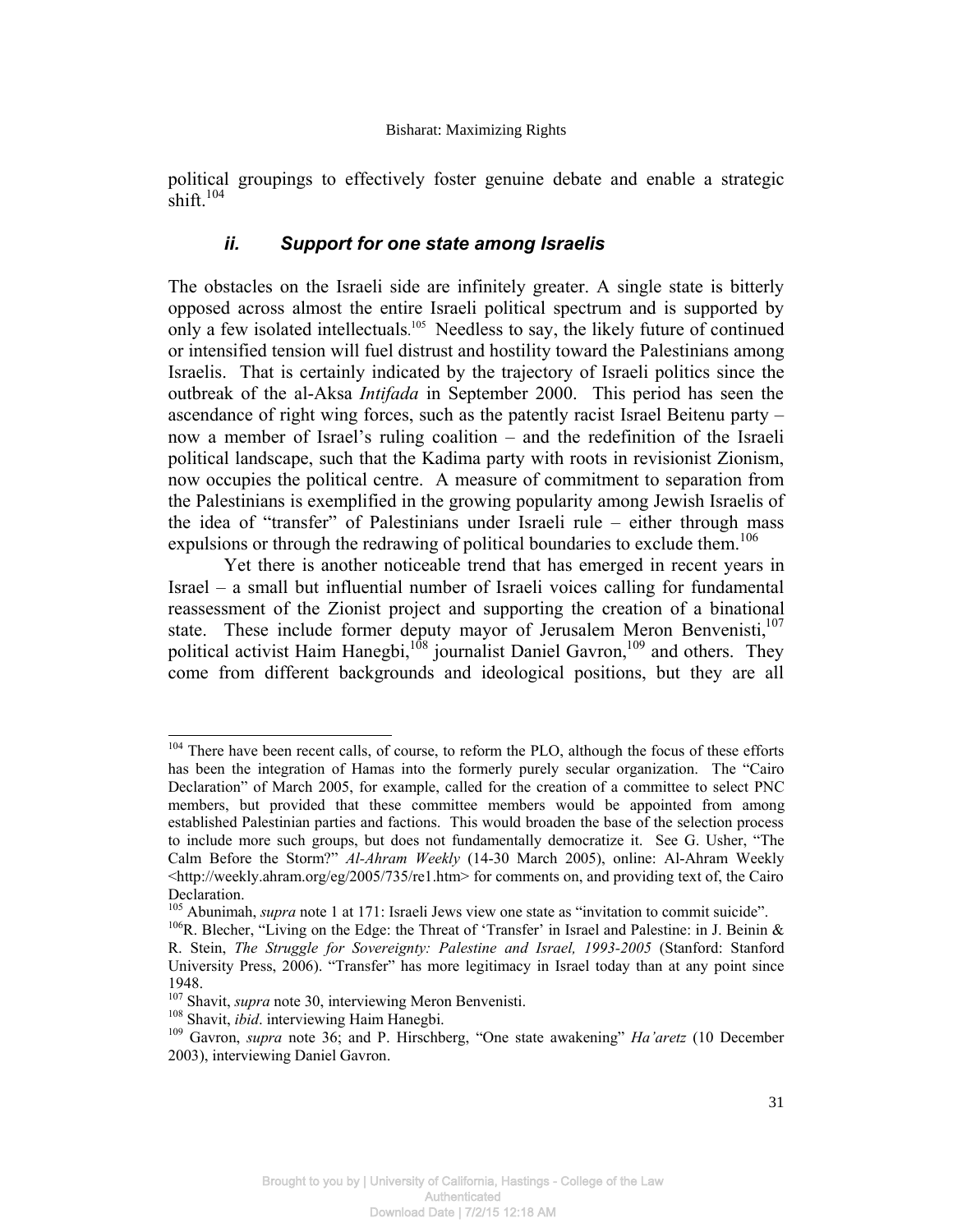deeply pessimistic about the long-term prospects for Israel, if it continues in its current path. $110$ 

The Israeli supporters of a one-state solution need not persuade a vast swath of the Jewish Israeli public – at least not initially. Rather, the change could be catalyzed by Israeli political elites. The process would be more complex and contentious than it might be on the Palestinian side. But if a leader were to be convinced that Israel's future cannot ultimately be guaranteed by forcible imposition of its will over the Palestinians, and were he or she willing to speak forthrightly to the Israeli people about its future in the region, change might come quicker than expected.

Such a scenario is not likely to be realized if Israel feels strong, prosperous, and secure. Rather, it will only be brought to such a radical change out of desperation and a sense of beleaguerment. Since the Palestinians are currently powerless to bring such a condition about alone, the question becomes: could it be accomplished in concert with external actors?

## *iii. The role of the international organizations and other states*

Although the international community lacks the legal capacity to force a one-state solution directly on undesiring Palestinians and Israelis, it nonetheless possesses powerful means to herd the parties toward political union indirectly. Perhaps the international community's biggest "stick" would be a threat to enforce, or actual enforcement of, the Palestinian right of return. There is nothing in principle that would bar the United Nations Security Council from declaring the continuing plight of the Palestinian refugees a threat to peace and to impose sanctions, or even resort to force, to compel Israeli compliance.<sup>111</sup> This action, alone, would bring about a result nearly tantamount to imposition of a one-state solution. Theoretically, the same actions could be taken to compel Israel's withdrawal from the West Bank, or to halt its construction of the separation wall, or to stop construction of illegal Israeli settlements. While none of these actions would directly bring about a single-state solution, forcing Israel to face staunch international resistance, and denying it alternatives, might pressure it ultimately in that direction.

<sup>&</sup>lt;sup>110</sup> A similarly pessimistic view is expressed by former Knesset speaker Avraham Burg, who, while not endorsing the one-state solution, argues that democracy cannot be maintained without granting equal rights to Arabs and Jews, and that Israelis must choose between land and democracy. A. Burg, "The End of Zionism?" *The International Herald Tribune* (6 September 2003).

<sup>&</sup>lt;sup>111</sup> Under Article 39 of the UN *Charter*, the Security Council has broad discretion to identify a threat to the peace, a breach of the piece, or an act of aggression, and to decide what measures to remedy the situation.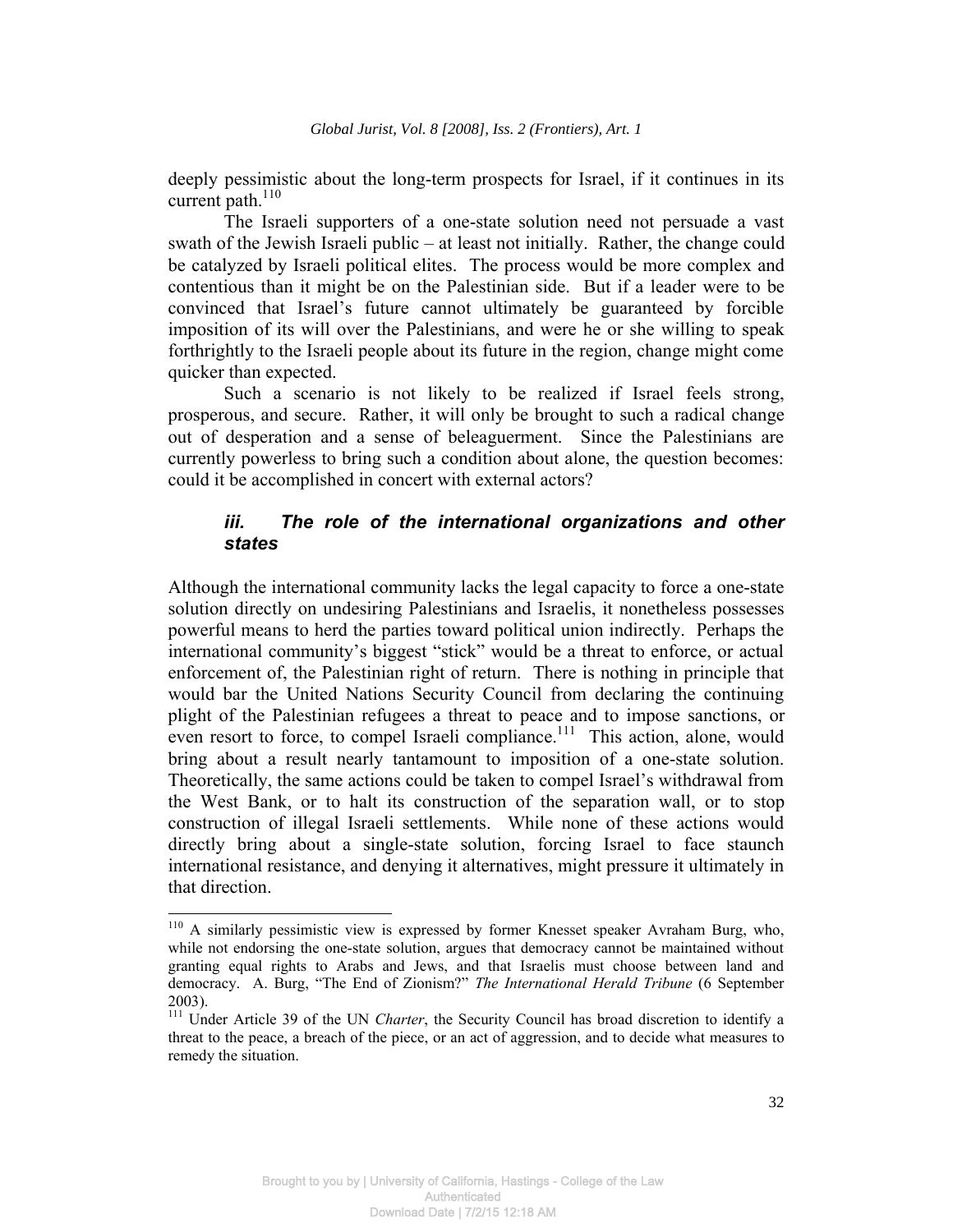There is, of course, little indication that the international community is inclined to take this course and it is difficult to envision how this situation might change in the near future.<sup>112</sup> After all, these options have always been available, but have never been exercised. It is almost inconceivable that states would adopt this radical course until the official representative body of the Palestinians, the PLO, assumes the lead by shifting to a one-state strategy. Few, if any, states will be "more Palestinian than the Palestinians." It is worth noting, however, that these theoretical possibilities exist, even if current political circumstances make them unattainable.

## **iv.** *The role of international civil society*

If international organizations and states are, for now and the reasonably foreseeable future, disinclined to employ legal leverage to effectuate, might the initiative come from elsewhere? For example, could Israel face the kind of international isolation and condemnation that South Africa faced during the apartheid era, led by groups in international civil society?

This is a terribly complex question with many factors to weigh. The world is a vastly different place than it was in the 1980s, the heyday of the anti-apartheid movement. Among the most important changes since that era are the emergence of the Unites States as the world's only superpower; the tightening of the U.S. alliance with Israel; and the unfolding of the so-called "War on Terror." All of these developments (and more) create a far less friendly environment for the emergence of any equivalent to the anti-apartheid movement. There are also critical differences between Israel and South Africa that make the prospects of international isolation more challenging.<sup>113</sup>

There is, of course, a nascent international civil society movement advocating boycotts, divestment, and sanctions ("BDS") against Israel that parallels the aforementioned Palestinian movement for BDS. It consists at this point of a disparate mix of loosely coordinated organizations, churches, and other

<sup>&</sup>lt;sup>112</sup> The great obstacle to these prospective actions would appear to be the U.S. government, with its tremendous diplomatic and political power, and its willingness to employ these assets to insulate Israel from the enforcement of international law. The U.S. has exercised its veto power in the Security Council no fewer than forty one times since 1948 on Israel's behalf – half of the total number of uses of its veto power for all purposes since the birth of the UN. Great political changes would have to occur within the United States to begin to check this trend and there is no reason to believe that such changes are in the making. See Tilley, *supra* note 1 at 89-129, documenting incapacity of external actors to deflect current Israeli policies.

<sup>&</sup>lt;sup>113</sup> For example, the struggle of black South Africans for equality resonated with the U.S. experience of the struggle for civil rights. Israel, on the contrary, reads as a form of "affirmative action" for the Jews. On the comparison of Israel to South Africa, see C. McGreal, "Worlds Apart" *The Guardian* (1 February 2006), online; Guardian Unlimited

<sup>&</sup>lt;http://www.guardian.co.uk>.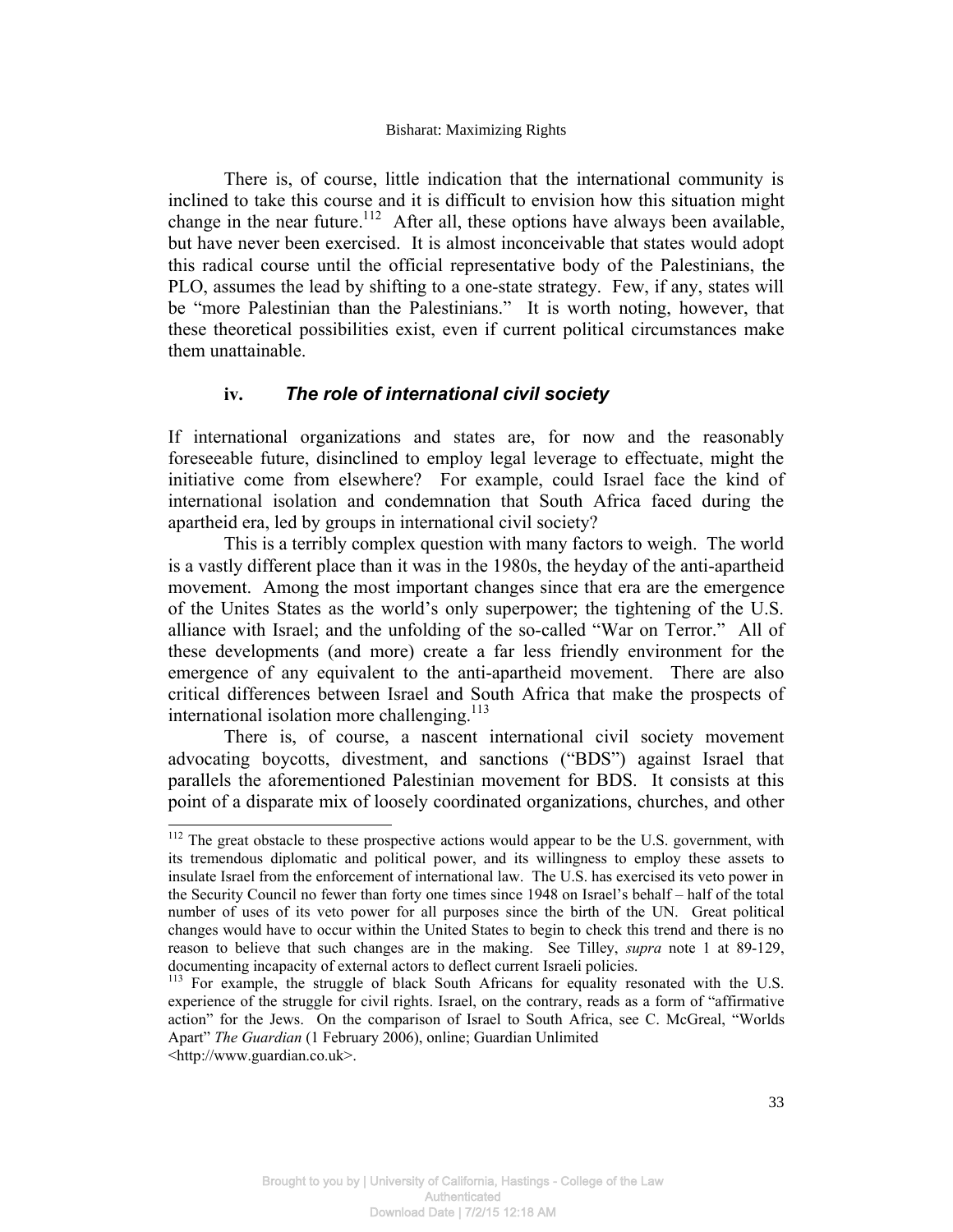groups with roots in Palestine, Europe, South Africa, and the U.S. Its campaigns range from shareholders actions within corporations (such as Caterpillar),  $114$  to civil lawsuits or criminal actions against Israeli officials for human rights violations,  $115$  to the boycott of Israeli academics urged by the National Association of Teachers in Further and Higher Education in mid-2006.<sup>116</sup> The primary demands of this movement to this point have been to stop construction of Israel's separation wall and to end Israeli occupation of the West Bank and the Gaza Strip.

This movement, too, shows signs of a strategic shift in support of a onestate solution. It is significant, for example, that the resolution passed in May 2006 by NATFHE spoke of Israeli "apartheid policies.<sup>117</sup> A more recent boycott resolution passed by the Ontario branch of the Canadian Union of Public Employees cites the "apartheid nature of the Israeli state", and specifically cited General Assembly Resolution 194.<sup>118</sup> Whatever the merits of the apartheid analogy, the point here is that the concerns being articulated no longer run solely to Israeli occupation, and the demands strain to be met through the conventional version of the two-state solution.<sup>119</sup>

<sup>&</sup>lt;sup>114</sup> The American-based organization A Jewish Voice for peace has been active in the Caterpillar shareholder action; see its statements online: Stop Caterpillar

<sup>&</sup>lt;http://www.catdestroyshomes.org/index.php>.

 $115$  V. Dodd & C. Urquart, "Israeli evades arrest at Heathrow over army war crime allegations" *The Guardian* (12 September 2005), online: Guardian Unlimited <http://www.guardian.co.uk>, reporting on senior Israeli military officer's evasion of arrest warrant at Heathrow Airport. 116 B. Joffe-Walt, "Lecturers back boycott of Israeli academics" *The Guardian* (30 May 2006),

online: Guardian Unlimited <http://www.guardian.co.uk>, reporting on the NATFHE vote in support of an Israel boycott. In May 2007, the University and Colleges Union, a successor union to the NATFHE, voted to conduct debate over the possibility of a boycott of Israeli academic institutions, with an eye toward returning to the issue and deciding whether to implement such a boycott after one year. Debbie Andalo, "Lecturers back boycott of Israel," *The Guardian*, May 30, 2007. Boycotts of Israeli goods were also supported by trade unions in South Africa (Cnaan Liphshiz, "South Africa's largest trade union seeks to boycott Israel," *Haaretz*, May 31, 2007), the United Kingdom (Haim Bior, "Major British workers' union joins moves to boycott Israel," *Haaretz*, July 8, 2007), and Northern Ireland ("Boycott and divestment gains ground in Northern Ireland," Press Release, *Trade Union Friends of Palestine,* Jun 27, 2007, viewed at http://electronicintifada.net/v2/article7064.shtml).

<sup>&</sup>lt;sup>117</sup>M. Cowell, "A British teachers' union weighs boycott of Israeli teachers" *New York Times* (14 May 2006) A11, online: *New York Times* <http://www.nytimes.com>, reporting that NATFHE resolution noted "continuing Israel apartheid policies".

<sup>&</sup>lt;sup>118</sup> For the text of the CUPE resolution, see Coalition Against Israeli Apartheid, Press Release, "CUPE Ontario Votes in Support of Boycott, Divestment, Sanctions Against Israeli Apartheid" (29 May 2006), online: Coalition Against Israeli Apartheid <http://electronicintifada.net/cgibin/artman/exec/view.cgi/12/4745>.

<sup>&</sup>lt;sup>119</sup> On the other hand, it is entirely possible to invoke the analogy of apartheid without supporting a single state, as is demonstrated in former President Jimmy Carter's book *Israel: Peace not Apartheid* (New York: Simon and Schuster, 2006). President Carter explicitly limits the term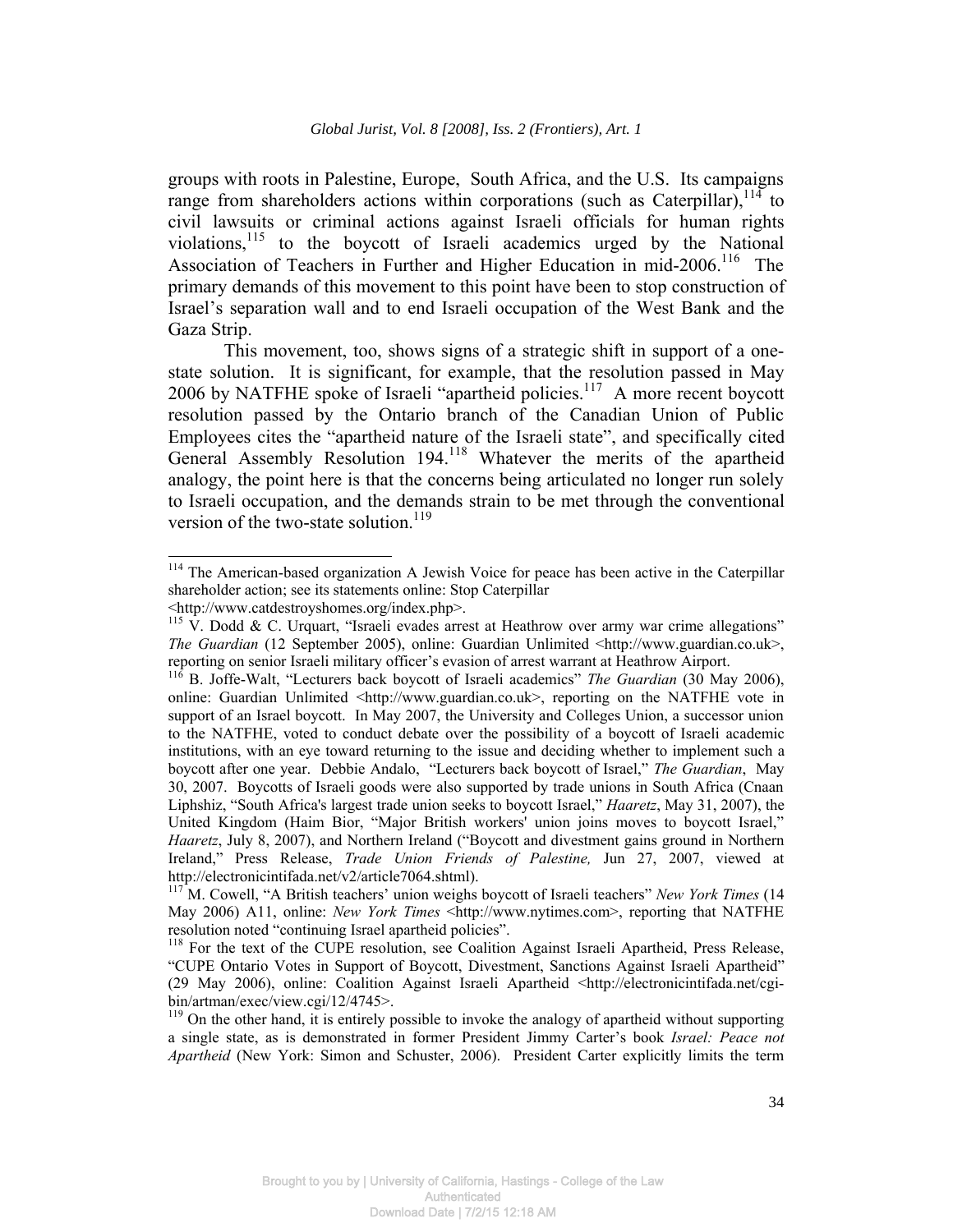This movement has faced fierce opposition from Israel and its supporters in the U.S. and Europe. The British Association of University Teachers reversed its own boycott resolution last year after one month of withering attack.<sup>120</sup> The Presbyterian Church, which passed a divestment resolution in  $2004^{121}$  and faced condemnation from Israel's defenders in the U.S., modified, but did not rescind their position in 2006.<sup>122</sup> Despite this opposition, the movement seems to be slowly, fitfully, gaining momentum.

It is, perhaps, remarkable that the BDS movement has achieved the progress it has without clear direction and leadership from the formal representatives of the Palestinian people – namely, the PLO. Again, were the PLO leadership to make the strategic judgment to abandon negotiations toward a two-state solution and plunge ahead toward a one-state solution, framing their demand as a struggle for equality and fundamental human rights, this could be immensely powerful. Indeed, there are indications that Israeli leaders are quite aware of this possibility – and are terrified by it.<sup>123</sup>

# *VII CONCLUSIONS*

l

After six decades during which the international community has attempted, at least intermittently, to implement a partition of Palestine into two states, it is time to admit a painful truth: these efforts have brought only conflict and strife. There is no realistic scenario by which this pattern will change. The time has come for a new paradigm.

A rights-based approach to resolving the Palestinian-Israeli conflict strongly militates in support of a one-state solution to the Palestinian-Israeli

<sup>&</sup>quot;apartheid" to Israel's treatment of Palestinians under occupation, yet continues to strongly support a two-state solution.

<sup>&</sup>lt;sup>120</sup> M. Taylor, "Vote ends Israeli boycott" *The Guardian* (27 May 2005), online: Guardian Unlimited <http://www.guardian.co.uk>, quoting AUT member regarding "a well funded campaign and massive pressure on members" to reverse earlier boycott vote.

<sup>&</sup>lt;sup>121</sup> For the text of this resolution, see *General Assembly Resolution on Israel and Palestine: Initiating Divestment and Ending Occupation*, online: PC (USA)

<sup>&</sup>lt;http://www.pcusa.org/worldwide/israelpalestine/israelpalestineresolution.htm#1>.

<sup>&</sup>lt;sup>122</sup> T. Hill, "GA overwhelmingly approves Israel/Palestine recommendation" (21 June 2006), online at PC(USA) <http://www.pcusa.org/ga217/newsandphotos/ga06124.htm>, reporting on Presbyterian Church 2006 vote.

<sup>&</sup>lt;sup>123</sup> D. Landau, "Maximum Jews, minimum Palestines" *Ha'aretz* (13 November 2003), quoting Ehud Olmert as saying: "More and more Palestinians are uninterested in a negotiated, two-state solution, because they want to change the essence of the conflict from an Algerian paradigm to a South African one. From a struggle against 'occupation', in their parlance, to a struggle for oneman-one-vote. That is, of course, a much cleaner struggle, a much more popular struggle - and ultimately a much more powerful one. For us, it would mean the end of the Jewish state."